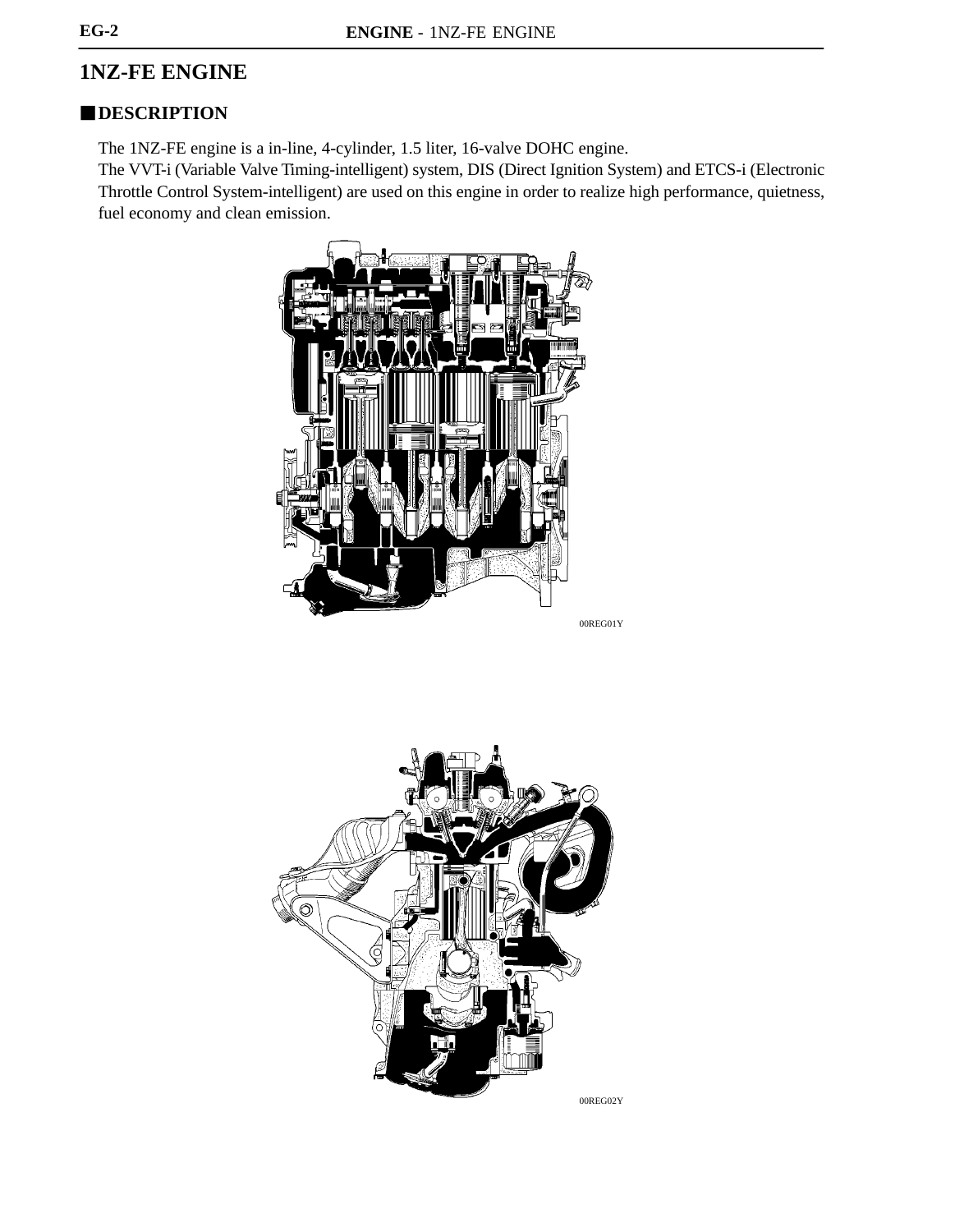| No. of Cyls. & Arrangement    |                                        | 4-Cylinder, In-line |                                            |                                      |  |
|-------------------------------|----------------------------------------|---------------------|--------------------------------------------|--------------------------------------|--|
| Valve Mechanism               |                                        |                     | 16-Valve DOHC, Chain Drive (with VVT-i)    |                                      |  |
| <b>Combustion Chamber</b>     |                                        |                     | Pentroof Type                              |                                      |  |
| Manifolds                     |                                        |                     |                                            | Cross-Flow                           |  |
| Fuel System                   |                                        |                     |                                            | <b>SFI</b>                           |  |
| <b>Ignition System</b>        |                                        |                     |                                            | <b>DIS</b>                           |  |
| Displacement                  |                                        |                     | $\text{cm}^3$ (cu. in.)                    | 1497 (91.3)                          |  |
| <b>Bore x Stroke</b>          |                                        |                     | $mm$ $(in.)$                               | 75.0 x 84.7 (2.95 x 3.33)            |  |
| <b>Compression Ratio</b>      |                                        |                     |                                            | 10.5:1                               |  |
| Max. Output* <sup>1</sup>     |                                        |                     | (SAE-NET)                                  | 79 kW @ 6000 rpm (106 HP @ 6000 rpm) |  |
|                               | Max. Torque <sup>*1</sup><br>(SAE-NET) |                     | 139 N·m @ 4200 rpm (103 ft lbf @ 4200 rpm) |                                      |  |
|                               |                                        | Open                |                                            | -7° - 33° BTDC                       |  |
| Valve                         | Intake                                 | Close               |                                            | $52^{\circ}$ - $12^{\circ}$ ABDC     |  |
| Timing                        |                                        | Open                |                                            | 42° BBDC                             |  |
|                               | Exhaust                                | Close               |                                            | $2^{\circ}$ ATDC                     |  |
|                               | Firing Order                           |                     |                                            | $1 - 3 - 4 - 2$                      |  |
| <b>Research Octane Number</b> |                                        |                     |                                            | 90 or higher                         |  |
| <b>Octane Rating</b>          |                                        |                     |                                            | 87 or higher                         |  |
| Oil Grade                     |                                        |                     | <b>ILSAC</b>                               |                                      |  |
| Tailpipe Emission Regulation  |                                        | TIRE2, ULEV-II      |                                            |                                      |  |
|                               | <b>Evaporative Emission Regulation</b> |                     |                                            | <b>ORVR</b>                          |  |
| Engine Service Mass*2         |                                        |                     | M/T                                        | 83.2 (183.4)                         |  |
| (Reference)                   |                                        | kg (lb)             | A/T                                        | 77.8 (171.5)                         |  |

#### **Engine Specifications**

\*1: Maximum output and torque rating is determined by revised SAE J1349 standard.

\*2: Weight shows the figure with the oil fully filled.

## **Valve Timing** -

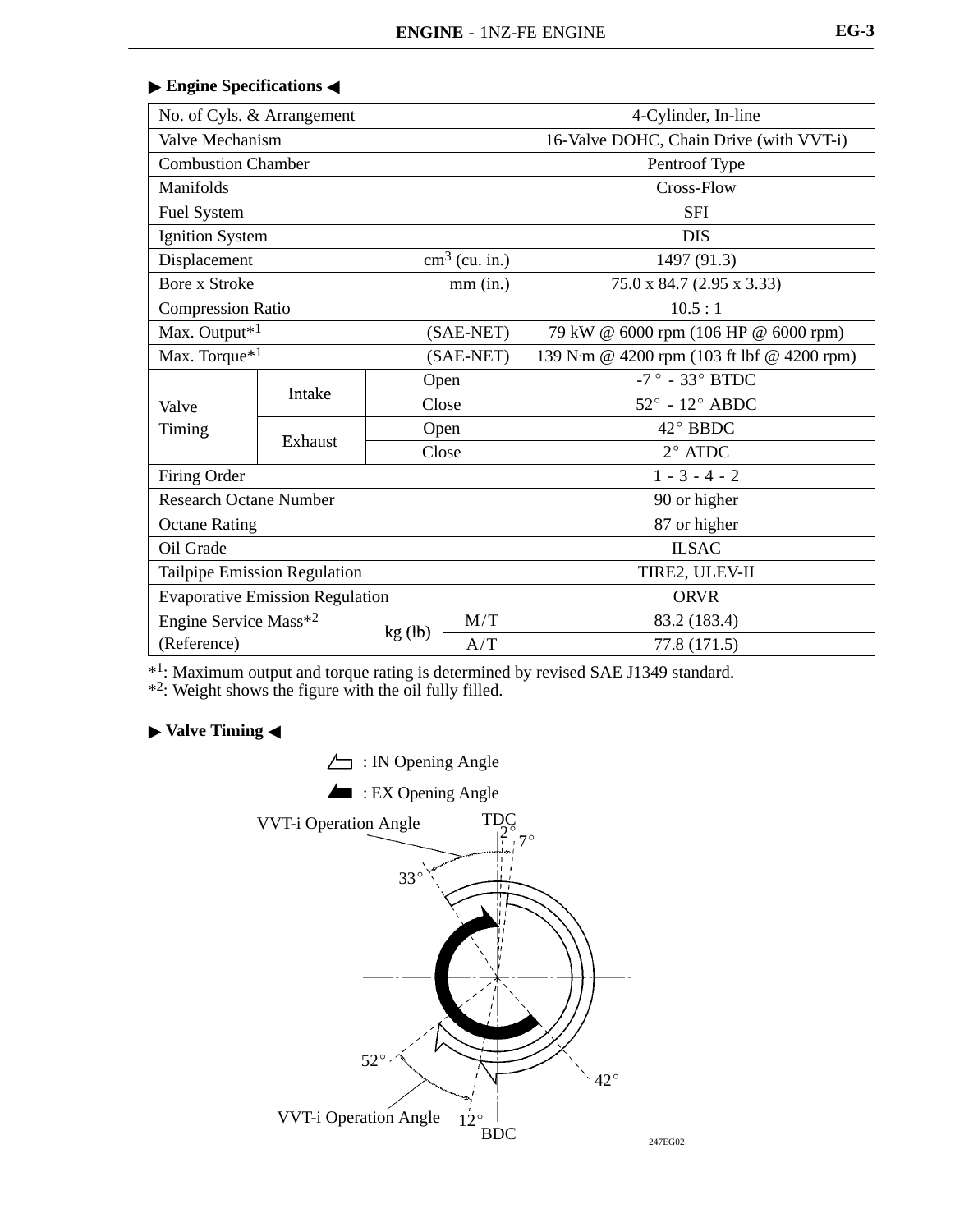# **FEATURES OF 1NZ-FE ENGINE**

The 1NZ-FE engine has been able to achieve the following performance through the adoption of the items listed below.

- (1) High performance and fuel economy
- (2) Low noise and vibration
- (3) Lightweight and compact design
- (4) Good serviceability
- (5) Clean emission

| Section                | Item                                                                                                     |            |            | (3)        | (4)        | (5)                                         |
|------------------------|----------------------------------------------------------------------------------------------------------|------------|------------|------------|------------|---------------------------------------------|
|                        | A cylinder block made of aluminum is used.                                                               |            |            | $\bigcirc$ |            |                                             |
| <b>Engine Proper</b>   | An offset crankshaft is used.                                                                            | $\bigcirc$ | $\bigcirc$ |            |            | ◯                                           |
|                        | The taper squish shape is used for the combustion<br>chamber.                                            | О          |            |            |            | $\left(\begin{array}{c} \end{array}\right)$ |
| Valve                  | A timing chain and chain tensioner are used.                                                             | $\bigcirc$ |            | $\bigcirc$ | O          |                                             |
| Mechanism              | The VVT-i system is used.                                                                                | $\bigcirc$ |            |            |            | ∩                                           |
|                        | Intake manifold made of plastic is used.                                                                 |            |            | $\bigcirc$ |            |                                             |
|                        | The linkless-type throttle body is used.                                                                 |            |            | $\bigcirc$ | $\bigcirc$ |                                             |
| Intake and             | A stainless steel exhaust manifold is used.                                                              |            |            | $\bigcirc$ |            |                                             |
| <b>Exhaust System</b>  | Two TWCs (Three Way Catalytic Converter) are used.                                                       |            |            |            |            | ( )                                         |
|                        | A rearward exhaust layout is used to realize the early<br>activation of the catalyst.                    |            |            |            |            |                                             |
|                        | 12-hole type injector is used.                                                                           | $\bigcirc$ |            |            |            | $\bigcirc$                                  |
| <b>Fuel System</b>     | The fuel returnless system is used.                                                                      |            |            | $\bigcirc$ | $\bigcirc$ | $\bigcirc$                                  |
|                        | Quick connectors are used to connect the fuel hose with<br>the fuel pipes.                               |            |            |            | $\bigcirc$ |                                             |
|                        | The long-reach type spark plugs are used.                                                                | $\bigcirc$ |            |            |            |                                             |
| <b>Ignition System</b> | The DIS (Direct Ignition system) makes ignition timing<br>adjustment unnecessary.                        | $\bigcirc$ |            |            | O          |                                             |
|                        | Throttle<br>ETCS-i<br>(Electronic<br>The<br>Control<br>System-intelligent) is used.                      | O          |            |            |            | $\left(\begin{array}{c} \end{array}\right)$ |
| <b>Engine Control</b>  | The non-contact sensor is used in the throttle position<br>sensor and accelerator pedal position sensor. | $\bigcirc$ |            |            |            |                                             |
| System                 | The cranking hold function is used.                                                                      | $\bigcirc$ |            |            |            |                                             |
|                        | Evaporative emission control system is used.                                                             |            |            |            |            | $(\ \ )$                                    |
|                        | The use of an air fuel ratio sensor allows for precise<br>control.                                       |            |            |            |            |                                             |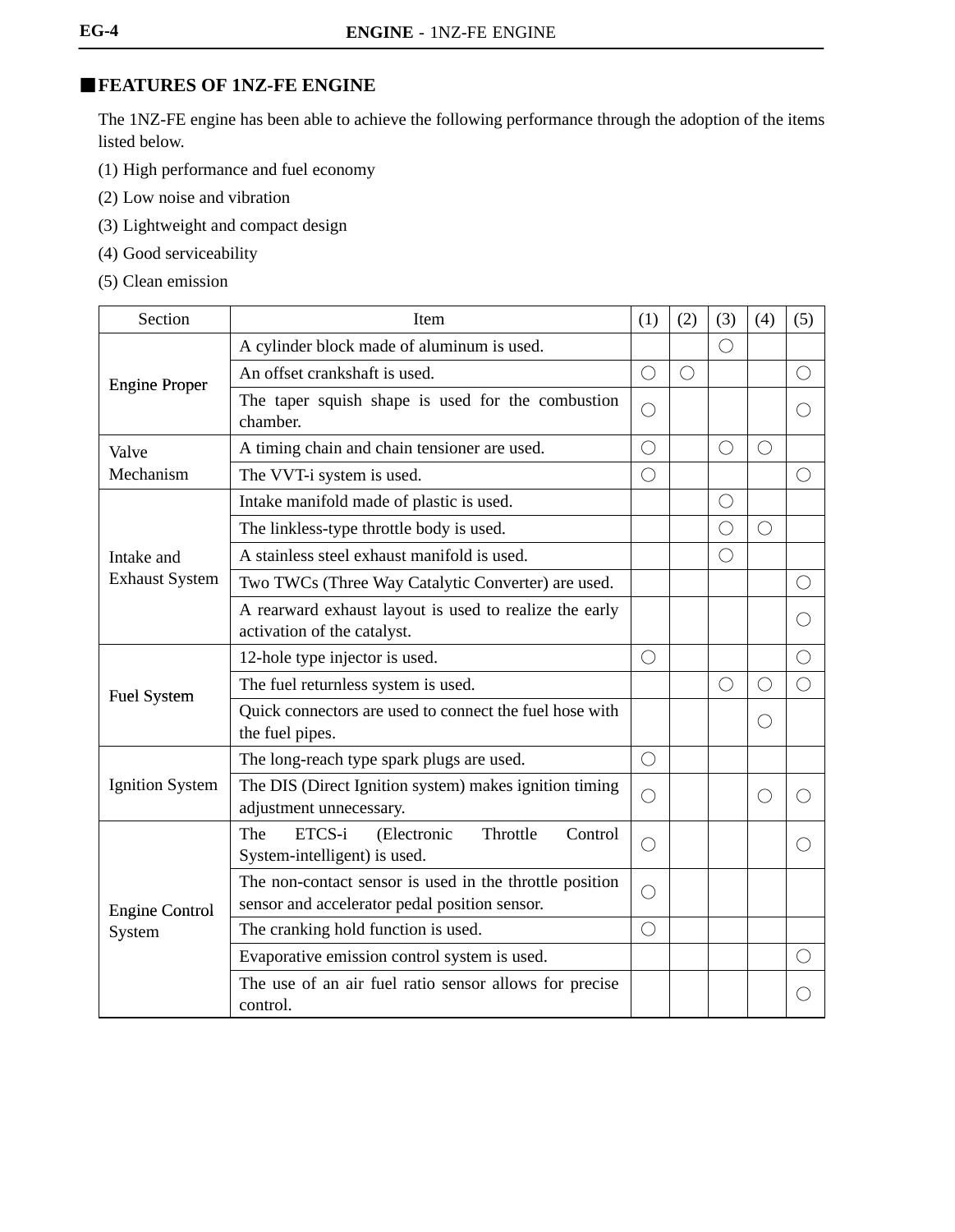# -**ENGINE PROPER**

## **1. Cylinder Head**

- The injectors are installed in the cylinder head to reduce the distance from injector to intake valve, thus it prevents the fuel from adhering to the intake port walls, and reduce exhaust emissions.
- The routing of the water jacket in the cylinder head is optimized to achieve high cooling performance.
- Through the use of the taper squish combustion chamber, the engine's knocking resistance and fuel efficiency have been improved.



## **2. Cylinder Block**

- Lightweight aluminum alloy is used for the cylinder block.
- $\bullet$  Through the use of the offset crankshaft, the bore center is shifted 12 mm (0.472 in.) towards the intake, in relation to the crankshaft center. Thus, the side force to cylinder wall is reduced when the maximum pressure is applied, which contributes to fuel economy.



247EG04 193EG05

**EG-5**

247EG03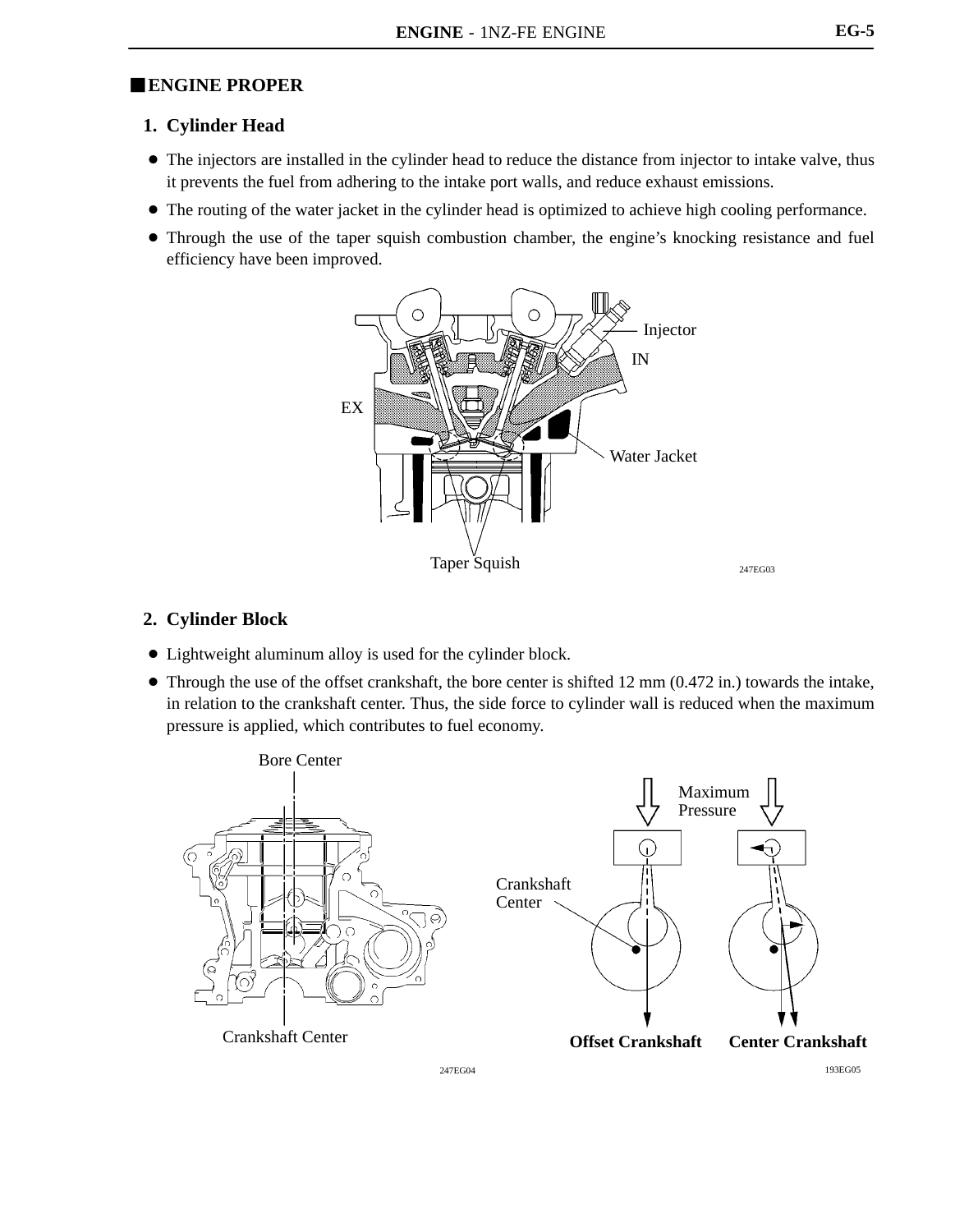The liners are the spiny-type, which have been manufactured so that their casting exterior forms a large irregular surface in order to enhance the adhesion between the liners and the aluminum cylinder block. The enhanced adhesion helps improve heat dissipation, resulting in a lower overall temperature and heat deformation of the cylinder bores.



**3. Piston**

- The piston is made of aluminum alloy
- The piston head portion is used a taper squish shape to accomplish fuel combustion efficiency.
- Semi floating type piston pins are used.
- By increasing the machining precision of the cylinder bore diameter, only one size of piston is available.



247EG06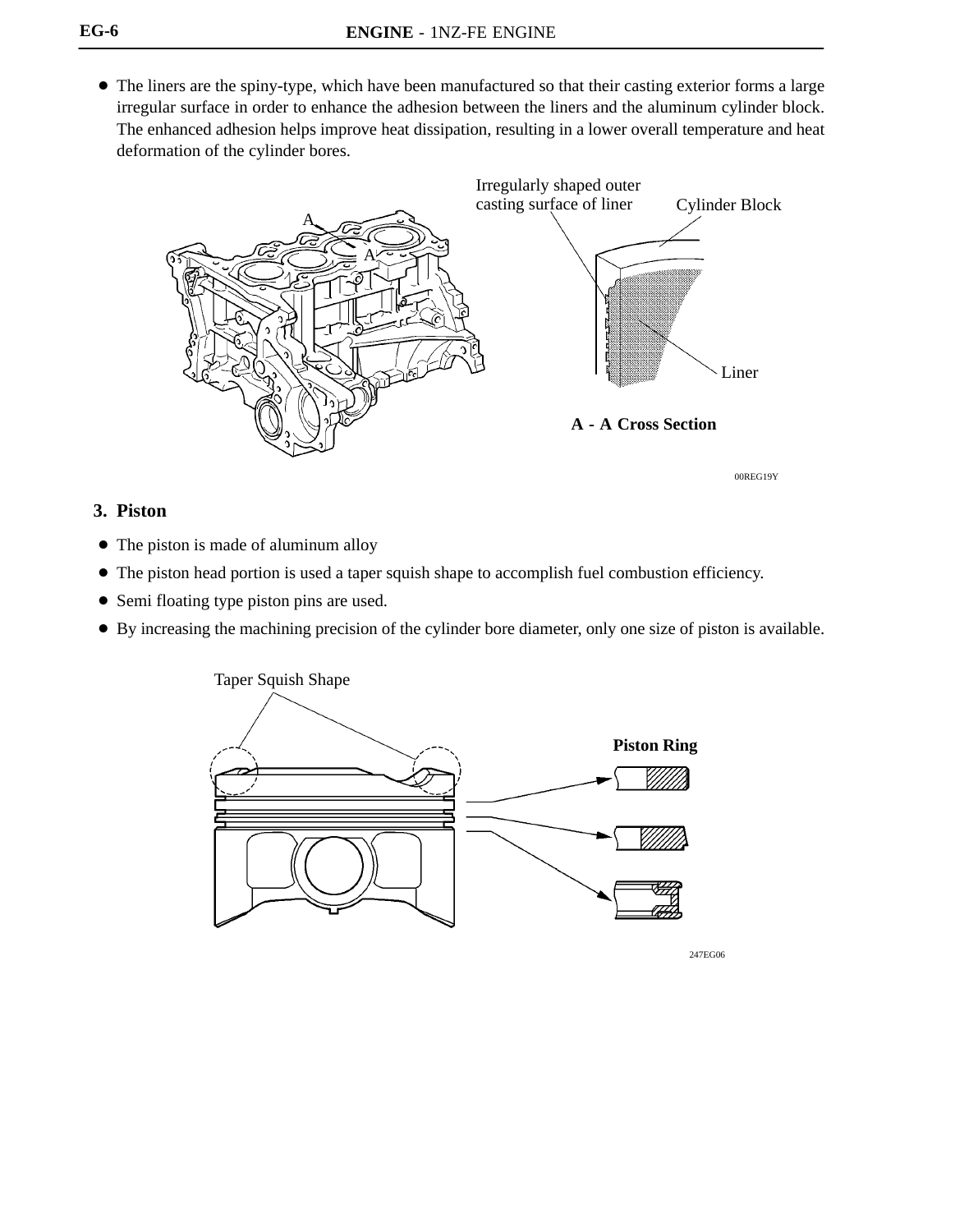## **4. Connecting Rod**

- The connecting rods and caps are made of high strength steel for weight reduction.
- Nutless-type plastic region tightening bolts are used for a light design.



171EG07

### **5. Crankshaft**

- The diameter and width of the pins and journals have been reduced, and the pins for the No.1 and No.4 cylinders have been made highly rigid to realize a lightweight and low-friction performance.
- The crankshaft has 5 journals and 4 balance weights.
- A crankshaft position sensor rotor is pressed into the crankshaft to realize an integrated configuration.

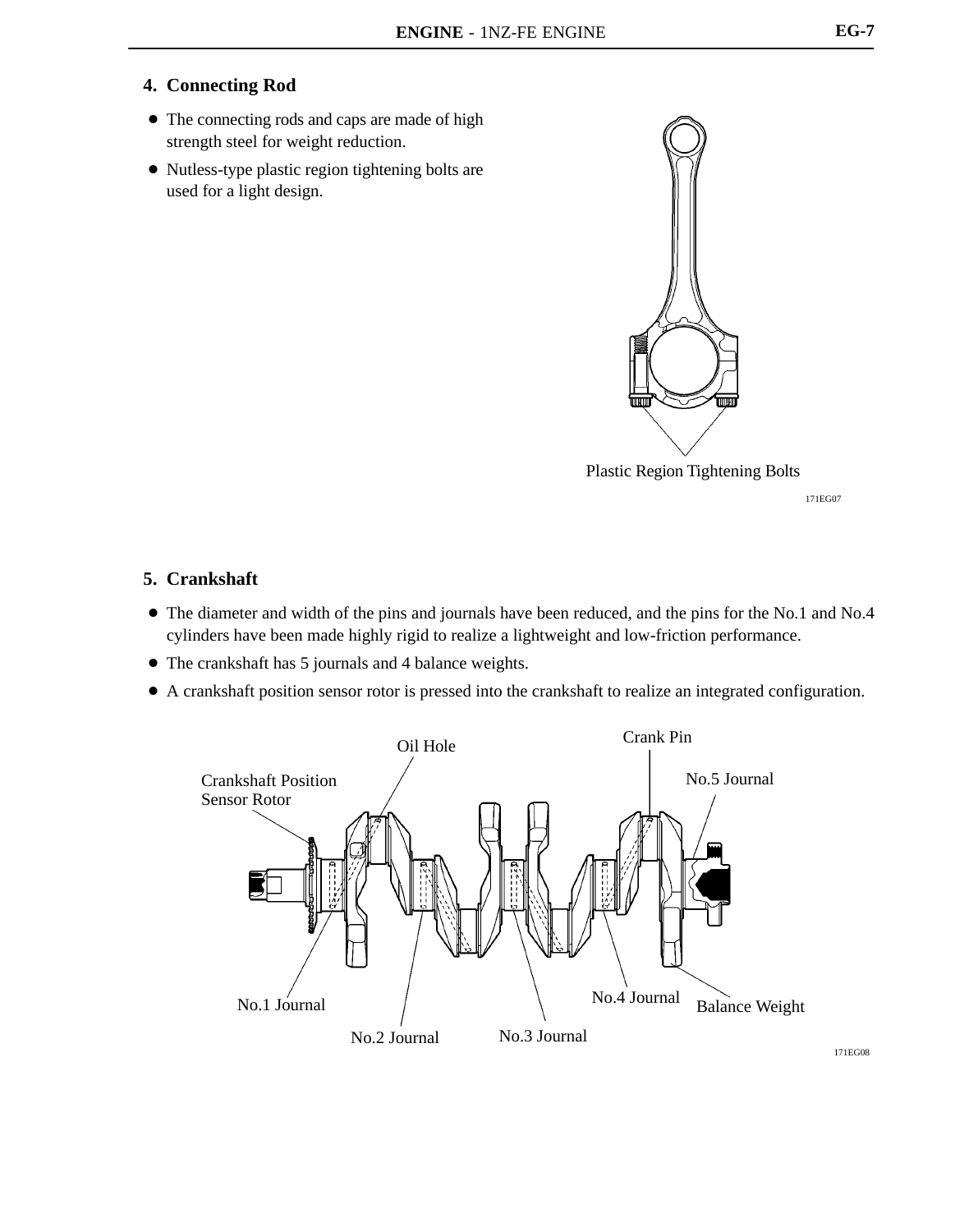# **VALVE MECHANISM**

## **1. General**

- The shimless type valve lifter is used to increase the amount of the valve lift.
- The intake and exhaust camshafts are driven by a timing chain.
- The VVT-i system is used to realize fuel economy, engine performance and reduce exhaust emissions. For details of VVT-i control, see page EG-41.



#### **Service Tip**

The adjustment of the valve clearance is accomplished by selecting and replacing the appropriate valve lifters. Adjusting valve lifters are available in 35 increments of 0.020 mm (0.0008 in.), from 5.060 mm (0.1992 in.), to 5.740 mm (0.2260 in.).

For details, refer to 2006 Yaris Repair Manual (Pub. No. RM00R0U).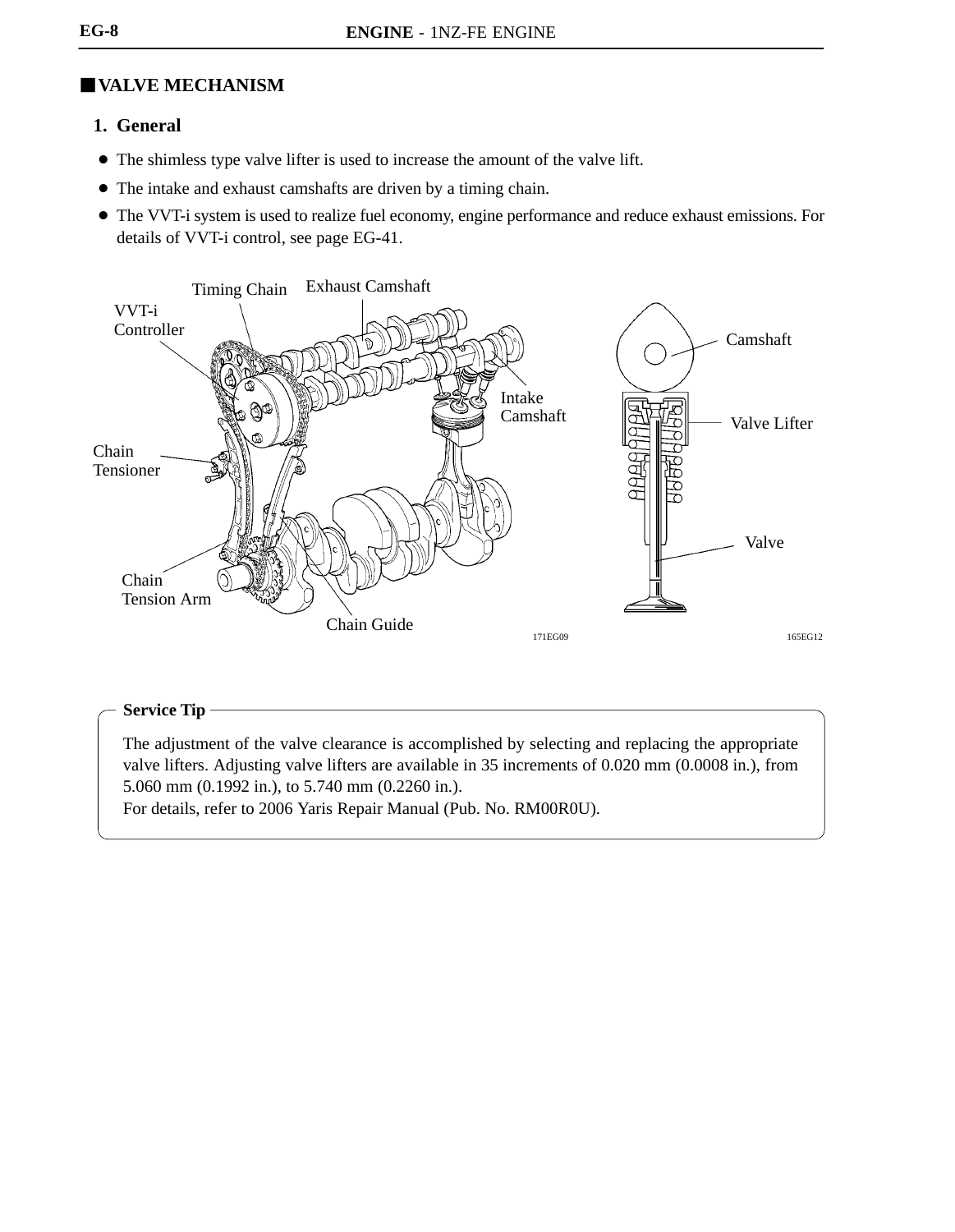## **2. Camshaft**

- Oil passages are provided in the intake camshaft in order to supply engine oil to the VVT-i system.
- A VVT-i controller is provided on the front of the intake camshaft to vary the timing of the intake valves.
- A Timing rotor is provided behind the intake camshaft to trigger the camshaft position sensor.



#### **3. Timing Chain and Chain Tensioner**

- $\bullet$  A roller type timing chain with an 8.0 mm (0.315 in.) pitch is used to make the engine compact and reduce noise.
- The timing chain is lubricated by an oil jet.
- The chain tensioner uses a spring and oil pressure to maintain proper chain tensioner at all times. The chain tensioner suppresses noise generated by the timing chain.
- A ratchet type non-return mechanism is used in the chain tensioner.
- **Chain Tensioner <**

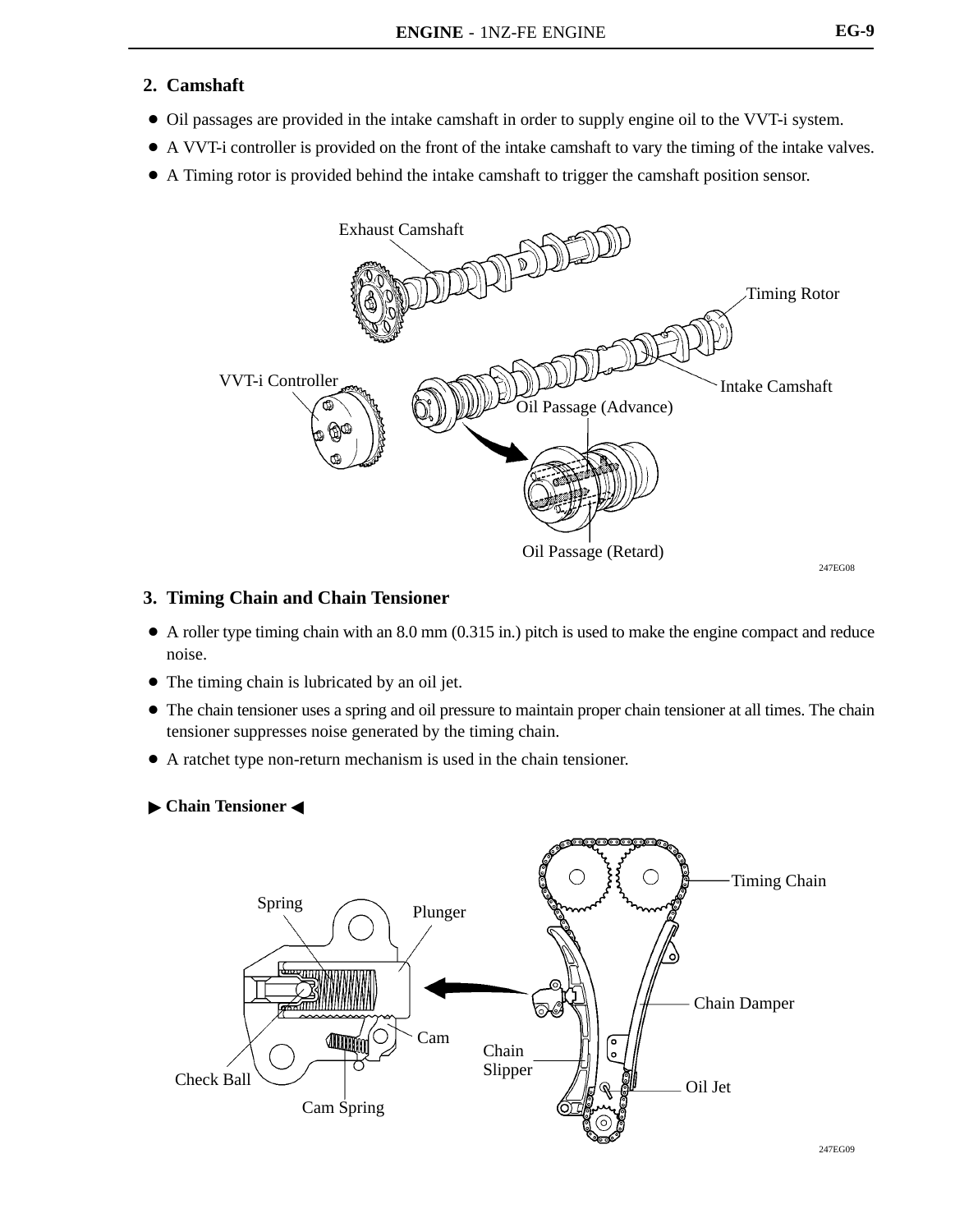# **4. Timing Chain Cover**

- A single-piece, aluminum diecast timing chain cover that entirely seals the front portion of the cylinder block and cylinder head is used.
- A service hole for the chain tensioner is provided in the timing chain cover to improve serviceability.

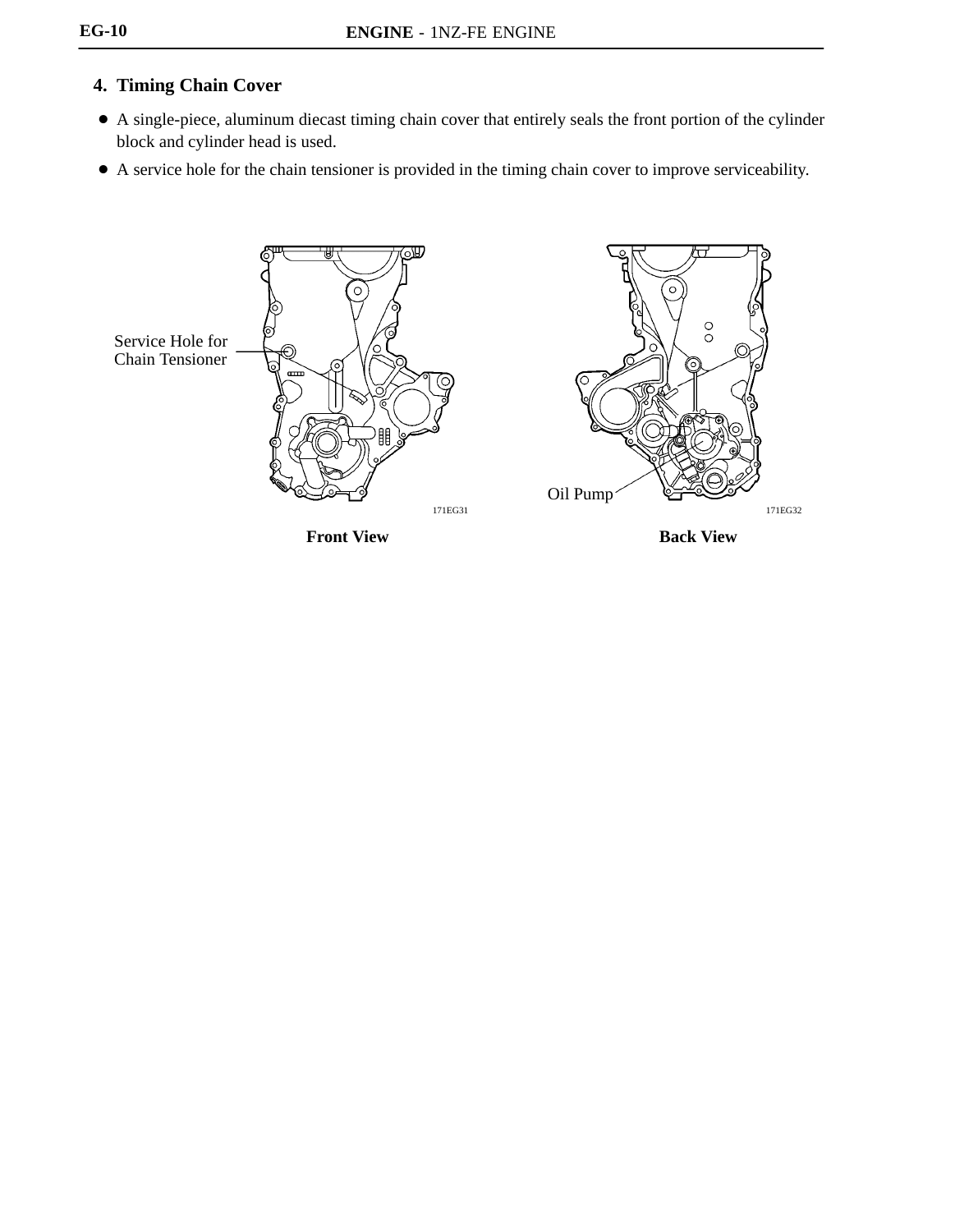# **LUBRICATION SYSTEM**

#### **1. General**

- The lubrication circuit is fully pressurized and oil passes through an oil filter.
- A trochoid gear type oil pump, which is driven directly by the crankshaft, is provided in the front of the cylinder block.
- The oil filter is installed diagonally downward from the side of the cylinder block to realize excellent serviceability.
- The intake camshaft is provided with a VVT-i controller, and cylinder head is provided with a camshaft timing oil control valve. This system is operated by the engine oil.



|                    | $\triangleright$ Oil Capacity $\triangleleft$ Liter (US qts, Imp qts) |  |  |
|--------------------|-----------------------------------------------------------------------|--|--|
| Dry                | 4.1(4.3, 3.6)                                                         |  |  |
| with Oil Filter    | 3.7(3.9, 3.3)                                                         |  |  |
| without Oil Filter | 3.4(3.6, 3.0)                                                         |  |  |

▶ Oil Circuit ◀



171EG15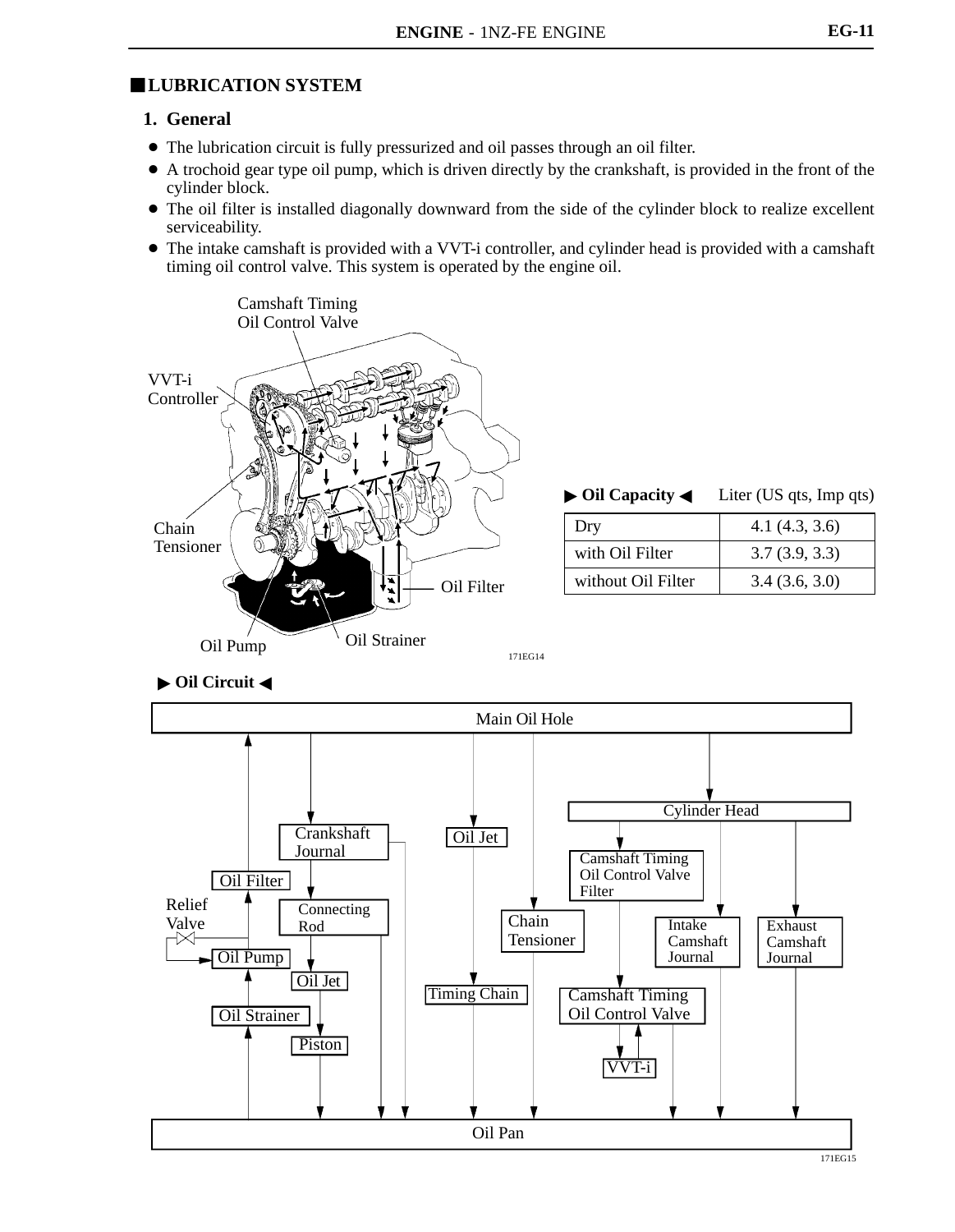# **COOLING SYSTEM**

- The cooling system is a pressurized, forced-circulation type.
- A thermostat with a bypass valve is located on the water inlet housing to maintain suitable temperature distribution in the cooling system.
- An aluminum radiator core is used for weight reduction.
- The flow of the engine coolant makes a U-turn in the cylinder block to ensure a smooth flow of the engine coolant.
- A single cooling fan provides both the cooling and air conditioner performance.
- The TOYOTA genuine Super Long Life Coolant (SLLC) is used.



#### **System Diagram <**



193EG08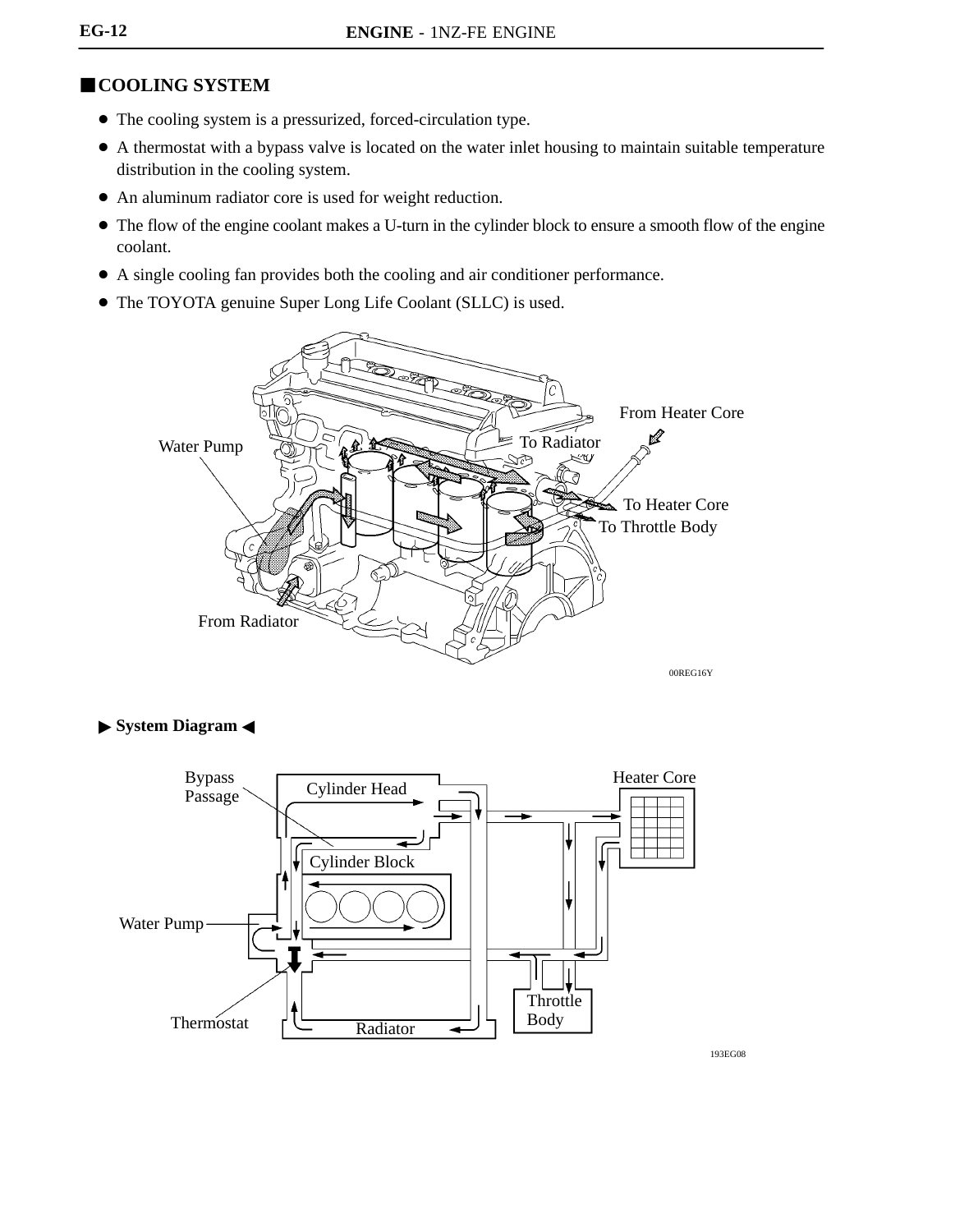#### **Engine Coolant Specifications**

| Engine<br>Coolant | <b>Type</b>                |                                     | TOYOTA genuine Super Long Life<br>Coolant (SLLC) or similar high quality<br>ethylene glycol based<br>non-silicate,<br>non-amine, non-nitrite and non-borate<br>coolant with long-life hybrid organic acid<br>technology (coolant with long-life hybrid<br>organic acid technology is a combination<br>of low phosphates and organic acids.) Do<br>not use plain water alone. |  |
|-------------------|----------------------------|-------------------------------------|------------------------------------------------------------------------------------------------------------------------------------------------------------------------------------------------------------------------------------------------------------------------------------------------------------------------------------------------------------------------------|--|
|                   | Color                      |                                     | Pink                                                                                                                                                                                                                                                                                                                                                                         |  |
|                   | Capacity                   | M/T                                 | 4.8(5.1, 4.2)                                                                                                                                                                                                                                                                                                                                                                |  |
|                   | Liters (US qts, Imp. qts)  | A/T                                 | 4.7(5.0, 4.1)                                                                                                                                                                                                                                                                                                                                                                |  |
|                   |                            | <b>First Time</b>                   | 100,000 miles (160,000 km)                                                                                                                                                                                                                                                                                                                                                   |  |
|                   | Maintenance Intervals      | Subsequent                          | Every 50,000 miles (80,000 km)                                                                                                                                                                                                                                                                                                                                               |  |
| Thermostat        | <b>Opening Temperature</b> | $\rm ^{\circ}C$ ( $\rm ^{\circ}F$ ) | $80 - 84(176 - 183)$                                                                                                                                                                                                                                                                                                                                                         |  |

- SLLC is pre-mixed (the U.S.A. models: 50 % coolant and 50 % deionized water, the Canada. models: 55 % coolant and 45 % deionized water). Therefore, no dilution is needed when SLLC in the vehicle is added or replaced.
- If LLC is mixed with SLLC, the interval for LLC (ever 40,000 km/24,000 miles or 24 months) should be used.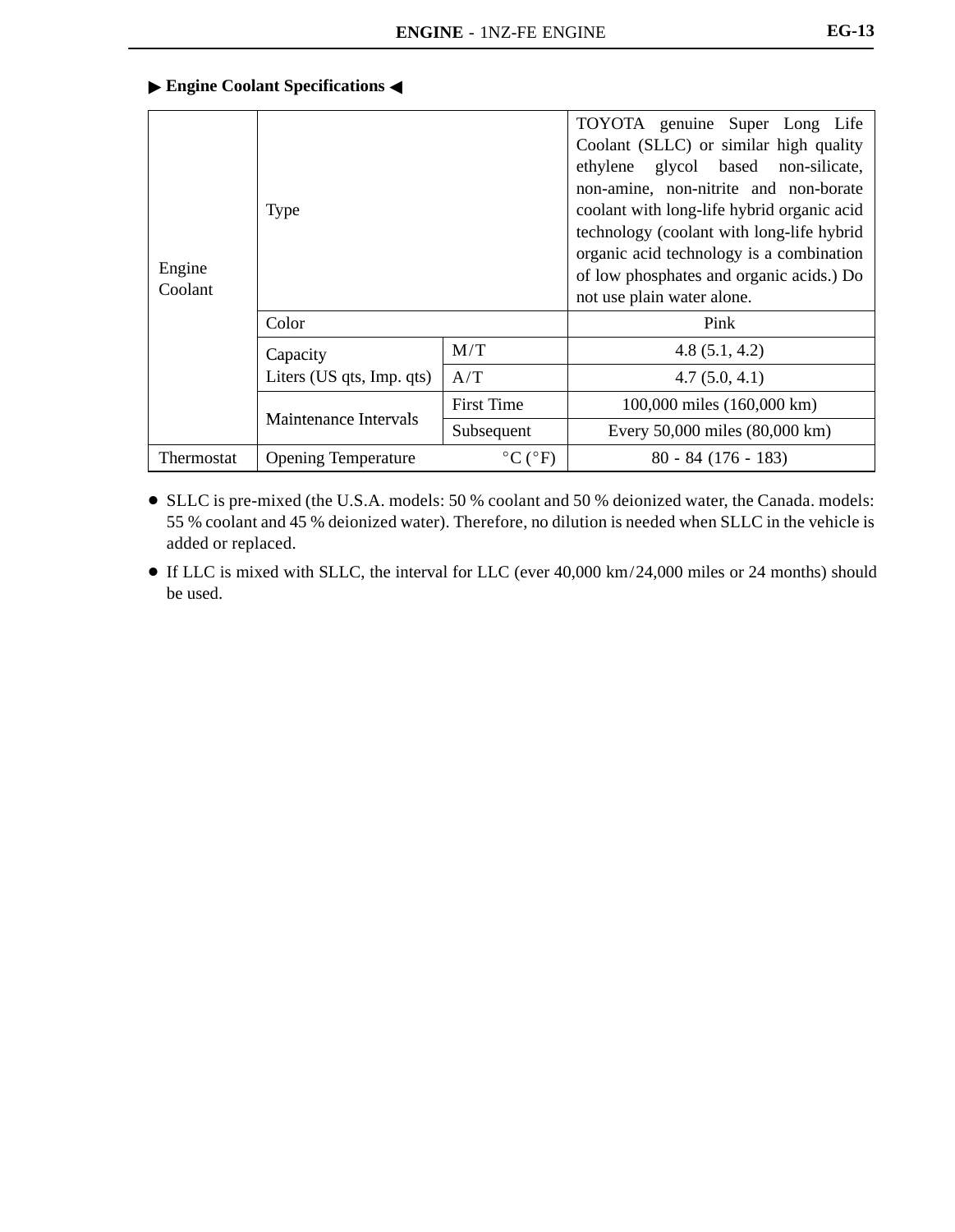# -**INTAKE AND EXHAUST SYSTEM**

# **1. General**

- A plastic intake manifold is used for weight reduction.
- The linkless-type throttle body is used to realize excellent throttle control.
- ETCS-i (Electronic Throttle Control System-intelligent) provides excellent throttle control. For details, see page EG-36.
- The exhaust pipe uses a ball joint in order to achieve a simple construction and reliability.

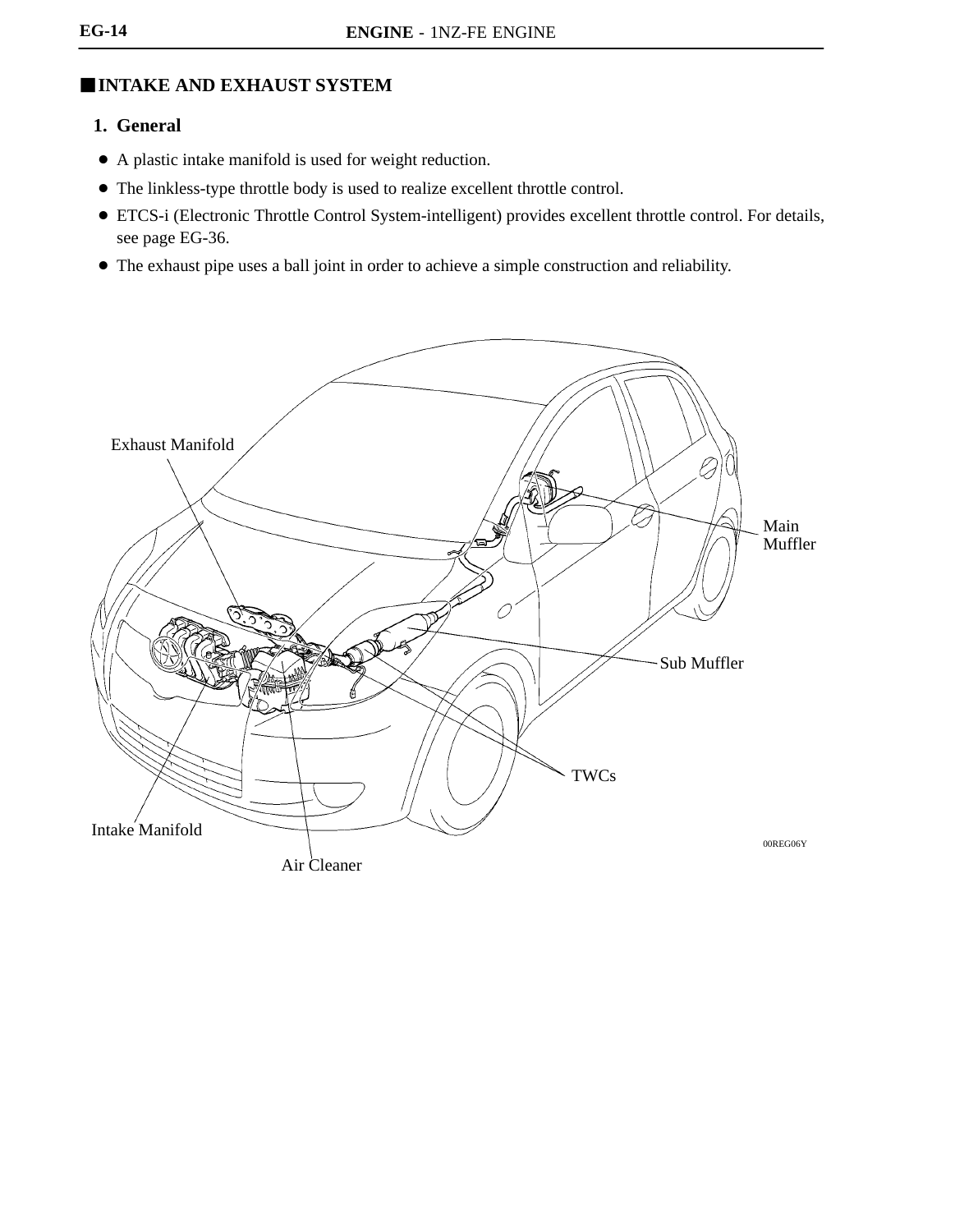## **2. Air Cleaner**

- A nonwoven, full-fabric type air cleaner element is used.
- A charcoal filter, which adsorbs the HC that accumulates in the intake system when the engine is stopped, is used in the air cleaner cap in order to reduce evaporative emissions.



**Service Tip**

The charcoal filter, which is maintenance-free, cannot be removed from the air cleaner cap.

#### **3. Throttle Body**

- The linkless-type throttle body is used and it realizes excellent throttle control.
- A DC motor with excellent response and minimal power consumption is used for the throttle control motor. The ECM performs the duty ratio control of the direction and the amperage of the current that flows to the throttle control motor in order to regulate the opening angle of the throttle valve.

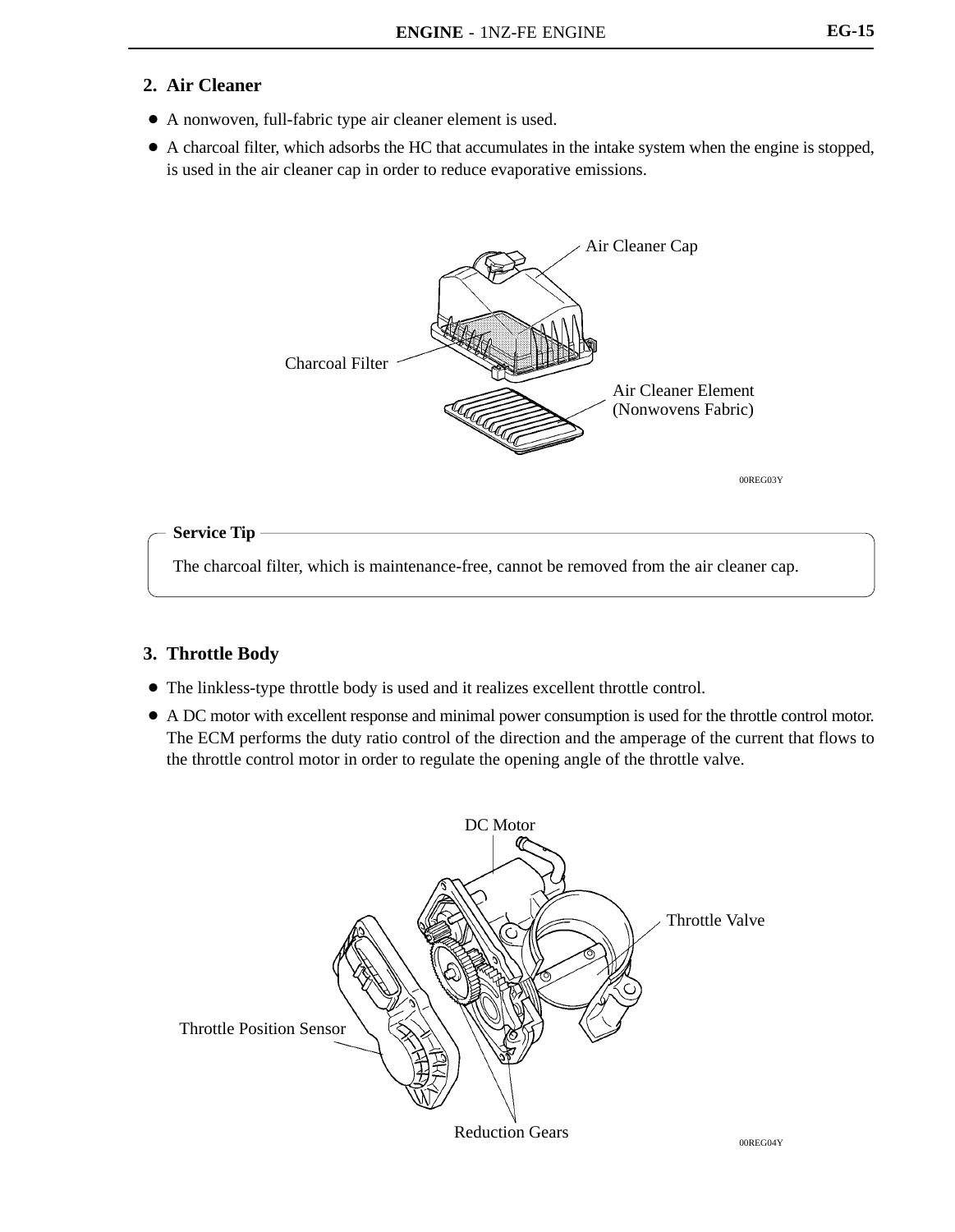# **4. Intake Manifold**

- The intake manifold has been made of plastic to reduce the weight and the amount of heat transferred from the cylinder head. As a result, it has become possible to reduce the intake temperature and improve the intake volumetric efficiency.
- A mesh type gasket is used in order to reduce the intake noise.



## **5. Exhaust Pipe and Muffler**

A ball joint is used to joint the exhaust manifold to the exhaust front pipe, and the exhaust front pipe to the exhaust tail pipe. As a result, a simple construction and improved reliability have been realized.

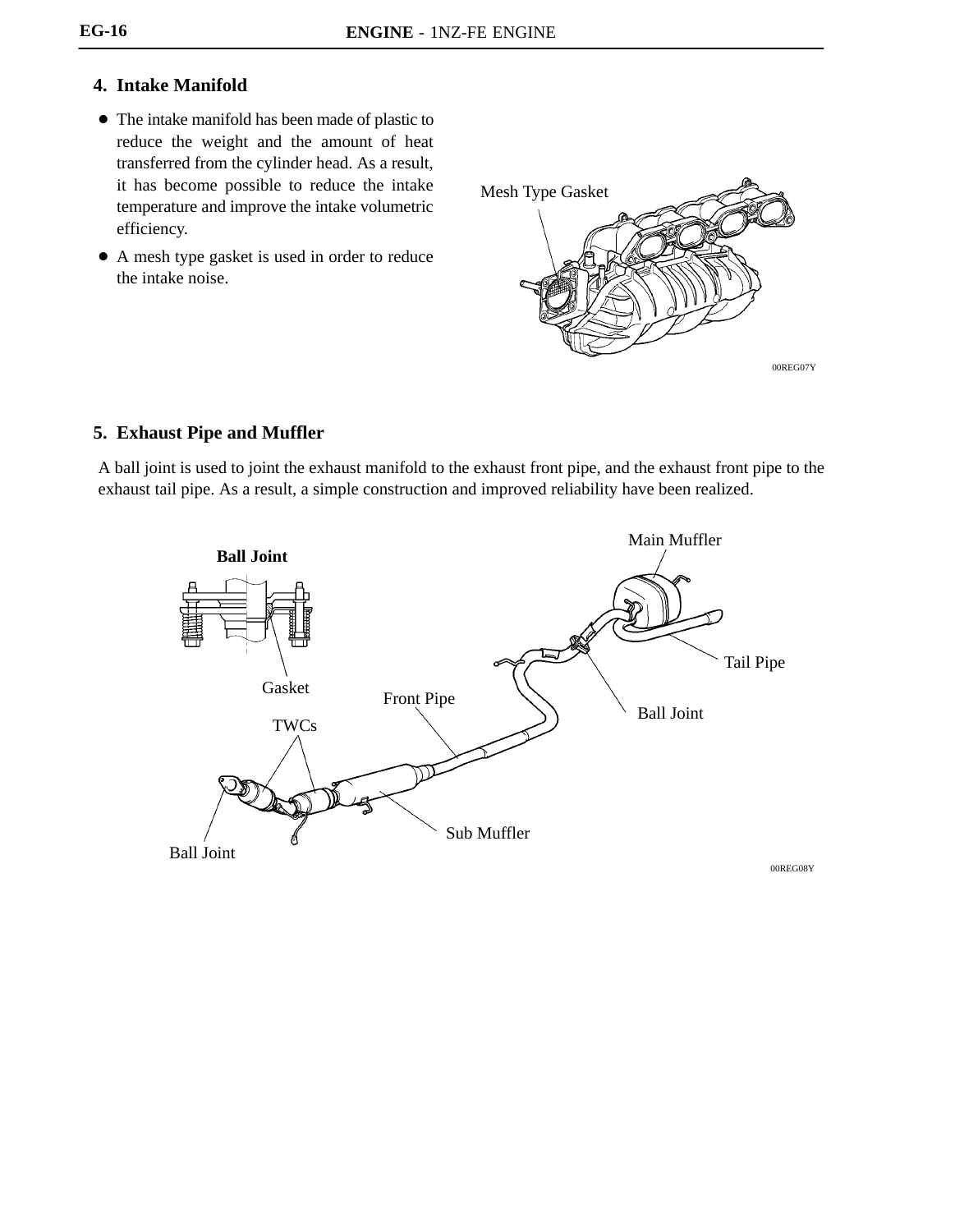# **FUEL SYSTEM**

#### **1. General**

- The fuel returnless system is used to reduce evaporative emissions.
- A fuel tank made of multi-layer plastic is used.
- A fuel cut control is used to stop the fuel pump when the SRS airbag is deployed in a front or side collision. For details, see page EG-45.
- A quick connector is used to connect the fuel pipe with the fuel hose to realize excellent serviceability.
- A compact 12-hole type injector is used to ensure the atomization of fuel.
- The ORVR (On-Board Refueling Vapor Recovery) system is used. For details, see page EG-46.

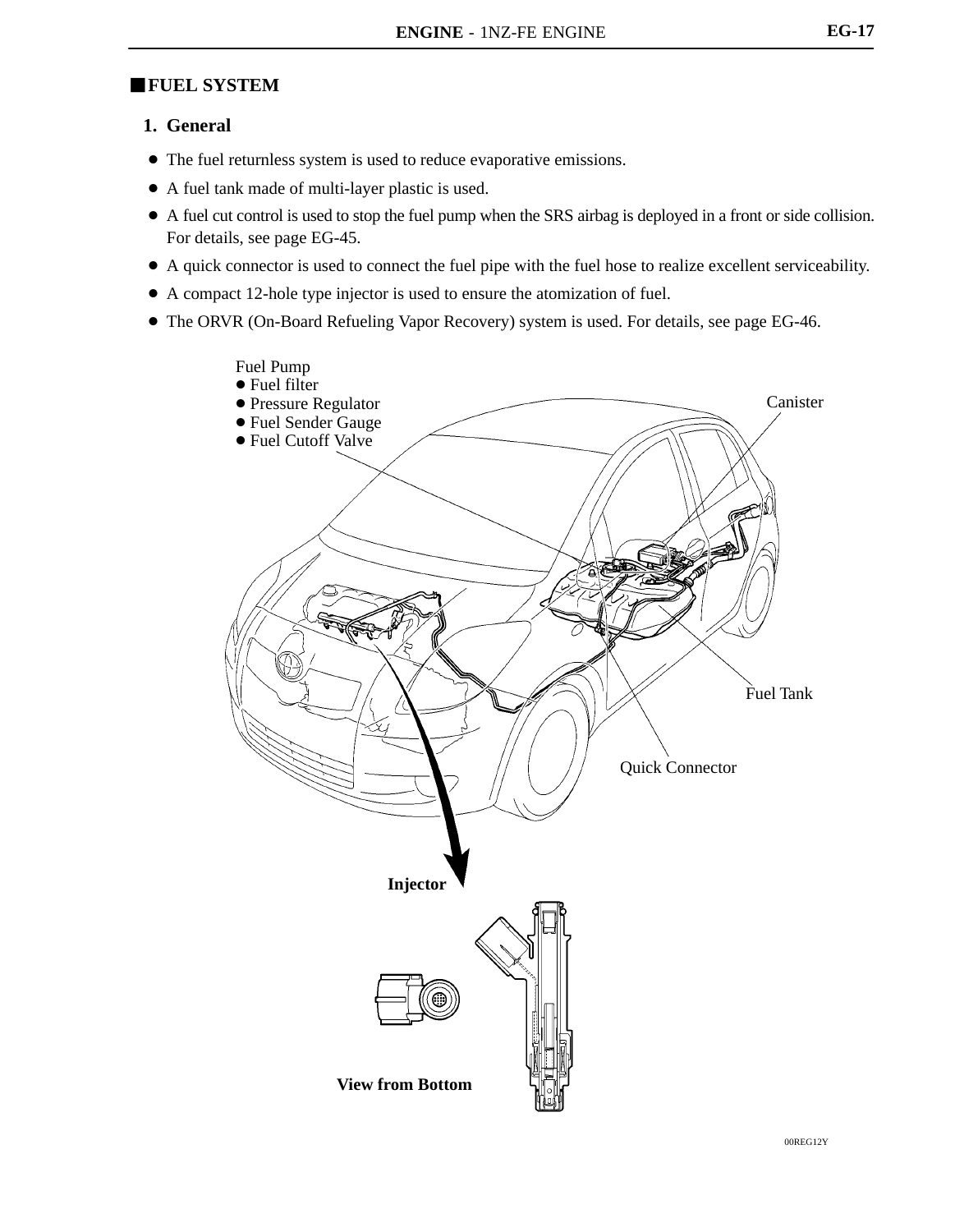# **2. Fuel Returnless System**

This system is used to reduce the evaporative emission. As shown below, integrating the fuel filter, pressure regulator, fuel sender gauge, and fuel cutoff valve with module fuel pump assembly enables to discontinue the return of fuel from the engine area and prevent temperature rise inside the fuel tank.



# **3. Fuel Tank**

Low permeability has been realized through the use of the multi-layered plastic fuel tank. This fuel tank consists of six layers using four types of materials.

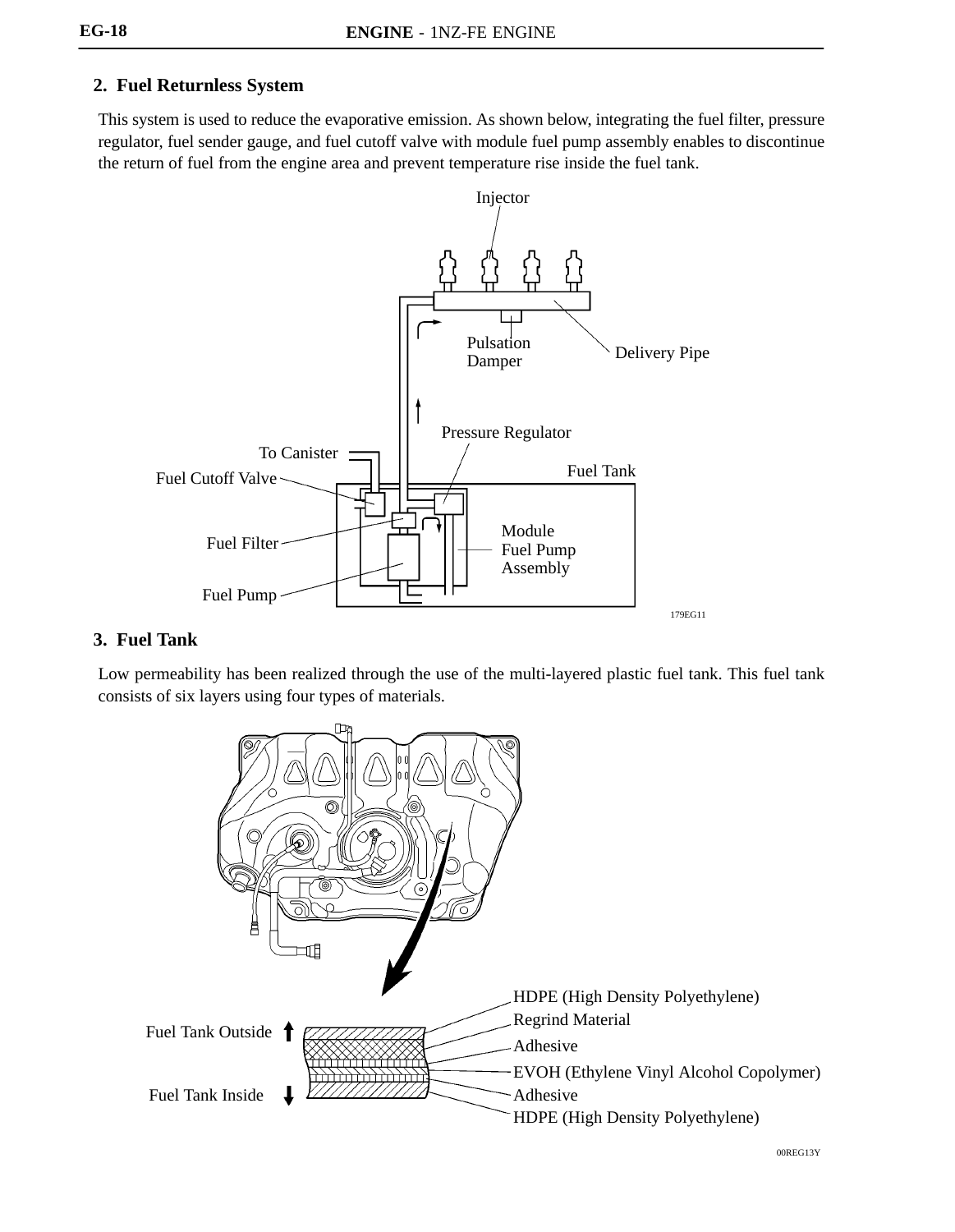# **IGNITION SYSTEM**

## **1. General**

- A DIS (Direct Ignition System) is used. The DIS in this engine is an independent ignition system, which has one ignition coil for each cylinder. The DIS ensures the ignition timing accuracy, reduces high-voltage loss, and realizes the overall reliability of the ignition system by eliminating the distributor.
- The spark plug caps, which connect to the spark plugs, are integrated with the ignition coils. Also, the igniters are enclosed to simplify the system.
- Long-reach type iridium-tipped spark plugs are used.



**Ignition Coil with Igniter 4** 

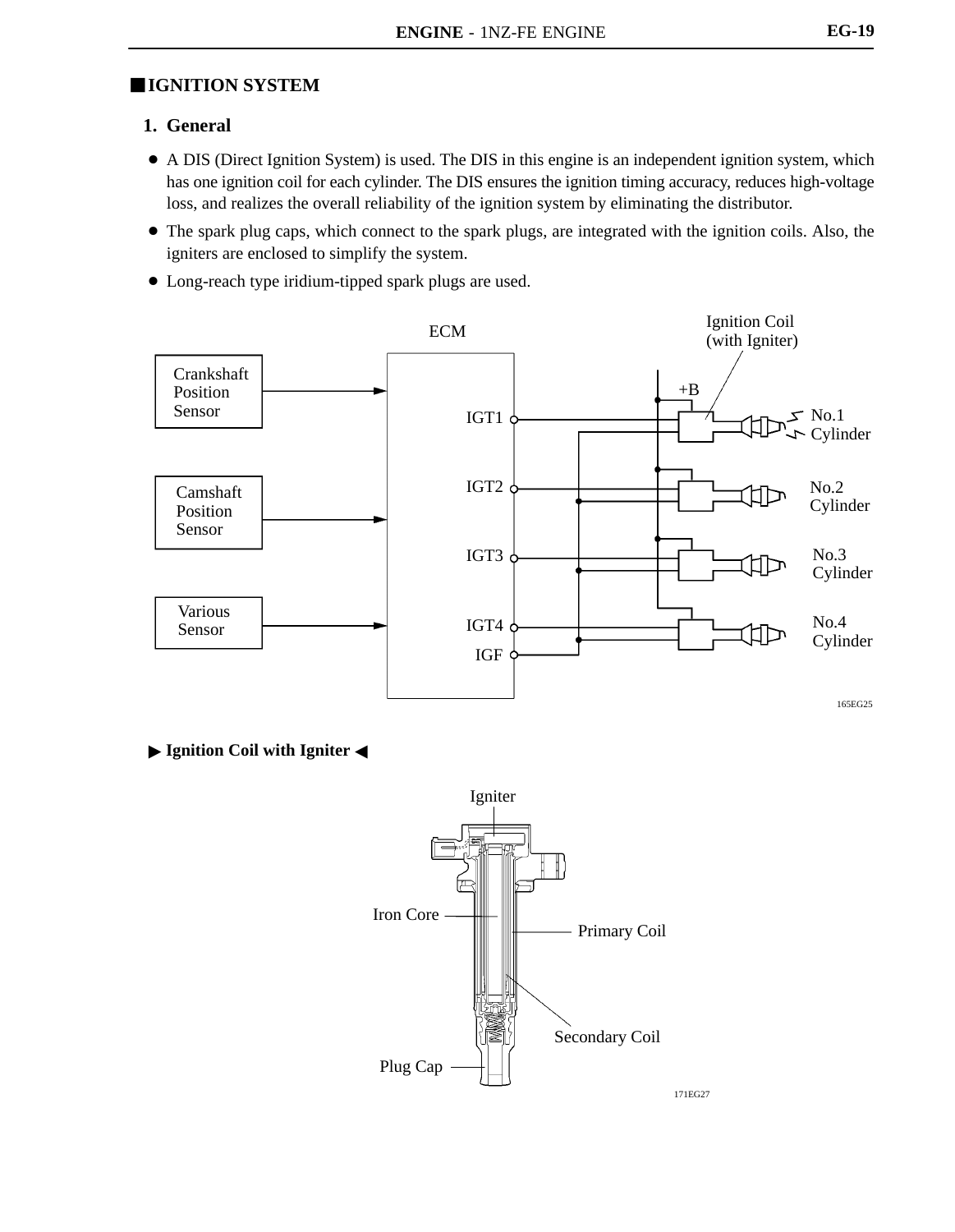# **2. Spark Plug**

- Long-reach type iridium-tipped spark plugs are used.
- Long-reach type of spark plugs allows the area of the cylinder head to receive the spark plugs to be made thick. Thus, the water jacket can be extended near the combustion chamber, which contributes to cooling performance.
- Iridium-tipped spark plugs are used to realize a 100,000 km (62,500 mile) maintenance-free operation. By making the center electrode of iridium, the same ignition performance as the platinum-tipped type spark plug and excellent of durability have been realized.



281EG73

### **Specification <**

| <b>DENSO</b> |            | SK16R11         |
|--------------|------------|-----------------|
| <b>NGK</b>   |            | <b>IFR5A-11</b> |
| Plug Gap     | $mm$ (in.) | 1.1(0.043)      |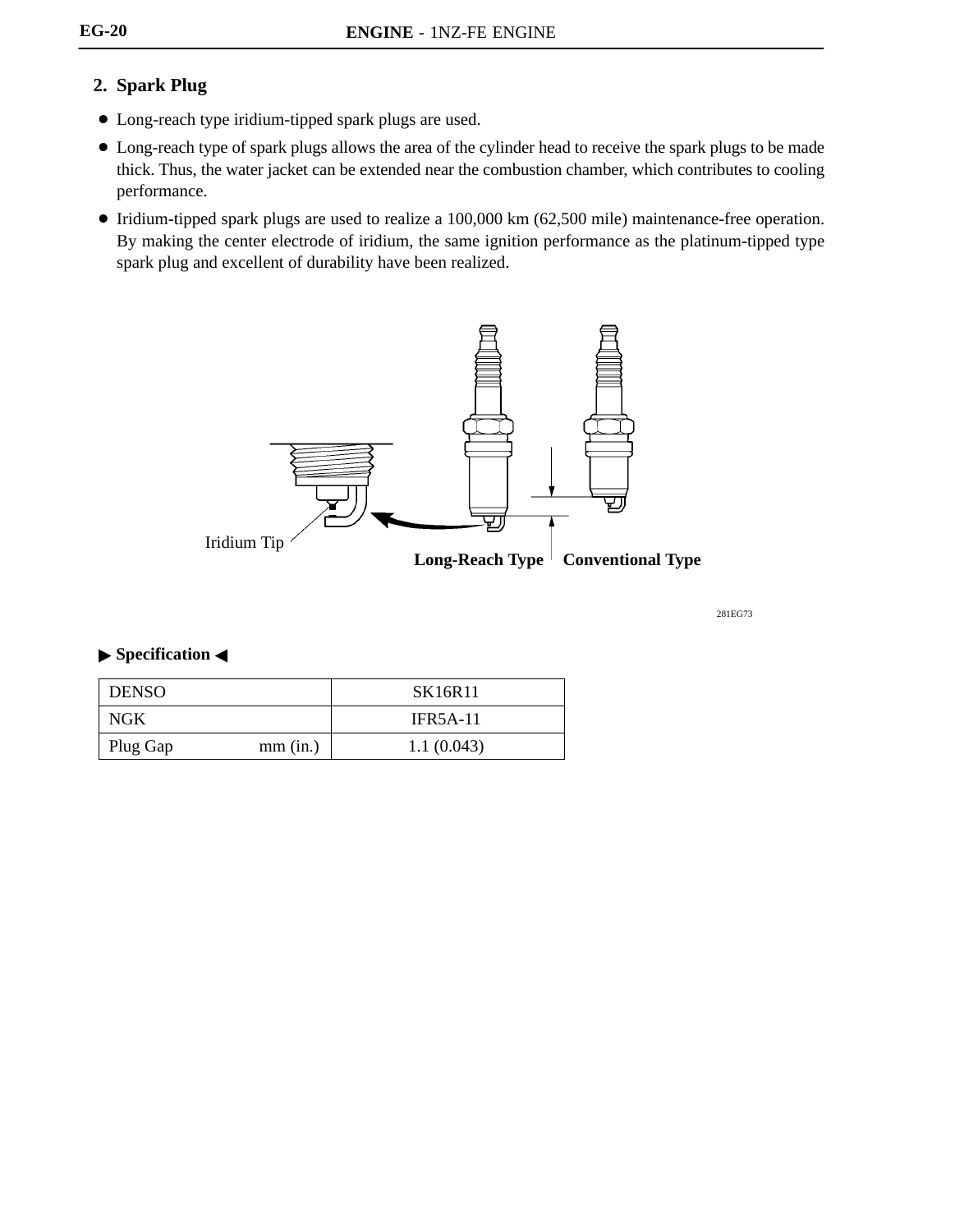## **CHARGING SYSTEM**

- A compact and lightweight segment conductor type generator that generates high amperage output in a highly efficient manner is used as standard equipment.
- This generator has a joined segment conductor system, in which multiple segment conductors are welded together to form the stator. Compared to the conventional wiring system, the electrical resistance is reduced due to the shape of the segment conductors, and their arrangement helps to make the generator compact.





**Stator of Segment Conductor Type Generator**

#### **Specifications**

| Type                                 | SE <sub>08</sub> |
|--------------------------------------|------------------|
| Rated Voltage                        | 12 V             |
| <b>Rated Output</b>                  | 80 A             |
| <b>Initial Output Starting Speed</b> | $1,250$ rpm Max. |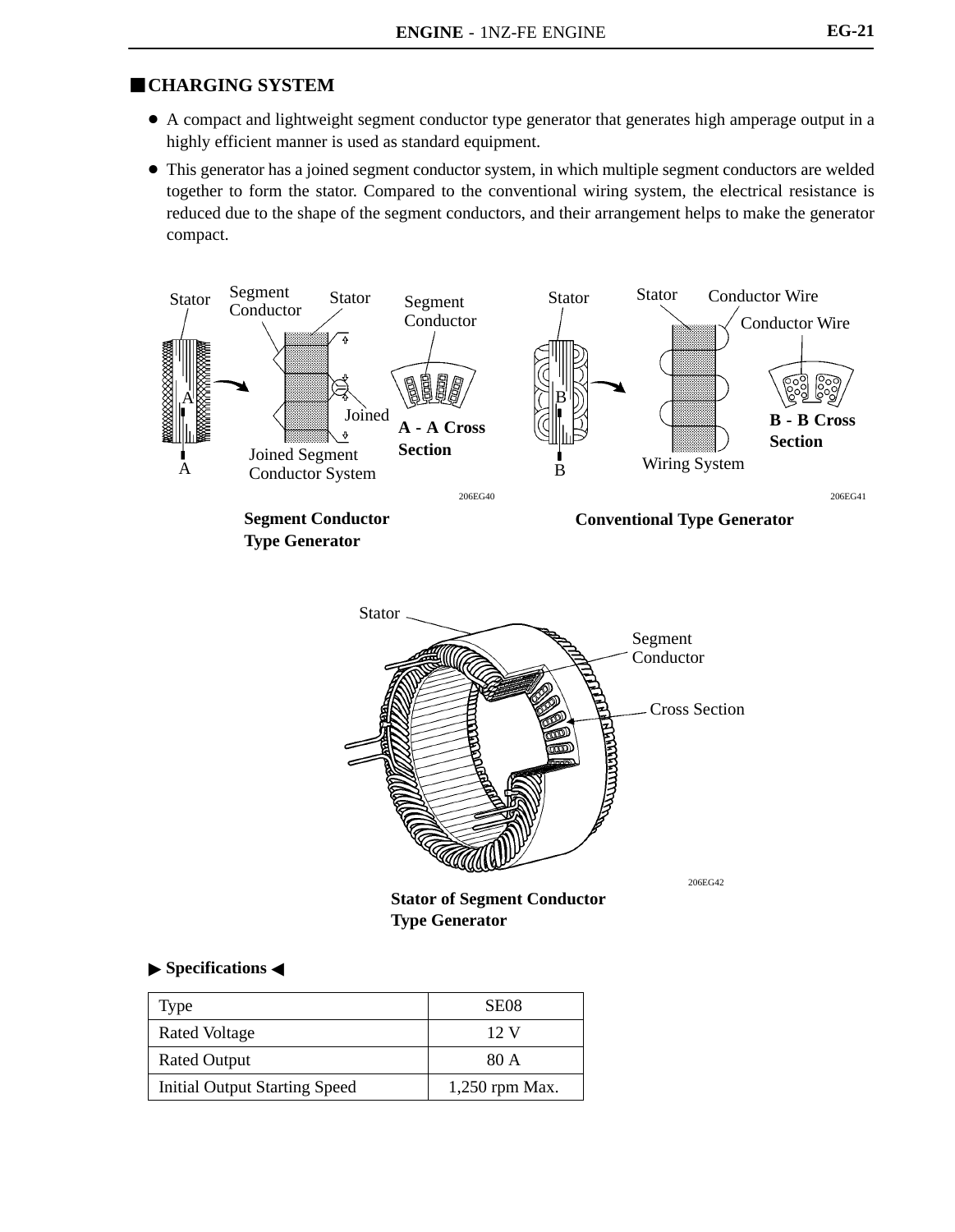# ▶ Wiring Diagram **→**



00REG20Y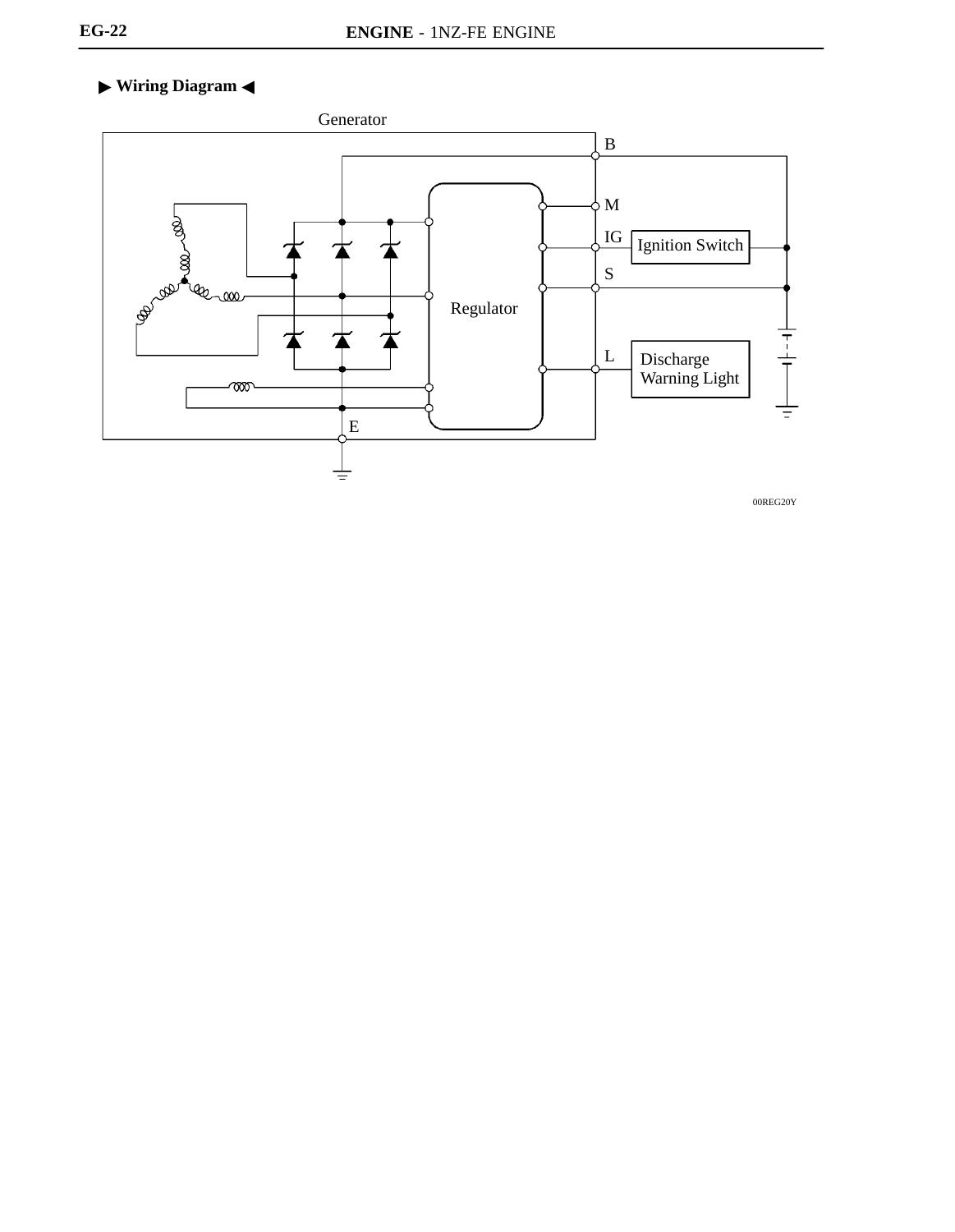## **STARTING SYSTEM**

## **1. General**

- A P (conventional planetary reduction) type starter is used in the models for U.S.A.
- A PS (planetary reduction-segment conductor motor) type starter is used in the models for Canada and cold areas of the U.S.A.



271EG38

#### **Specification <**

| Destination                      |            | U.S.A.         | Canada,<br>Cold Areas of U.S.A. |
|----------------------------------|------------|----------------|---------------------------------|
| <b>Starter Type</b>              |            | P Type         | PS Type                         |
| <b>Rating Output</b>             |            | $0.8$ kW       | $1.6$ kW                        |
| <b>Rating Voltage</b>            |            | $12 \text{ V}$ | $\overline{\phantom{0}}$        |
| Length $*1$                      | $mm$ (in.) | 154(6.1)       | 133(5.2)                        |
| Weight                           | g(h)       | 2800(6.2)      | $\overline{\phantom{0}}$        |
| Rotation Direction <sup>*2</sup> |            | Clockwise      |                                 |

\*1: Length from the mounted area to the rear end of the starter

\*2: Viewed from Pinion Side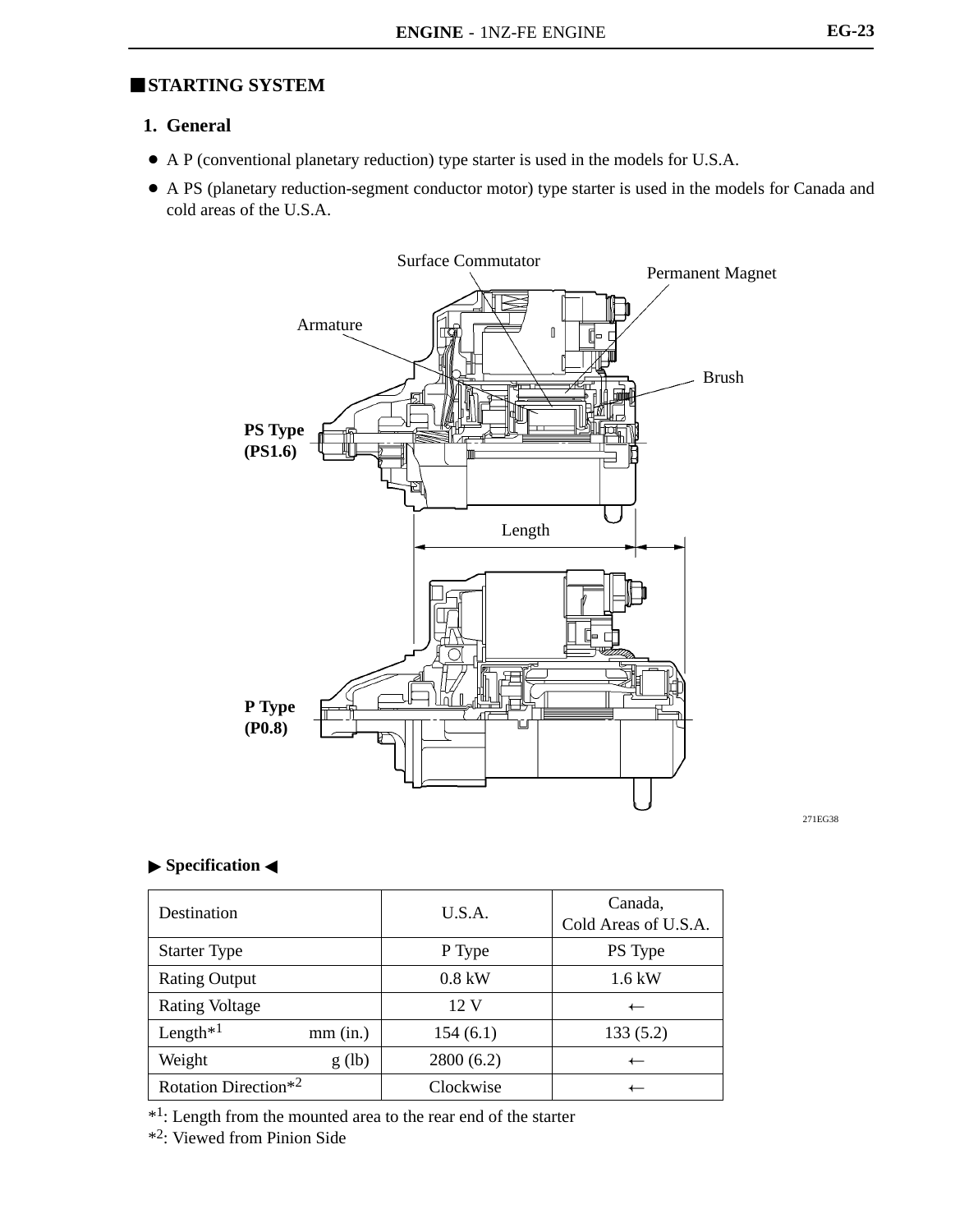# **2. PS (Planetary reduction-Segment conductor motor) Type Starter**

#### **Construction**

- Instead of constructing the armature coil with P type of round-shaped conductor wires, the PS type starter uses square conductors. With this type of construction, the same conditions that are realized by winding numerous round-shaped conductor wires can be achieved without increasing the mass. As a result, the output torque has been increased, and the armature coil has been made compact.
- Because the surface of the square-shaped conductors that are used in the armature coil functions as a commutator, the overall length of the PS type starter has been shortened.



 Instead of the field coils used in the P type starter, the PS type starter uses two types of permanent magnets: the main magnets and the interpolar magnets. The main and interpolar magnets are arranged alternately inside the yoke, allowing the magnetic flux that is generated between the main and interpolar magnets to be added to the magnetic flux that is generated by the main magnets. In addition to increasing the amount of magnetic flux, this construction shortens the overall length of the yoke.

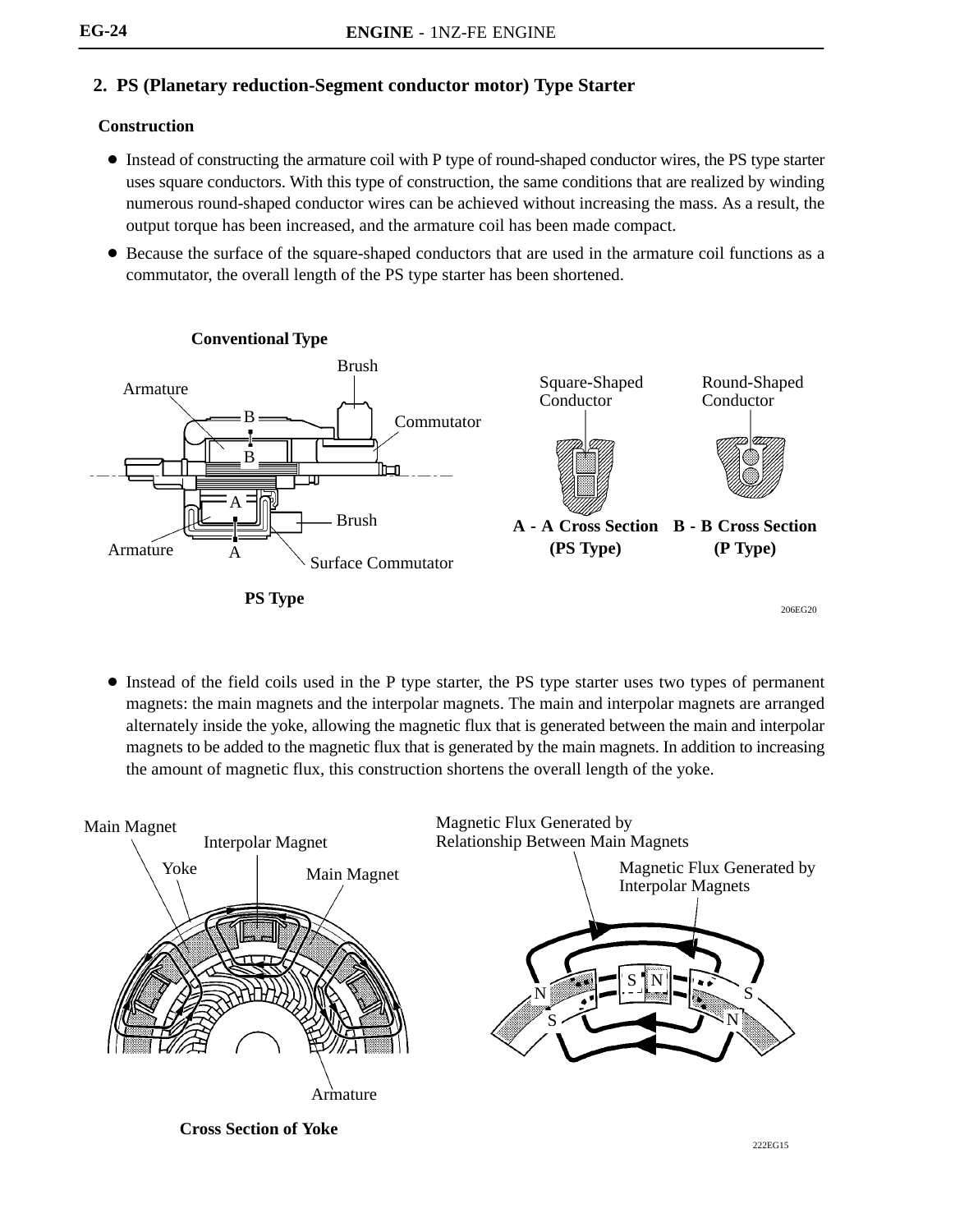# **ENGINE CONTROL SYSTEM**

## **1. General**

The engine control system for the 1NZ-FE engine has the following systems.

| System                                                              | Outline                                                                                                                                                                                                                                                                          | 06'<br>Model | 05<br>Model |
|---------------------------------------------------------------------|----------------------------------------------------------------------------------------------------------------------------------------------------------------------------------------------------------------------------------------------------------------------------------|--------------|-------------|
| <b>SFI</b><br>Electronic Fuel<br>Injection                          | An L-type EFI system detects the intake air mass with a<br>hot-wire type air flow meter.                                                                                                                                                                                         |              |             |
| <b>ESA</b><br><b>Electronic Spark</b><br>Advance                    | Ignition timing is determined by the ECM based on signals<br>from various sensors. The ECM corrects ignition timing in<br>response to engine knocking.                                                                                                                           | ( )          |             |
| ETCS-i<br>Electronic                                                | Optimally controls the throttle valve opening in accordance<br>with the amount of accelerator pedal effort and the condition<br>of the engine and vehicle.                                                                                                                       | ◯            |             |
| <b>Throttle Control</b><br>(System-intelligent)<br>See page EG-36   | • A linkless-type is used without an accelerator.<br>An accelerator pedal position sensor is provided on the<br>accelerator pedal.<br>• A non-contact type throttle position sensor and accelerator<br>pedal position sensor are used.                                           | O            |             |
| VVT-i<br>Variable Valve<br>Timing-intelligent<br>See page EG-41     | Controls the intake camshaft to optimal valve timing in<br>accordance with the engine condition.                                                                                                                                                                                 | ()           |             |
| Fuel Pump Control<br>See page EG-45                                 | • Fuel pump operation is controlled by signals from the ECM.<br>• The operation of the fuel pump will stop when the airbag<br>is deployed.                                                                                                                                       | ( )          |             |
| Air Fuel Ratio Sensor<br>and Oxygen Sensor<br><b>Heater Control</b> | Maintains the temperature of the air fuel ratio sensor or<br>oxygen sensor at an appropriate level to realize accuracy of<br>detection of the oxygen concentration in the exhaust gas.                                                                                           | ( )          |             |
| Oxygen Sensor<br><b>Heater Control</b>                              | Maintains the temperature of the oxygen sensor at an<br>appropriate level to realize accuracy of detection of the<br>oxygen concentration in the exhaust gas.                                                                                                                    |              |             |
|                                                                     | The ECM controls the purge flow of evaporative emissions<br>(HC) in the canister in accordance with engine conditions.                                                                                                                                                           | $\bigcirc$   | ()          |
| Evaporative<br>Emission                                             | Using 3 VSVs and a vapor pressure sensor, the ECM detects any<br>evaporative emission leakage occurring between the fuel tank<br>and charcoal canister through changes in the fuel tank pressure.                                                                                |              |             |
| Control<br>See page EG-46                                           | Approximately five hours after the ignition switch has been<br>turned OFF, the ECM operates the canister pump module to<br>detect any evaporative emission leakage occurring in the<br>evaporative emission control system through changes in the<br>reference orifice pressure. | $\bigcirc$   |             |
| Air Conditioner<br>Cut-off Control*1                                | By turning the air conditioner compressor OFF in accordance<br>with the engine condition, drivadility is maintained.                                                                                                                                                             | $\bigcirc$   |             |
| Cooling Fan Control<br>See page EG-56                               | Cooling fan operation is controlled by signals from ECM based<br>on the engine coolant temperature sensor signal (THW).                                                                                                                                                          | $\bigcirc$   |             |

\*1: for Models with Air Conditioning System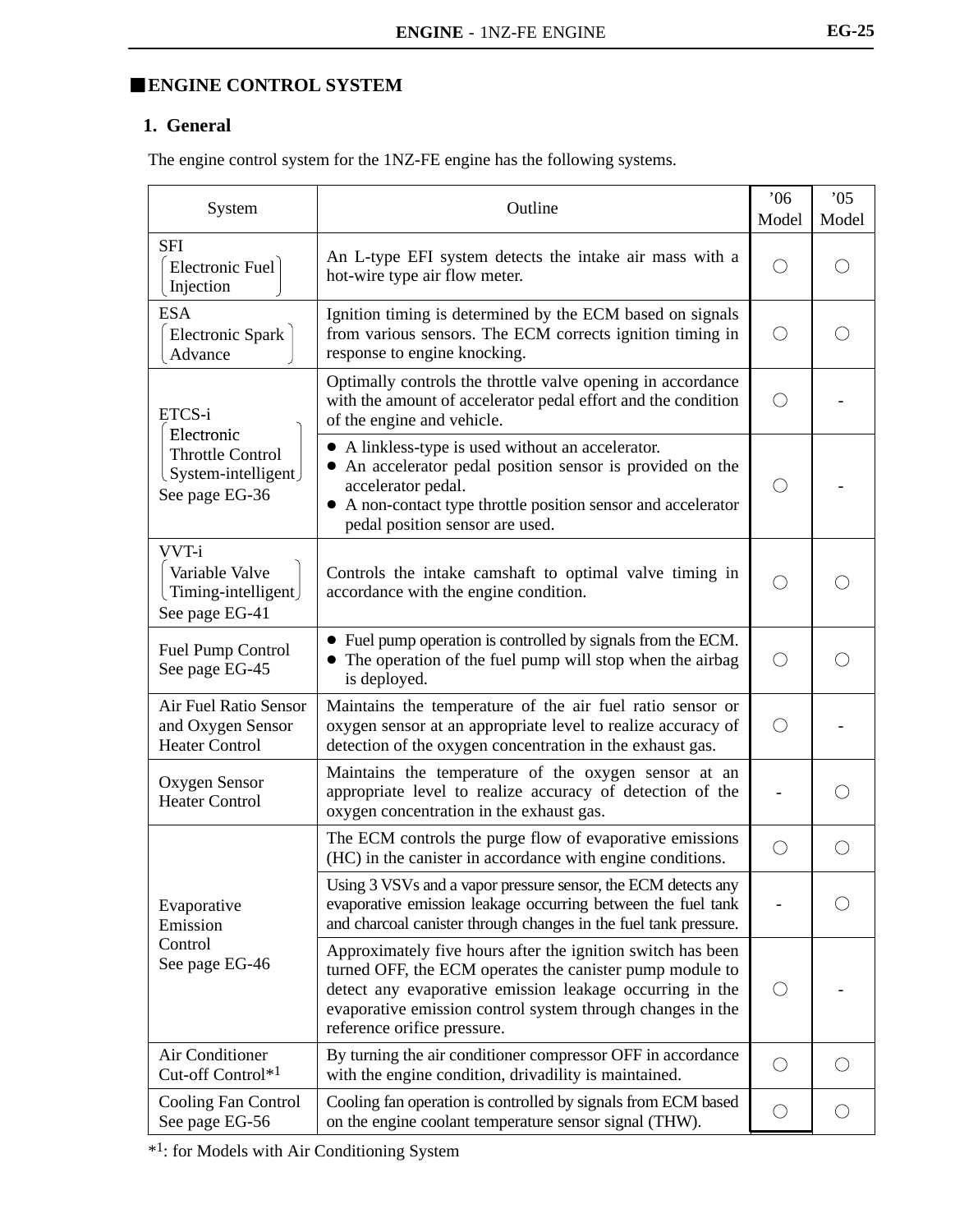| System                                                                       | Outline                                                                                                                                    | 06'<br>Model | 05<br>Model |
|------------------------------------------------------------------------------|--------------------------------------------------------------------------------------------------------------------------------------------|--------------|-------------|
| <b>Starter Control</b><br><b>Cranking Hold</b><br>Function<br>See Page EG-57 | Once the ignition switch is turned to the START position,<br>this control continues to operate the starter until the engine<br>is started. |              |             |
| Engine Immobilizer $*^2$                                                     | Prohibits fuel delivery and ignition if an attempt is made to<br>start the engine with an invalid ignition key.                            |              |             |
| Diagnosis<br>See Page EG-59                                                  | When the ECM detects a malfunction, the ECM diagnoses<br>and memorizes the failed section.                                                 |              |             |
| Fail-Safe<br>See Page EG-59                                                  | When the ECM detects a malfunction, the ECM stops or<br>controls the engine according to the data already in memory.                       |              |             |

\*2: for Models with Engine Immobilizer System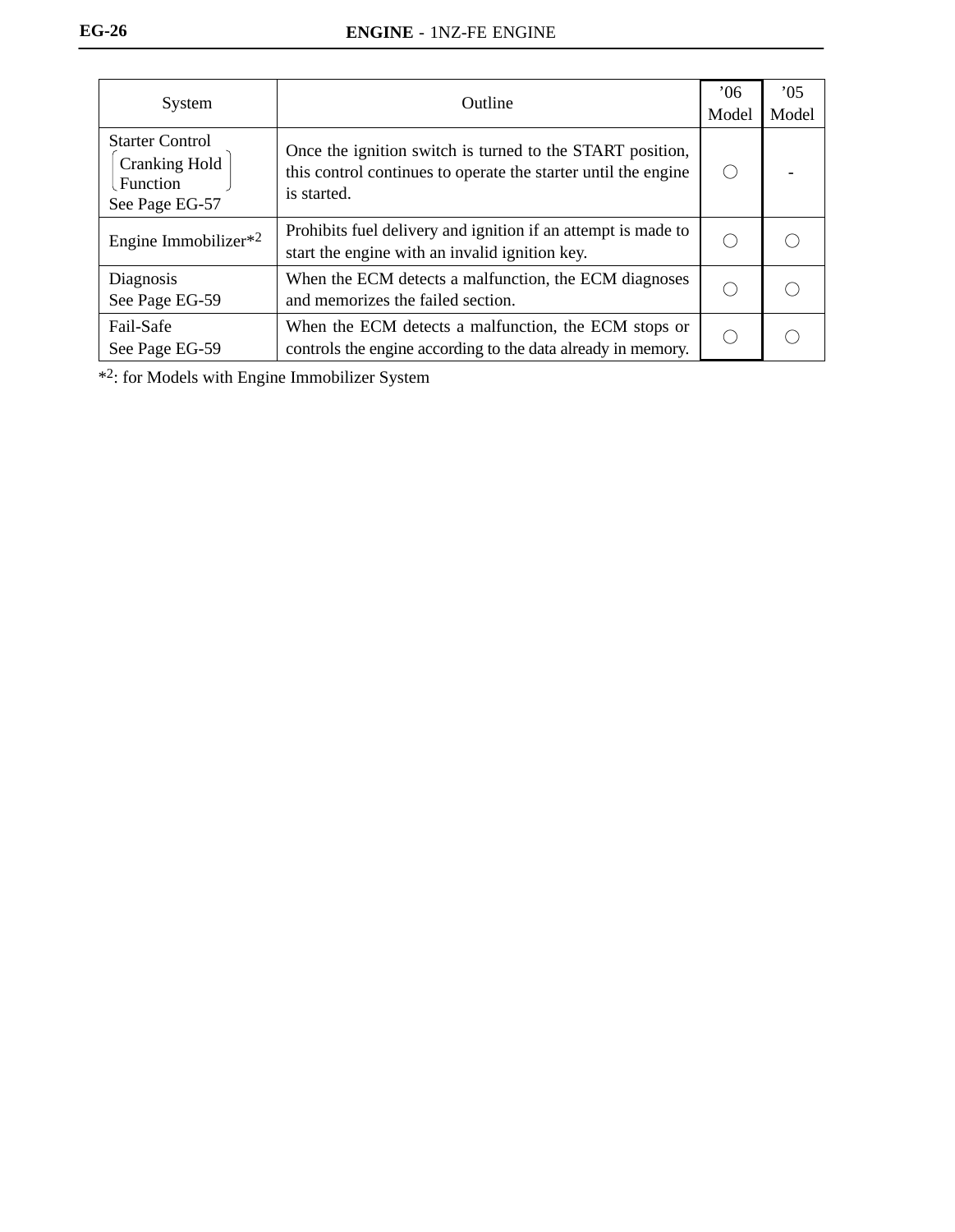### **2. Construction**

The configuration of the engine control system in the 1NZ-FE engine is shown in the following chart.



\*1: for Automatic Transaxle Models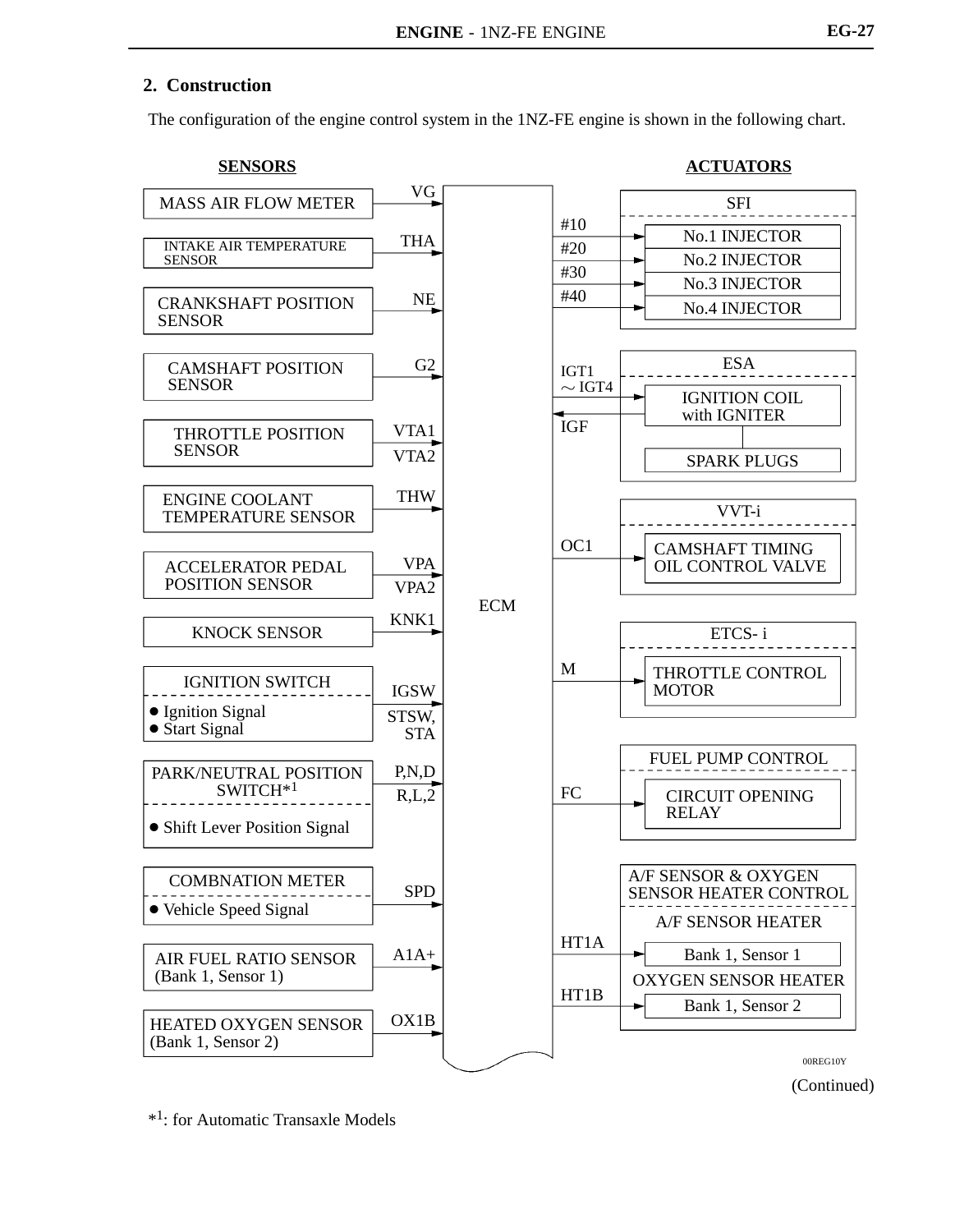

00REG11Y

- \*2: for Models with Engine Immobilizer System
- \*3: for Models with Air Conditioning System

\*4: for ABS Models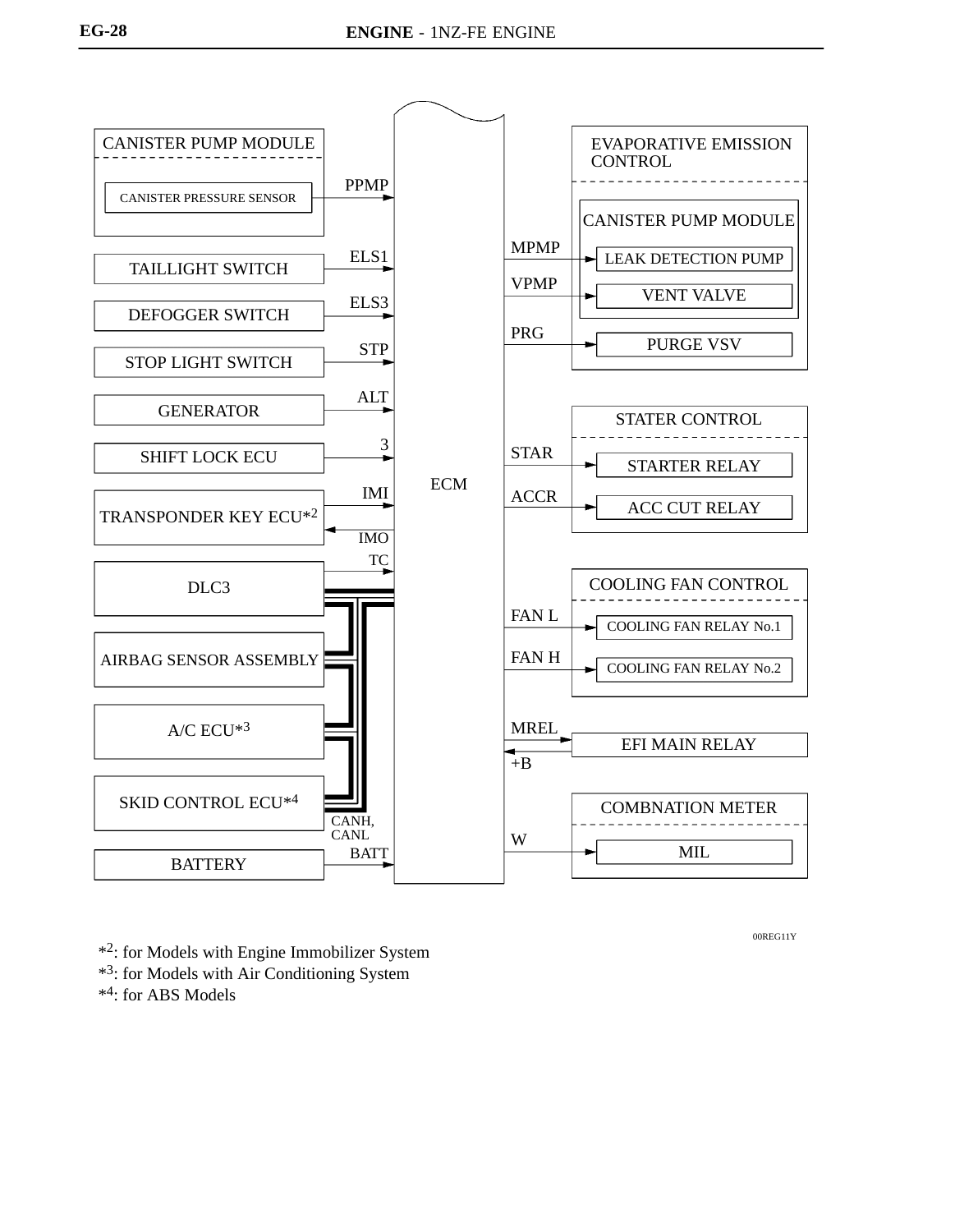## **3. Engine Control System Diagram**



00REG14Y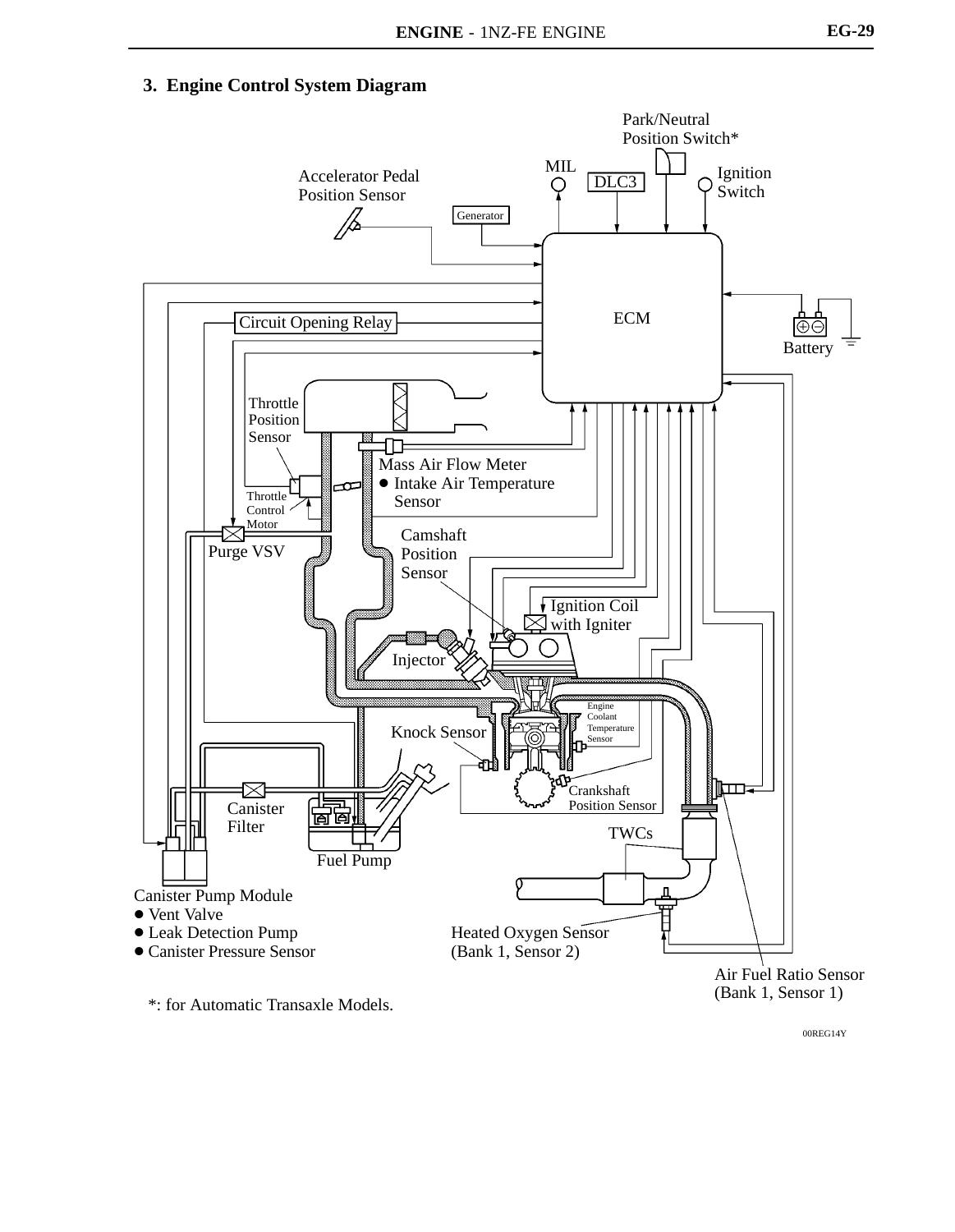# **4. Layout of Main Components**

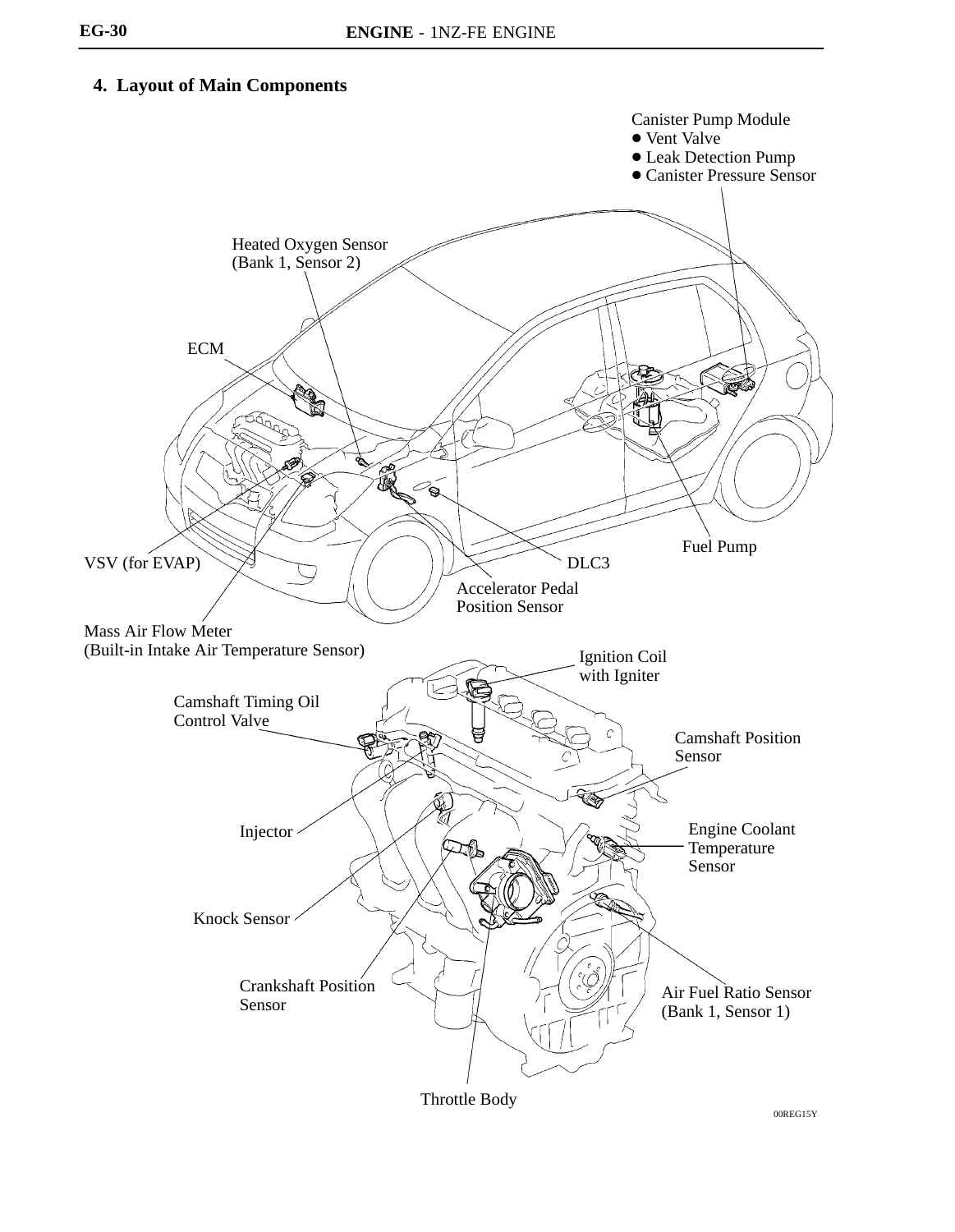# **5. Main components of Engine Control System**

#### **General**

The main components of the 1NZ-FE engine control system are as follows:

| Components                                            | Outline                                | Quantity       | Function                                                                                                                                                                                        |
|-------------------------------------------------------|----------------------------------------|----------------|-------------------------------------------------------------------------------------------------------------------------------------------------------------------------------------------------|
| <b>ECM</b>                                            | 32-bit CPU                             | $\mathbf{1}$   | The ECM optimally controls the SFI, ESA, and IAC<br>to suit the operating conditions of the engine in<br>accordance with the signals provided by the sensors.                                   |
| Air Fuel Ratio<br>Sensor<br>(Bank 1, Sensor 1)        | Planar Type<br>with Heater             | $\mathbf{1}$   | As with the heated oxygen sensor, this sensor detects<br>the oxygen concentration in the exhaust emission.<br>However, it detects the oxygen concentration in the<br>exhaust emission linearly. |
| Heated Oxygen<br>Sensor<br>(Bank 1, Sensor 2)         | Cup Type<br>with Heater                | 1              | This sensor detects the oxygen concentration in the<br>exhaust emission by measuring the electromotive<br>force which is generated in the sensor itself.                                        |
| Mass Air<br>Flow Meter                                | Hot-wire Type                          | 1              | This sensor has a built-in hot-wire to directly detect<br>the intake air mass.                                                                                                                  |
| Crankshaft<br><b>Position Sensor</b><br>(Rotor Teeth) | Pickup Coil<br><b>Type</b><br>$(36-2)$ | 1              | This sensor detects the engine speed and performs<br>the cylinder identification.                                                                                                               |
| Camshaft<br><b>Position Sensor</b><br>(Rotor Teeth)   | Pickup Coil<br>Type<br>(3)             | 1              | This sensor performs the cylinder identification.                                                                                                                                               |
| <b>Engine Coolant</b><br>Temperature<br>Sensor        | Thermistor<br>Type                     | 1              | This sensor detects the engine coolant temperature<br>by means of an internal thermistor.                                                                                                       |
| Intake Air<br>Temperature<br>Sensor                   | Thermistor<br>Type                     | 1              | This sensor detects the intake air temperature by<br>means of an internal thermistor.                                                                                                           |
| <b>Knock Sensor</b>                                   | Non-resonant<br>Flat Type              | $\mathbf{1}$   | This sensor detects an occurrence of the engine<br>knocking indirectly from the vibration of the<br>cylinder block caused by the occurrence of engine<br>knocking.                              |
| <b>Throttle Position</b><br>Sensor                    | Non-contact<br>Type                    | 1              | This sensor detects the throttle valve opening angle.                                                                                                                                           |
| <b>Accelerator Pedal</b><br><b>Position Sensor</b>    | Non-contact<br>Type                    | 1              | This sensor detects the amount of pedal effort<br>applied to the accelerator pedal.                                                                                                             |
| Injector                                              | 12-Hole Type                           | $\overline{4}$ | The injector is an electromagnetically-operated<br>nozzle which injects fuel in accordance with signals<br>from the ECM.                                                                        |

### **ECM**

The 32-bit CPU of the ECM is used to realize the high speed for processing the signals.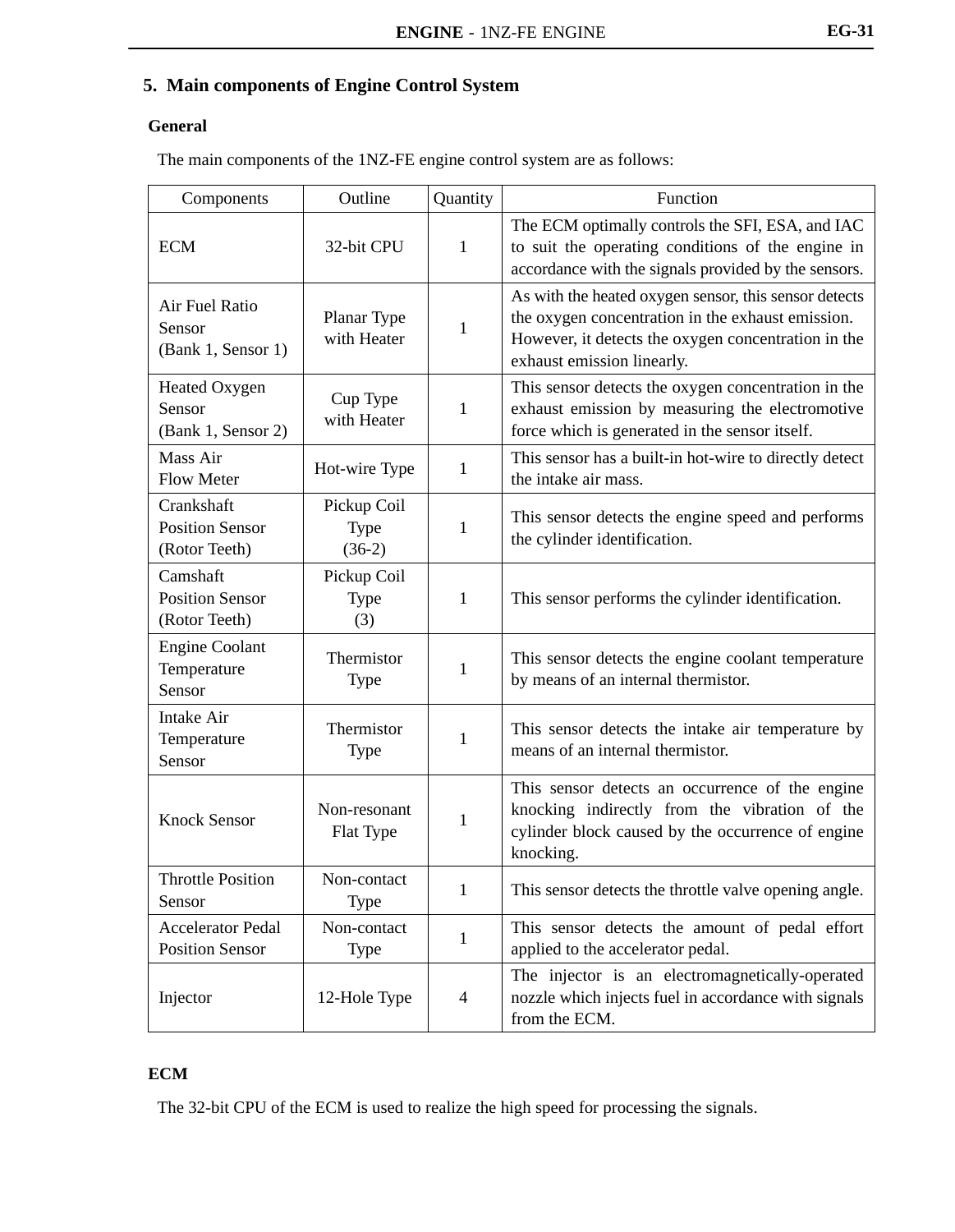### **Air Fuel Ratio Sensor and Heated Oxygen Sensor**

#### **1) General**

- The air fuel ratio sensor and heated oxygen sensor differ in output characteristics.
- Approximately 0.4V is constantly applied to the air fuel ratio sensor, which outputs an amperage that varies in accordance with the oxygen concentration in the exhaust emission. The ECM converts the changes in the output amperage into voltage in order to linearly detect the present air-fuel ratio.
- The output voltage of the heated oxygen sensor changes in accordance with the oxygen concentration in the exhaust emission. The ECM uses this output voltage to determine whether the present air-fuel ratio is richer or leaner than the stoichiometric air-fuel ratio.



\*: This calculation value is used internally in the ECM, and is not an ECM terminal voltage.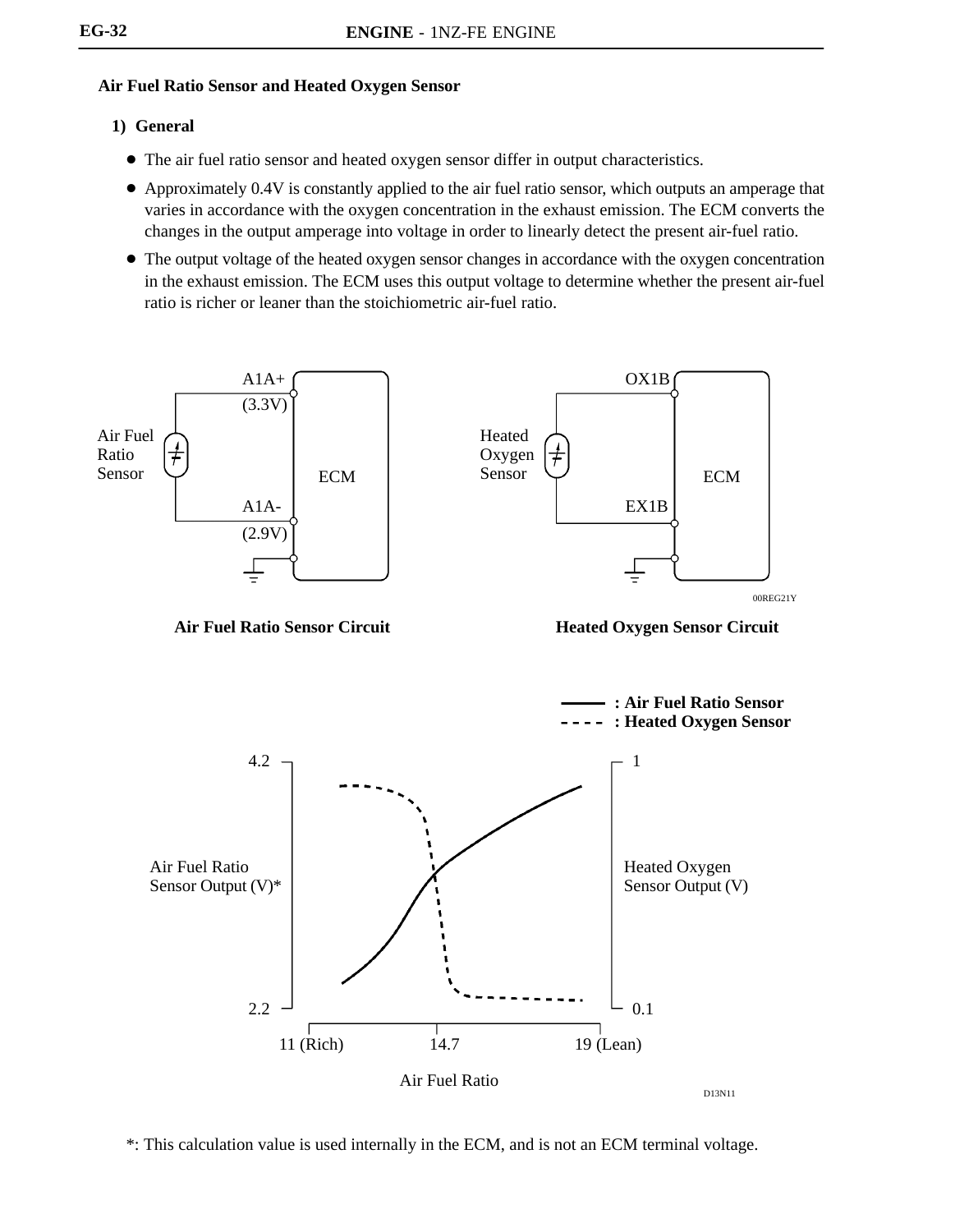#### **2) Construction**

- The basic construction of the air fuel ratio sensor and heated oxygen sensor is the same. However, they are divided into the cup type and the planar type, according to the different types of heater construction that are used.
- The cup type sensor contains a sensor element that surrounds a heater.
- The planer type sensor uses alumina, which excels in heat conductivity and insulation, to integrate a sensor element with a heater, thus realizing the excellent warm-up performance of the sensor.



#### **Planer Type Air Fuel Ratio Sensor Cup Type Heated Oxygen Sensor**

271EG45

### **Warm-up Specification** -

| Sensor Type  | Planer          | Cup Type        |
|--------------|-----------------|-----------------|
| Warm-up Time | Approx. 10 sec. | Approx. 30 sec. |

### **Mass Air Flow Meter**

- The compact and lightweight mass air flow meter, which is a plug-in type, allows a portion of the intake air to flow through the detection area. By directly measuring the mass and the flow rate of the intake air, the detection precision is ensured and the intake air resistance is reduced.
- This mass air flow meter has a built-in intake air temperature sensor.

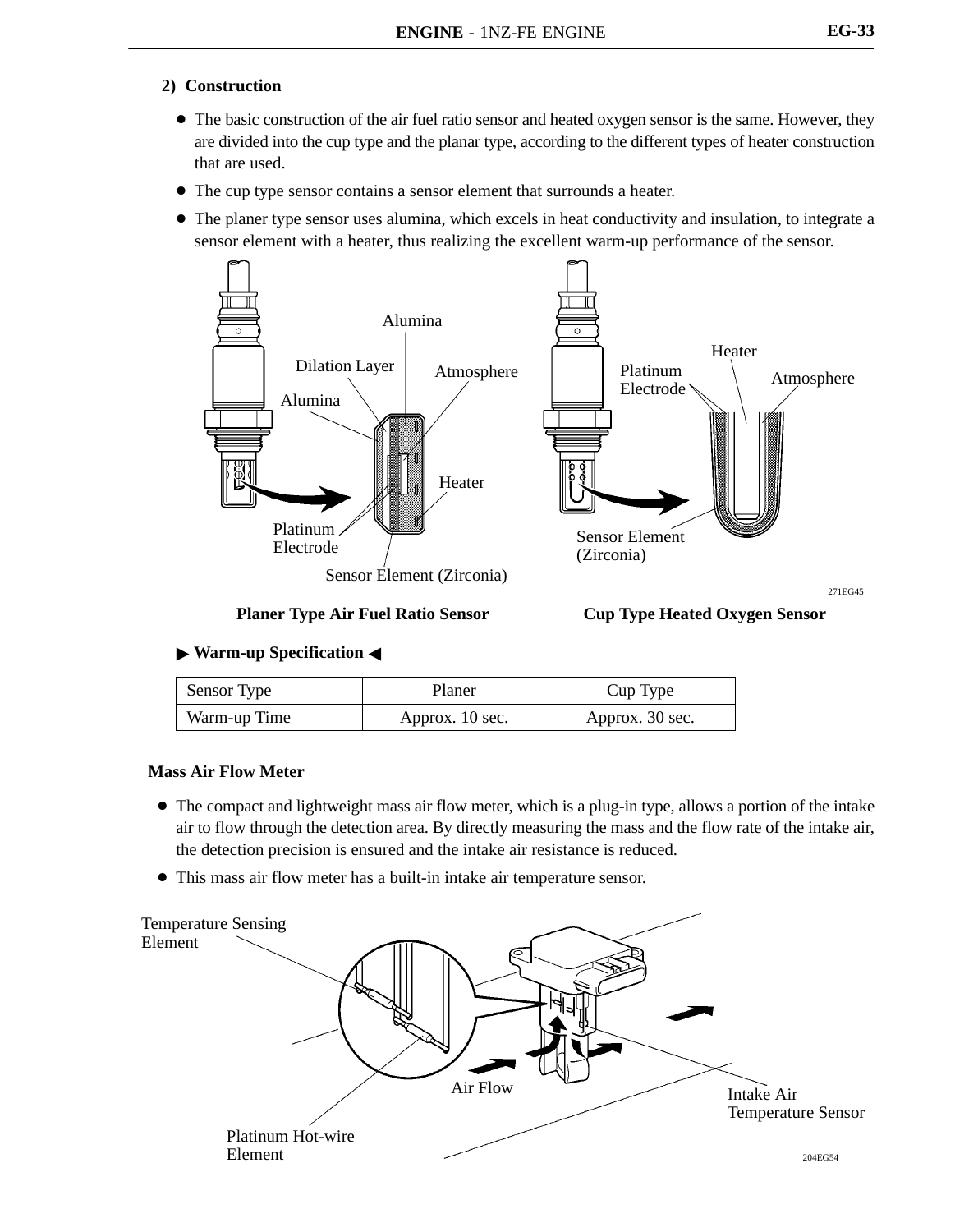#### **Throttle Position Sensor**

The throttle position sensor is mounted on the throttle body to detect the opening angle of the throttle valve. The throttle position sensor converts the magnetic flux density that changes when the magnetic yoke (located on the same axis as the throttle shaft) rotates around the Hall IC into electric signals to operate the throttle control motor.



#### **Service Tip**

The inspection method differs from the conventional contact type throttle position sensor because this non-contact type sensor uses a Hall IC.

For details, refer to the 2006 Yaris Repair Manual (Pub. No. RM00R0U).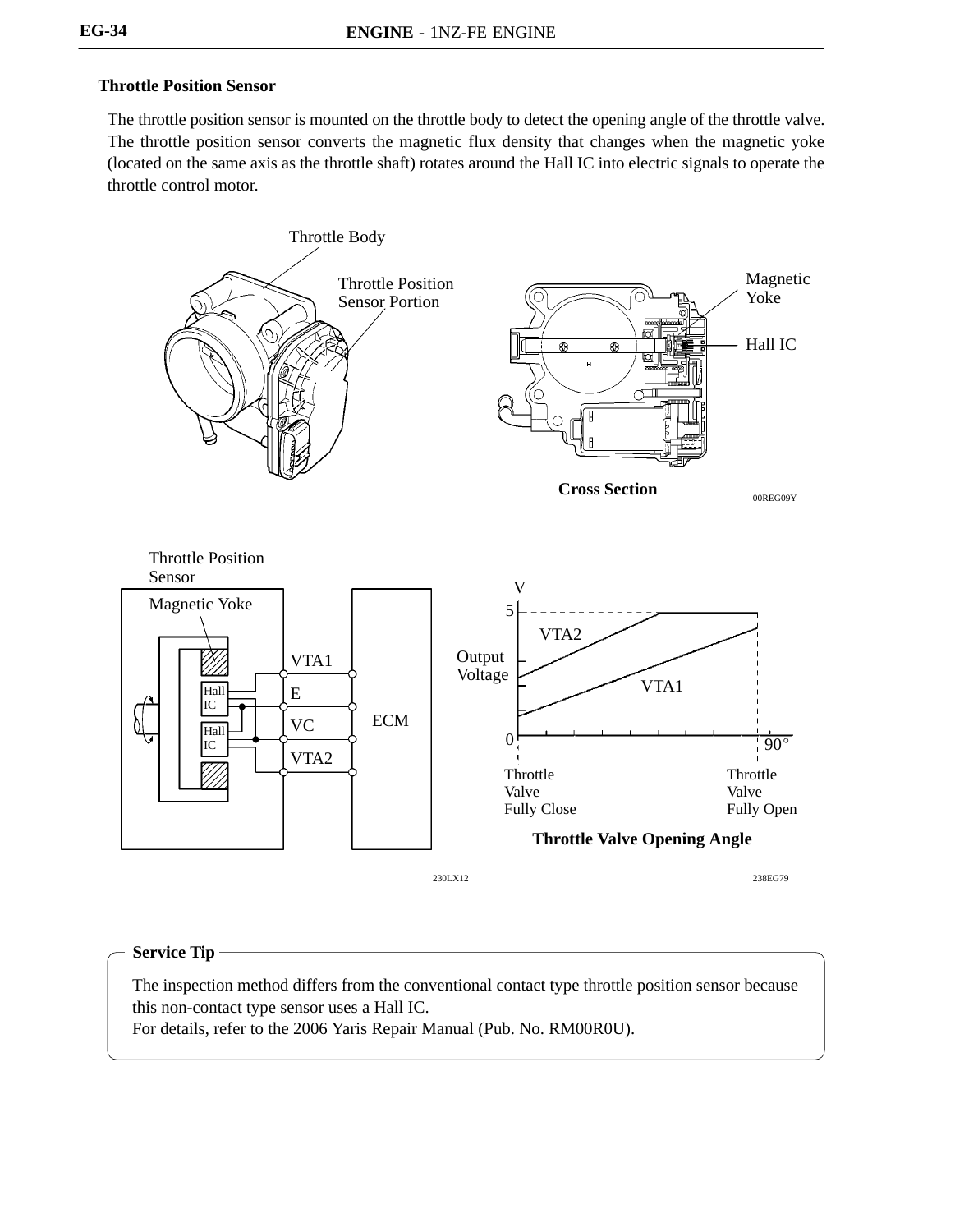#### **Accelerator Pedal Position Sensor**

The non-contact type accelerator pedal position sensor used a Hall IC.

- The magnetic yoke that is mounted at the accelerator pedal arm rotates around the Hall IC in accordance with the amount of effort that is applied to the accelerator pedal. The Hall IC converts the changes in the magnetic flux that occur at that time into electrical signals, and outputs them as of accelerator pedal effort to the ECM.
- The Hall IC contains circuits for the main and sub signals. It converts the accelerator pedal depressing angles into electric signals with two differing characteristics and outputs them to the ECM.



#### **Service Tip**

The inspection method differs from the conventional contact type accelerator pedal position sensor because this non-contact type sensor uses a Hall IC.

For details, refer to the 2006 Yaris Repair Manual (Pub. No. RM00R0U).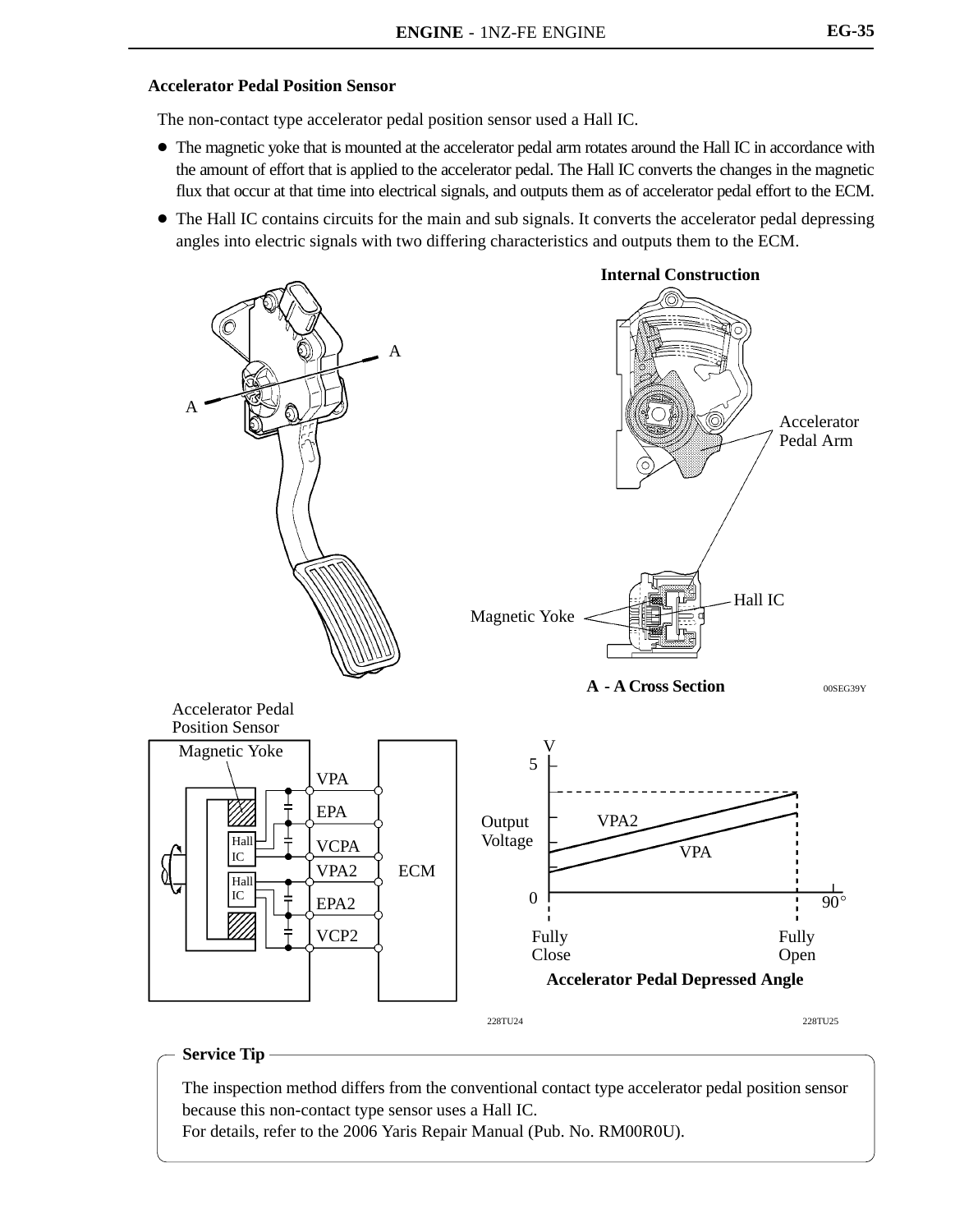# **6. ETCS-i (Electronic Throttle Control System-i)**

### **General**

- The ETCS-i is used, providing excellent throttle control in all the operating ranges.
- The accelerator cable has been discontinued, and an accelerator pedal position sensor has been provided on the accelerator pedal.
- In the conventional throttle body, the throttle valve opening is determined invariably by the amount of the accelerator pedal effort. In contrast, the ETCS-i uses the ECM to calculate the optimal throttle valve opening that is appropriate for the respective driving condition and uses a throttle control motor to control the opening.
- The ETCS-i controls the IAC (Idle Air Control) system and cruise control system.
- In case of an abnormal condition, this system switches to the limp mode.
- **System Diagram** -



\*: for ABS Models

00REG17Y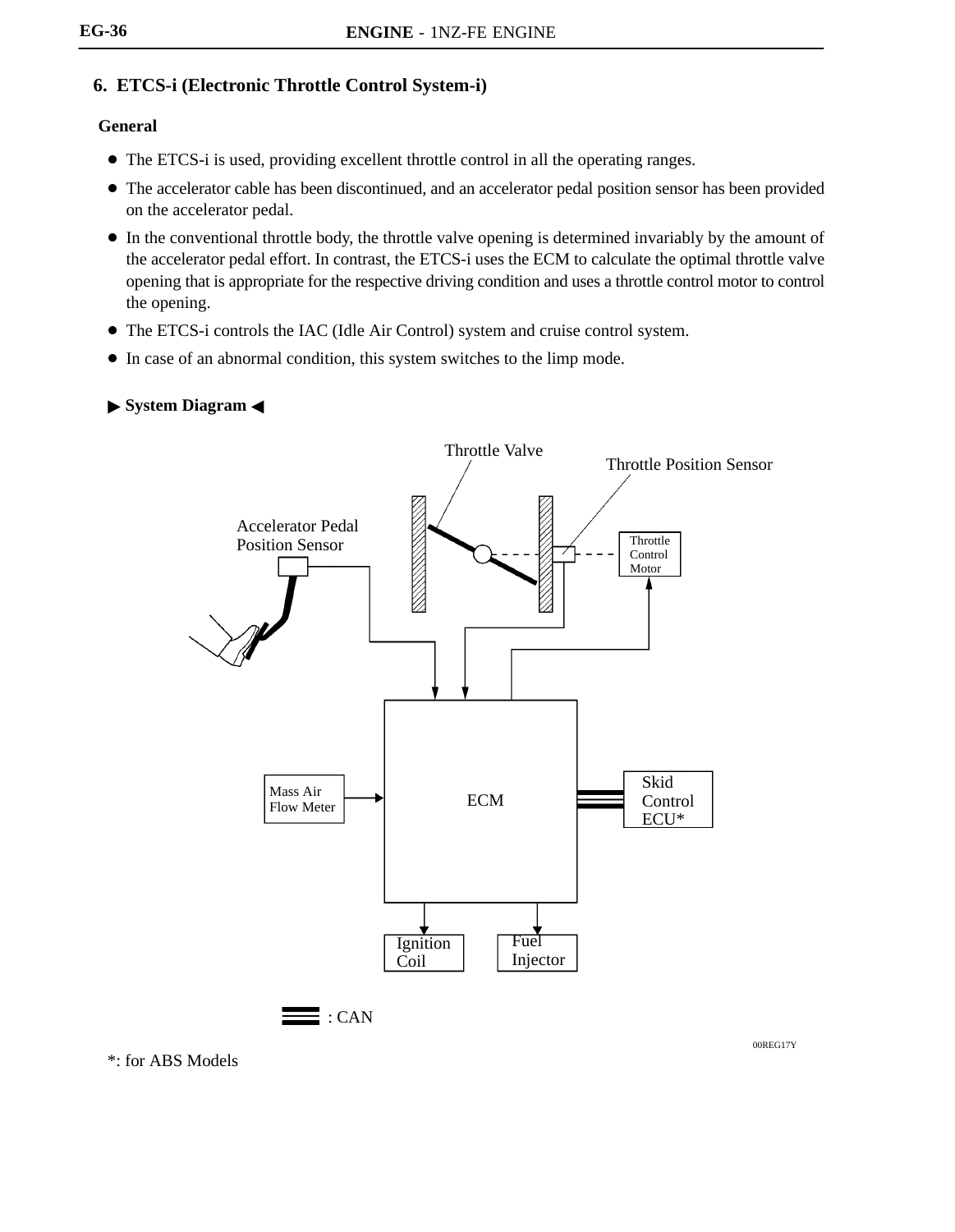#### **Construction**



**Cross Section**

00REG05Y

#### **1) Throttle Position Sensor**

The throttle position sensor is mounted on the throttle body to detect the opening angle of the throttle valve. For details, refer to Main Components of Engine Control System section on page EG-34.

#### **2) Throttle Control Motor**

A DC motor with excellent response and minimal power consumption is used for the throttle control motor. The ECM performs the duty ratio control of the direction and the amperage of the current that flows to the throttle control motor in order to regulate the opening of the throttle valve.

#### **Operation**

#### **1) General**

The ECM drives the throttle control motor by determining the target throttle valve opening in accordance with the respective operating condition.

- Non-Linear Control
- Idle Air Control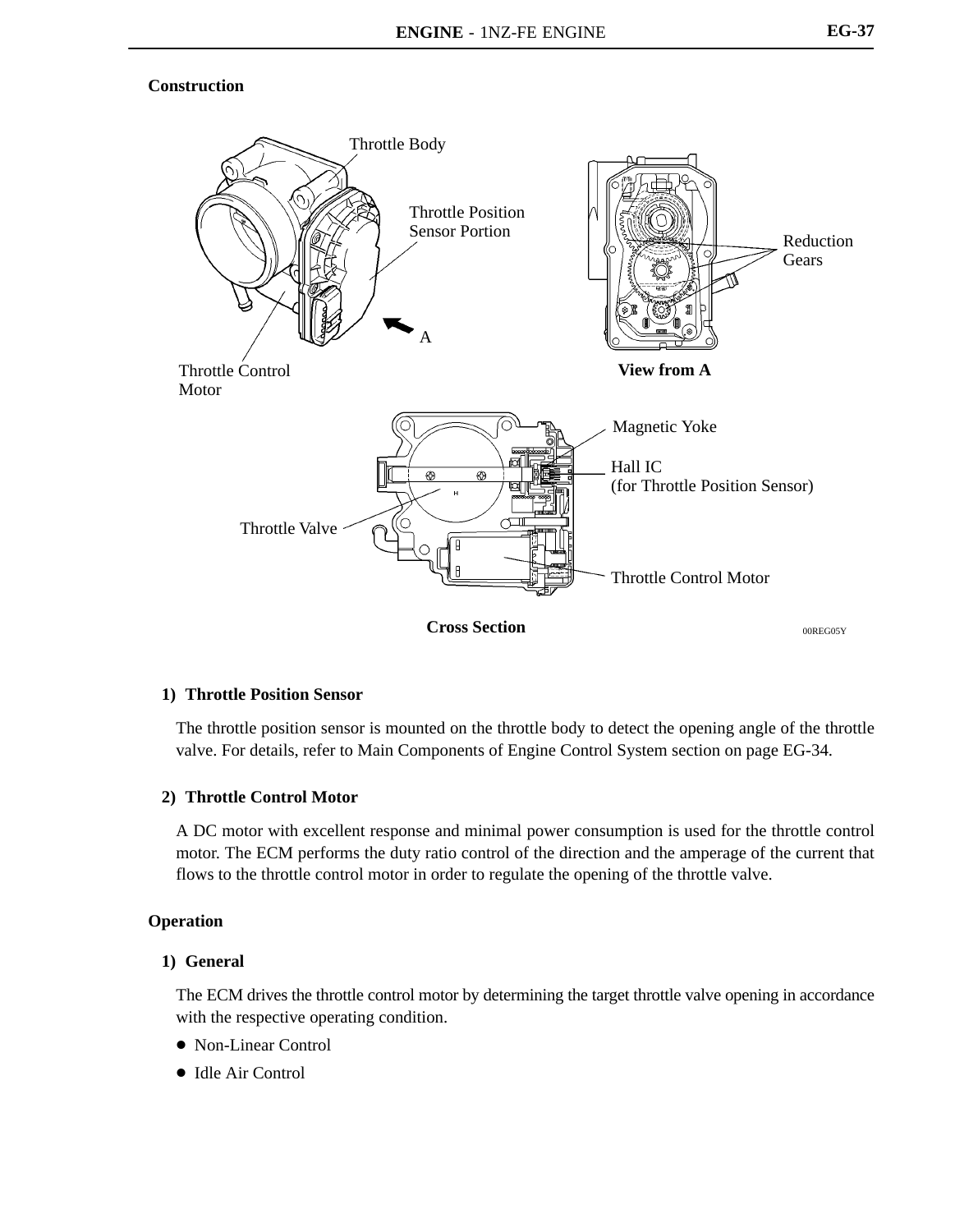## **2) Non-Linear Control**

It controls the throttle to an optimal throttle valve opening that is appropriate for the driving condition such as the amount of the accelerator pedal effort and the engine speed in order to realize excellent throttle control and comfort in all operating ranges.

#### **Control Examples During Acceleration and Deceleration <**



**3) Idle Air Control**

The ECM controls the throttle valve in order to constantly maintain an ideal idle speed.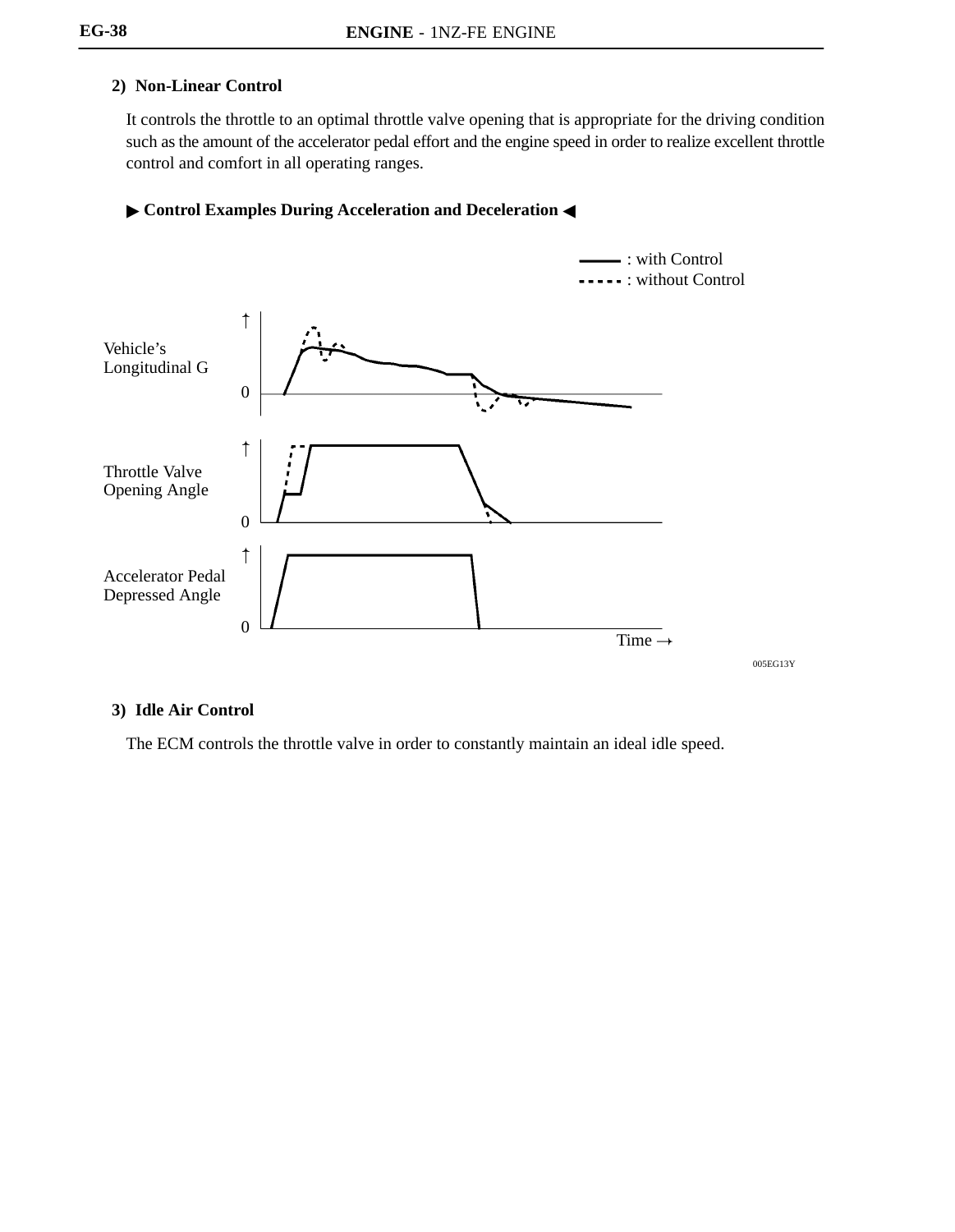#### **Fail-Safe of Accelerator Pedal Position Sensor**

• The accelerator pedal position sensor is comprised of two (main, sub) sensor circuits. If a malfunction occurs in either one of the sensor circuits, the ECM detects the abnormal signal voltage difference between these two sensor circuits and switches to the limp mode. In the limp mode, the remaining circuit is used to calculate the accelerator pedal depressed angle, in order to operate the vehicle under limp mode control.



 If both circuits have malfunctions, the ECM detects the abnormal signal voltage from these two sensor circuits and discontinues the throttle control. At this time, the vehicle can be driven within its idling range.

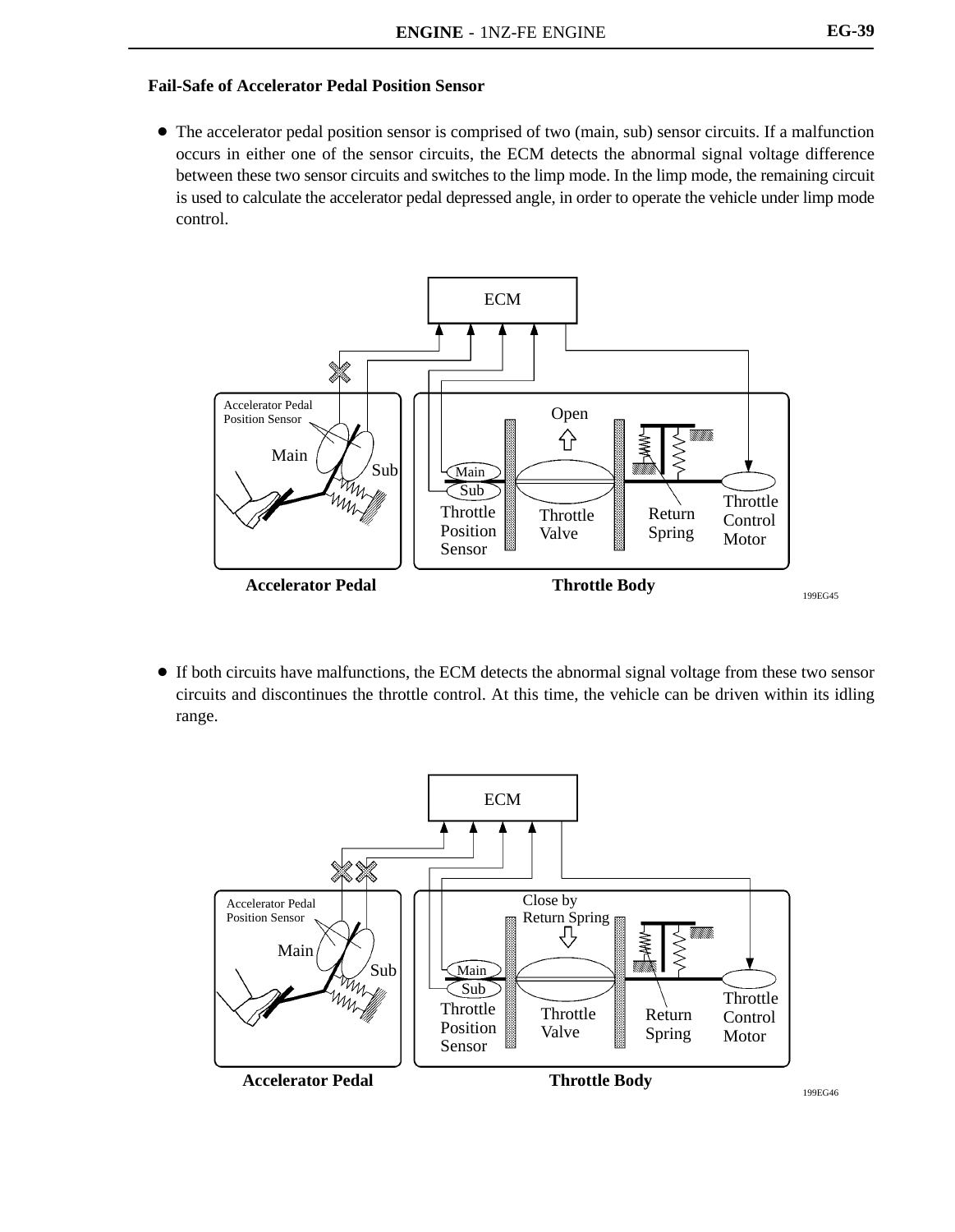### **Fail-Safe of Throttle Position Sensor**

- The throttle position sensor is comprised of two (main, sub) sensor circuits. If a malfunction occurs in either one or both of the sensor circuits, the ECM detects the abnormal signal voltage difference between these two sensor circuits, cuts off the current to the throttle control motor, and switches to the limp mode. Then, the force of the return spring causes the throttle valve to return and stay at the prescribed opening angle. At this time, the vehicle can be driven in the limp mode while the engine output is regulated through the control of the fuel injection (intermittent fuel-cut) and ignition timing in accordance with the accelerator opening.
- The same control as above is effected if the ECM detects a malfunction in the throttle control motor system.

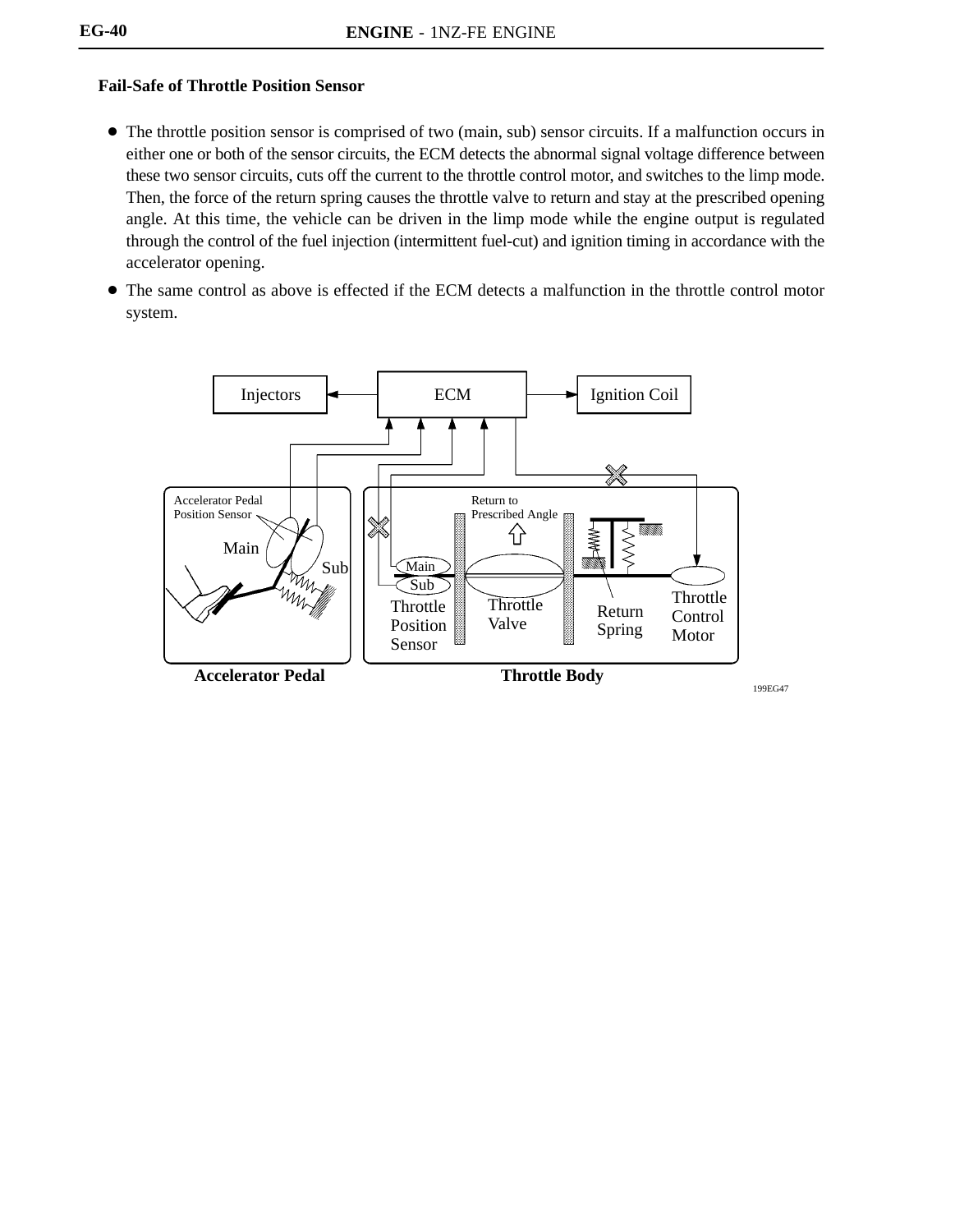# **7. VVT-i (Variable Valve Timing-intelligent) System**

### **General**

 $\bullet$  The VVT-i system is designed to control the intake camshaft within a range of 40 $\degree$  (of Crankshaft Angle) to provide valve timing that is optimally suited to the engine condition. This realizes proper torque in all the speed ranges as well as realizing excellent fuel economy, and reducing exhaust emissions.



 Using the engine speed signal, vehicle speed signal, and the signals from mass air flow meter, throttle position sensor and water temperature sensor, the engine ECU can calculate optimal valve timing for each driving condition and controls the camshaft timing oil control valve. In addition, the engine ECU uses signals from the camshaft position sensor and crankshaft position sensor to detect the actual valve timing, thus providing feedback control to achieve the target valve timing.

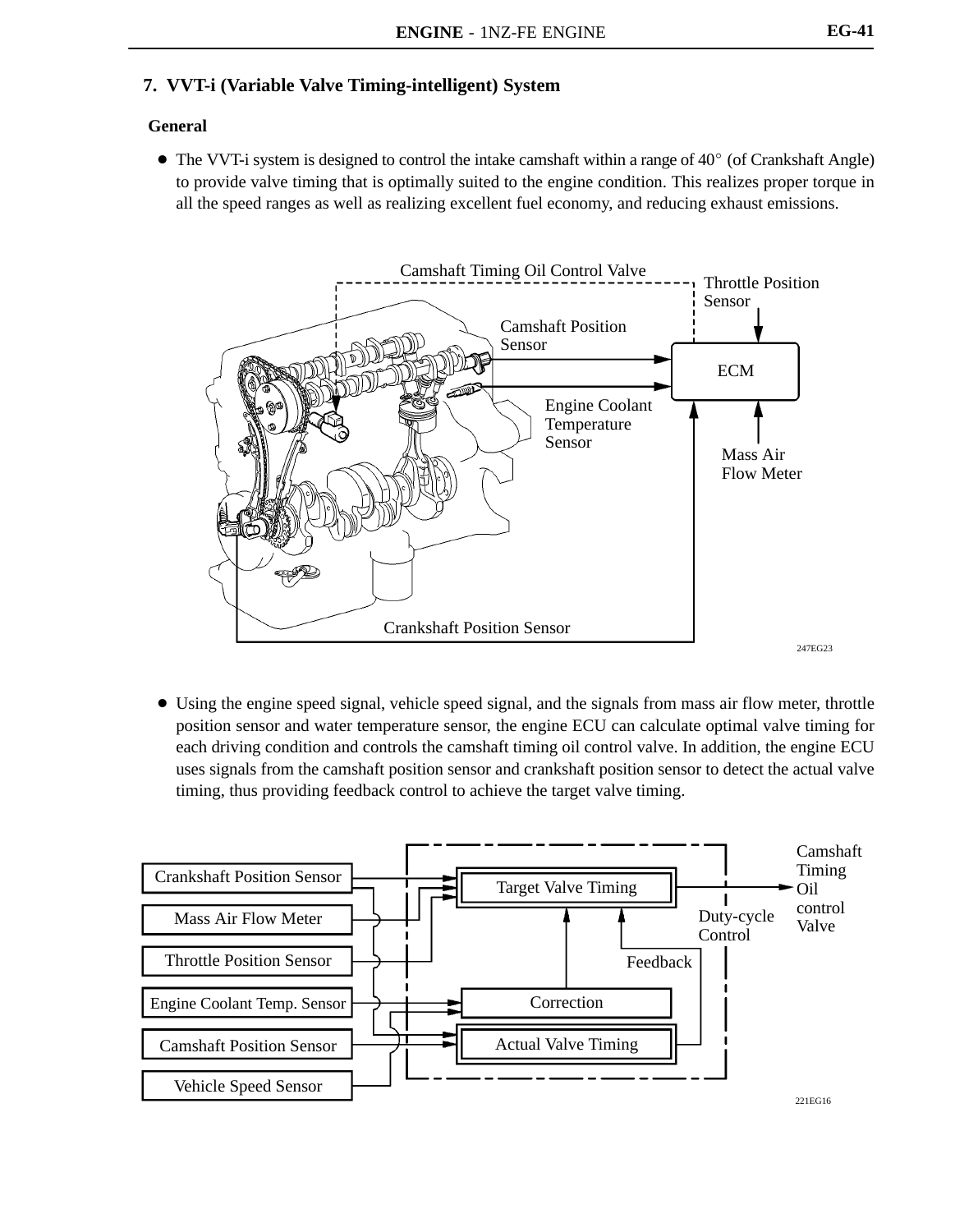# **Effectiveness of the VVT-i System**

| <b>Operation State</b>                                | Objective                                                                                                                                                                                                   | Effect                                                                |
|-------------------------------------------------------|-------------------------------------------------------------------------------------------------------------------------------------------------------------------------------------------------------------|-----------------------------------------------------------------------|
| During Idling<br>At Light Load                        | <b>TDC</b><br><b>Latest Timing</b><br>Eliminating overlap to reduce<br>EX<br>IN<br>blow back to the intake side<br><b>BDC</b><br>188EG51                                                                    | Stabilized idling<br>$\bullet$<br>rpm<br>• Better fuel<br>economy     |
| At medium Load                                        | to Advance Side<br>Increasing overlap to increase<br>internal EGR to reduce pumping<br>IN<br>EX<br>loss<br>227EG40                                                                                          | Better fuel<br>$\bullet$<br>economy<br>• Improved<br>emission control |
| In Low to<br>Medium Speed<br>Range with<br>Heavy Load | to Advance Side<br>Advancing the intake valve<br>close timing for volumetric<br>IN<br>EX<br>efficiency improvement<br>227EG40                                                                               | Improved torque in<br>low to medium<br>speed range                    |
| In High Speed<br>Range with<br>Heavy Load             | Retarding the intake valve close<br>EX<br>IN<br>timing for volumetric efficiency<br>improvement<br>287EG34<br>to Retard Side                                                                                | Improved output                                                       |
| At Low<br>Temperature                                 | <b>Latest Timing</b><br>Eliminating overlap to prevent<br>blow back to the intake side<br>leads to<br>the lean burning<br>IN<br>EX<br>condition, and stabilizes the<br>idling speed at fast idle<br>188EG51 | • Stabilized fast<br>idle rpm<br>• Better fuel<br>economy             |
| <b>Upon Starting</b><br>Stopping the<br>Engine        | <b>Latest Timing</b><br>Eliminating overlap to reduce<br>IN<br>EX<br>blow back to the intake side<br>188EG51                                                                                                | Improved<br>startability                                              |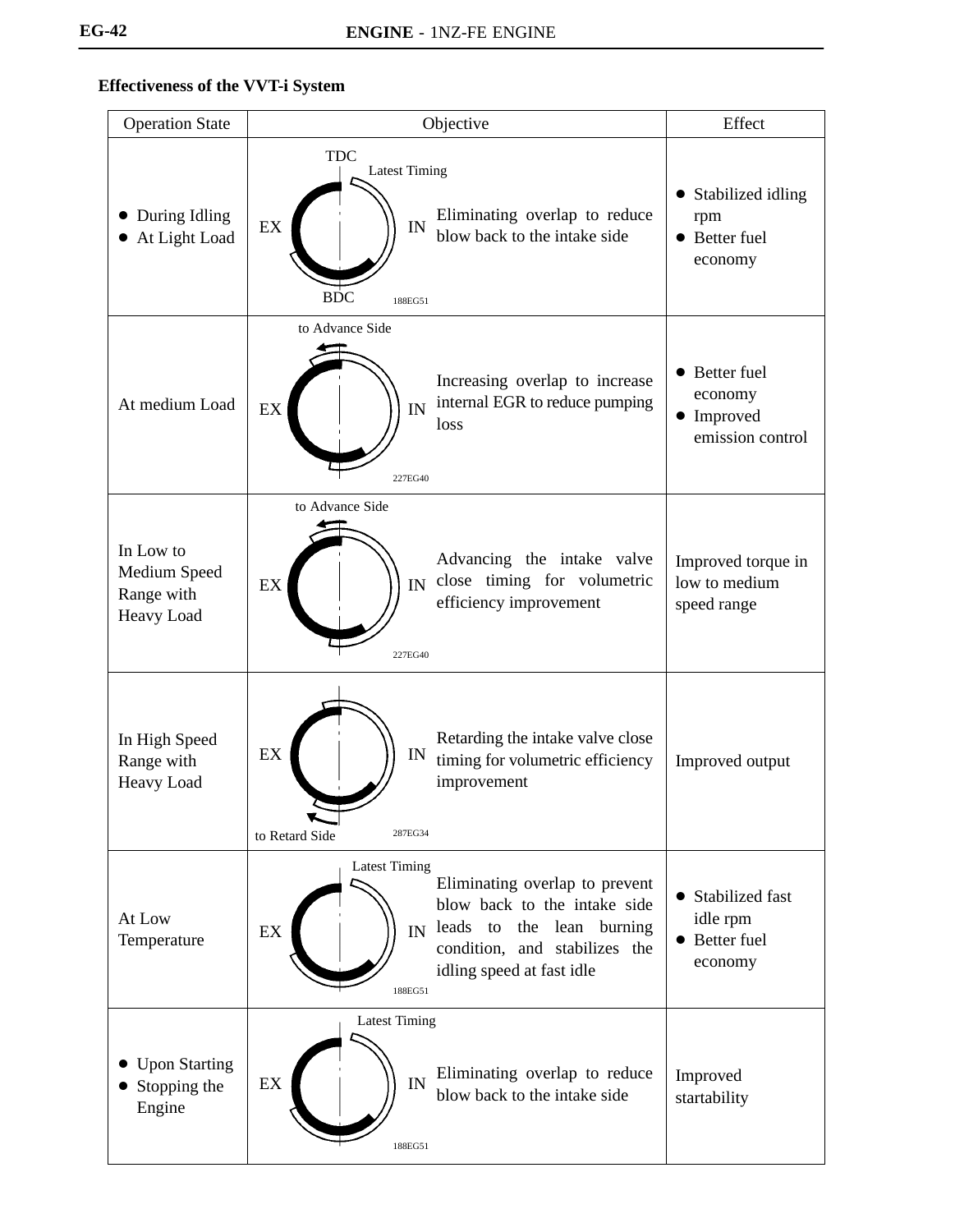#### **Construction**

#### **1) VVT-i Controller**

This controller consists of the housing driven from the timing chain and the vane coupled with the intake camshaft.

The oil pressure sent from the advance or retard side path at the intake camshaft causes rotation in the VVT-i controller vane circumferential direction to vary the intake valve timing continuously.

When the engine is stopped, the intake camshaft will be in the most retarded state to ensure startability. When hydraulic pressure is not applied to the VVT-i controller immediately after the engine has been started, the lock pin locks the movement of the VVT-i controller to prevent a knocking noise.



#### **2) Camshaft Timing Oil Control Valve**

This camshaft timing oil control valve controls the spool valve position in accordance with the duty-cycle control from the ECM. This allows hydraulic pressure to be applied to the VVT-i controller advance or retard side. When the engine is stopped, the camshaft timing oil control valve is in the most retarded state.

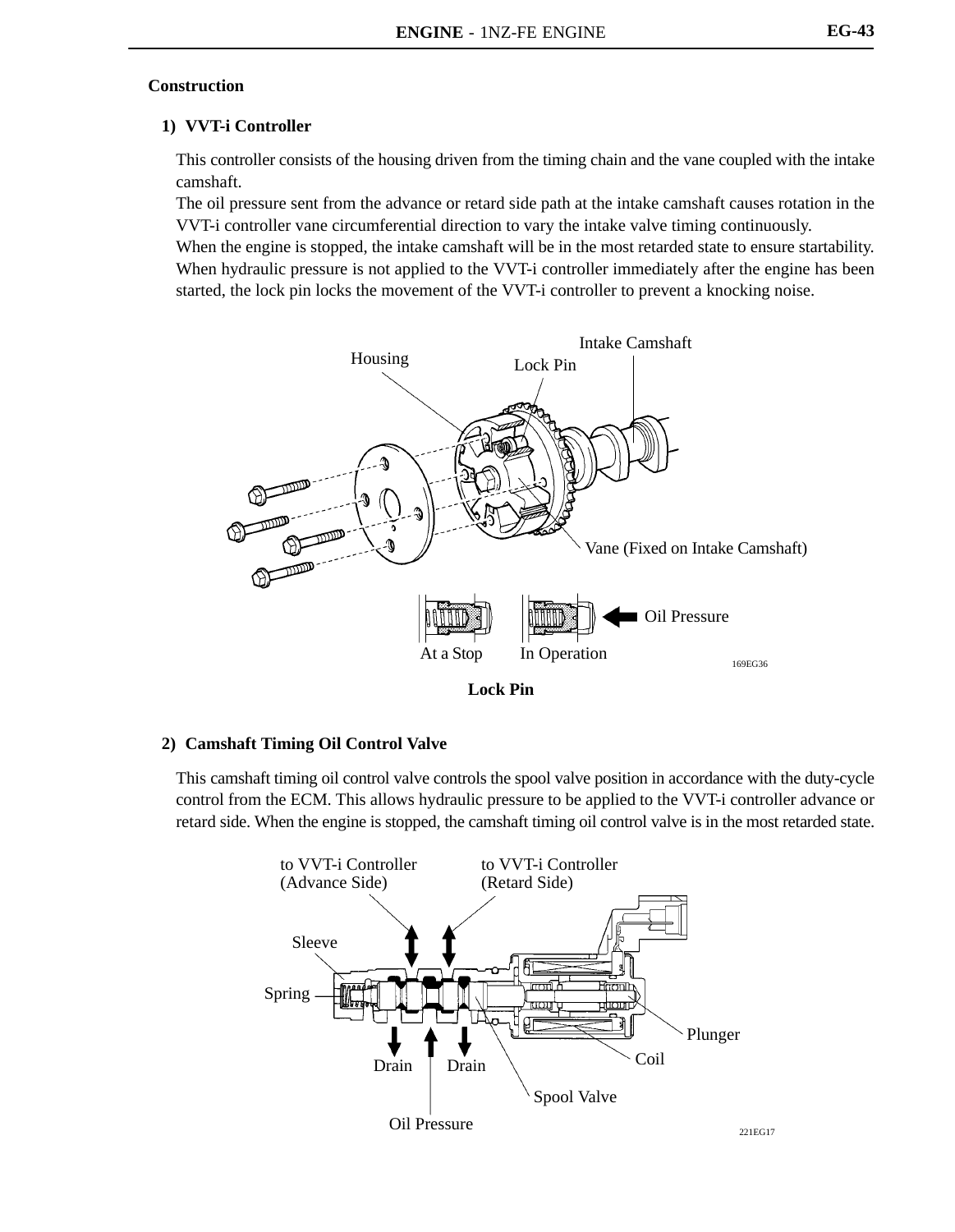## **Operation**

### **1) Advance**

When the camshaft timing oil control valve is operated as illustrated below by the advance signals from the ECM, the resultant oil pressure is applied to the timing advance side vane chamber to rotate the camshaft in the timing advance direction.



### **2) Retard**

When the camshaft timing oil control valve is operated as illustrated below by the retard signals from the ECM, the resultant oil pressure is applied to the timing retard side vane chamber to rotate the camshaft in the timing retard direction.



# **3) Hold**

After reaching the target timing, the valve timing is held by keeping the camshaft timing oil control valve in the neutral position unless the traveling state changes.

This adjusts the valve timing at the desired target position and prevents the engine oil from running out when it is unnecessary.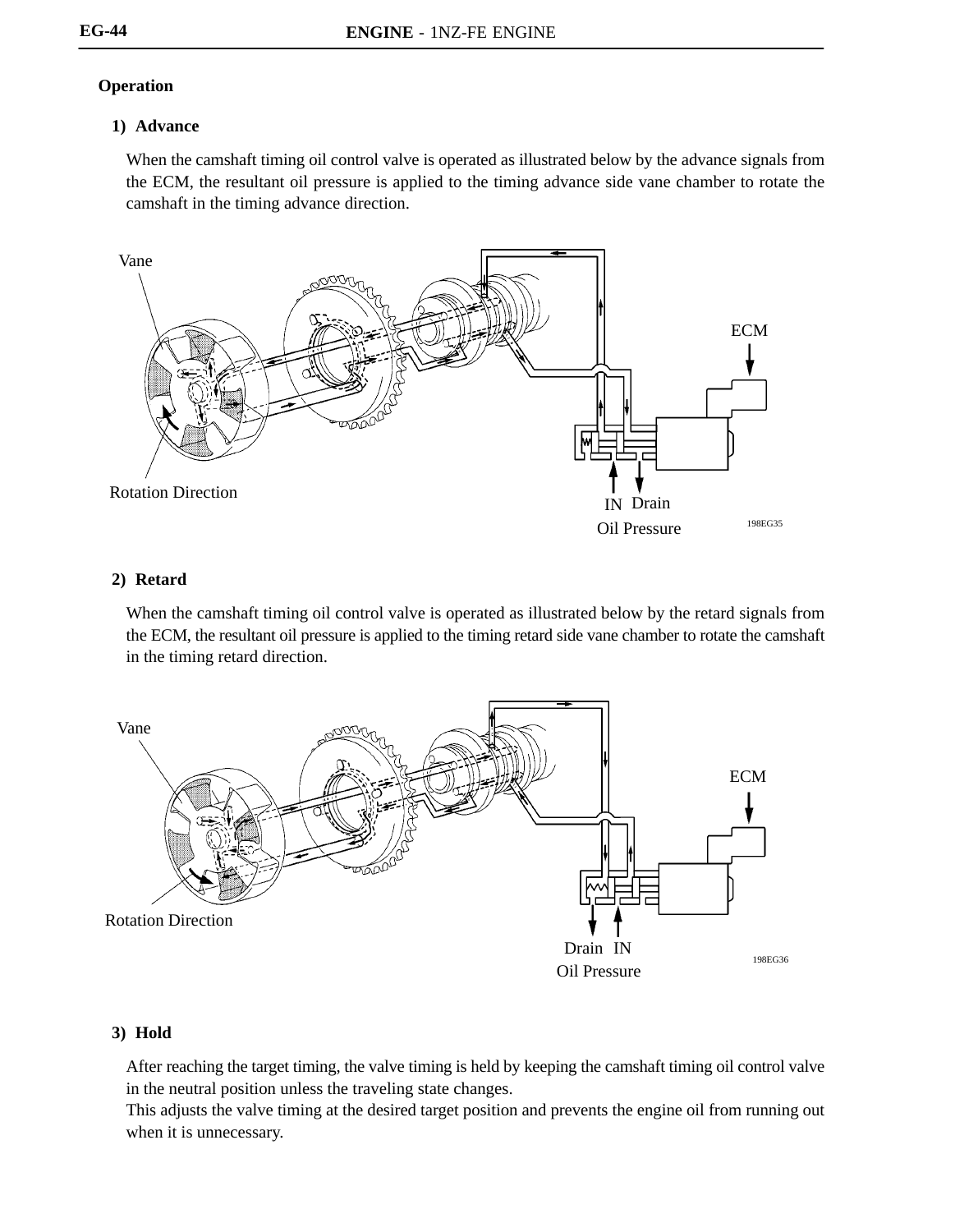# **8. Fuel Pump Control**

A fuel cut control is used to stop the fuel pump when the SRS airbag is deployed at the front, side or rear side collision.

In this system, the airbag deployment signal from the airbag assembly is detected by the ECM, and it turns OFF the circuit opening relay.

After the fuel cut control has been activated, turning the ignition switch from OFF to ON cancels the fuel cut control, thus can be restarted.

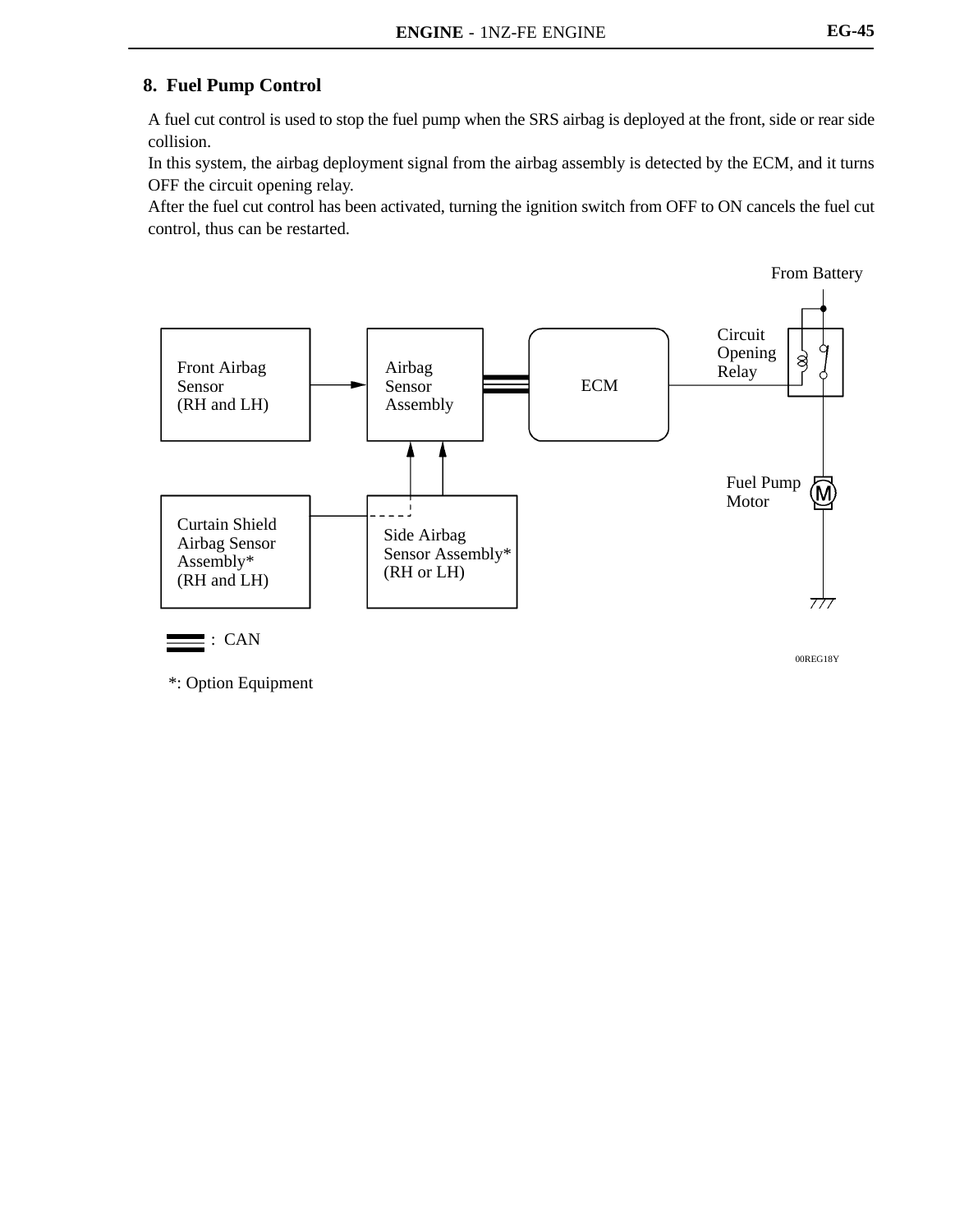# **9. Evaporative Emission Control System**

## **General**

The evaporative emission control system prevents the vapor gas that is created in the fuel tank from being released directly into the atmosphere.

- The canister stores the vapor gas that has been created in the fuel tank.
- The ECM controls the purge VSV in accordance with the driving conditions in order to direct the vapor gas into the engine, where it is burned.
- In this system, the ECM checks the evaporative emission leak and outputs DTC (Diagnostic Trouble Codes) in the event of a malfunction. An evaporative emission leak check consists of an application of a vacuum pressure to the system and monitoring the changes in the system pressure in order to detect a leakage.
- This system consists of the purge VSV, canister, refueling valve, canister pump module, and ECM.
- The ORVR (Onboard Refueling Vapor Recovery) function is provided in the refueling valve.
- The canister pressure sensor has been included to the canister pump module.
- The canister filter has been provided on the fresh air line. This canister filter is maintenance-free.
- The followings are the typical conditions for enabling an evaporative emission leak check:

|                         | $\bullet$ Five hours have elapsed after the engine has been turned OFF <sup>*</sup> . |
|-------------------------|---------------------------------------------------------------------------------------|
|                         | • Altitude: Below 2400 m $(8000 \text{ feet})$                                        |
| <b>Typical Enabling</b> | • Battery voltage: 10.5 V or more                                                     |
| Condition               | • Ignition switch: OFF                                                                |
|                         | • Engine coolant temperature: 4.4 to $35^{\circ}$ C (40 to $95^{\circ}$ F)            |
|                         | • Intake air temperature: 4.4 to $35^{\circ}$ C (40 to $95^{\circ}$ F)                |

\*: If engine coolant temperature does not drop below  $35^{\circ}C(95^{\circ}F)$ , this time should be extended to 7 hours. Even after that, if the temperature is not less than  $35^{\circ}C(95^{\circ}F)$ , the time should be extended to 9.5 hours.

### **Service Tip**

The canister pump module performs fuel evaporative emission leakage check. This check is done approximately five hours after the engine is turned off. So you may hear sound coming from underneath the luggage compartment for several minutes. It does not indicate a malfunction.

• The pinpoint pressure test procedure is carried out by pressurizing the fresh air line that runs from the pump module to the air filler neck. For details, see the 2006 Yaris Repair Manual (Pub. No. RM00R0U).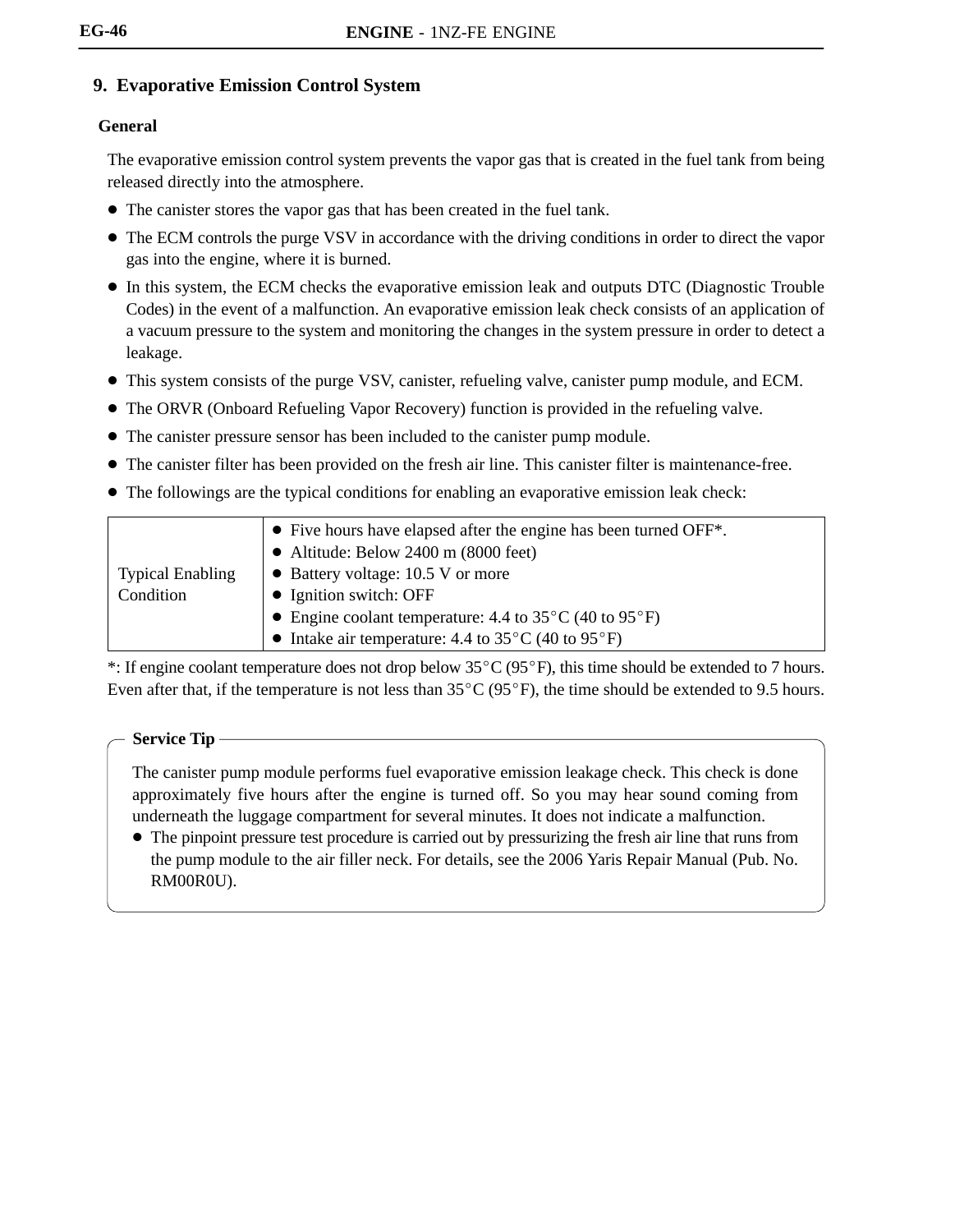## **System Diagram**



00REG22Y

| Component                  |                                    | Function                                                                                                                                                                                                                                                                                  |  |  |
|----------------------------|------------------------------------|-------------------------------------------------------------------------------------------------------------------------------------------------------------------------------------------------------------------------------------------------------------------------------------------|--|--|
| Canister                   |                                    | Contains activated charcoal to absorb the vapor gas that is created in<br>the fuel tank.                                                                                                                                                                                                  |  |  |
| Refueling                  |                                    | Controls the flow rate of the vapor gas from the fuel tank to the canister<br>when the system is purging or during refueling.                                                                                                                                                             |  |  |
| Valve                      | Restrictor<br>Passage              | Prevents a large amount of vacuum during purge operation or system<br>monitoring operation from affecting the pressure in the fuel tank.                                                                                                                                                  |  |  |
| Fresh Air Line             |                                    | Fresh air goes into the canister and the cleaned drain air goes out into<br>the atmosphere.                                                                                                                                                                                               |  |  |
| Canister<br>Pump<br>Module | Vent Valve                         | Opens and closes the fresh air line in accordance with the signals from<br>the ECM.                                                                                                                                                                                                       |  |  |
|                            | <b>Leak Detection</b><br>Pump      | Applies vacuum pressure to the evaporative emission system in<br>accordance with the signals from the ECM.                                                                                                                                                                                |  |  |
|                            | Canister<br><b>Pressure Sensor</b> | Detects the pressure in the evaporative emission system and sends the<br>signals to the ECM.                                                                                                                                                                                              |  |  |
| Purge VSV                  |                                    | Opens in accordance with the signals from the ECM when the system<br>is purging, in order to send the vapor gas that was absorbed by the<br>canister into the intake manifold. In system monitoring mode, this<br>valve controls the introduction of the vacuum into the fuel tank.       |  |  |
| <b>Canister Filter</b>     |                                    | Prevents dust and debris in the fresh air from entering the system.                                                                                                                                                                                                                       |  |  |
| <b>ECM</b>                 |                                    | Controls the canister pump module and purge VSV in accordance with<br>the signals from various sensors, in order to achieve a purge volume<br>that suits the driving conditions. In addition, the ECM monitors the<br>system for any leakage and outputs a DTC if a malfunction is found. |  |  |

## **Function of Main Components**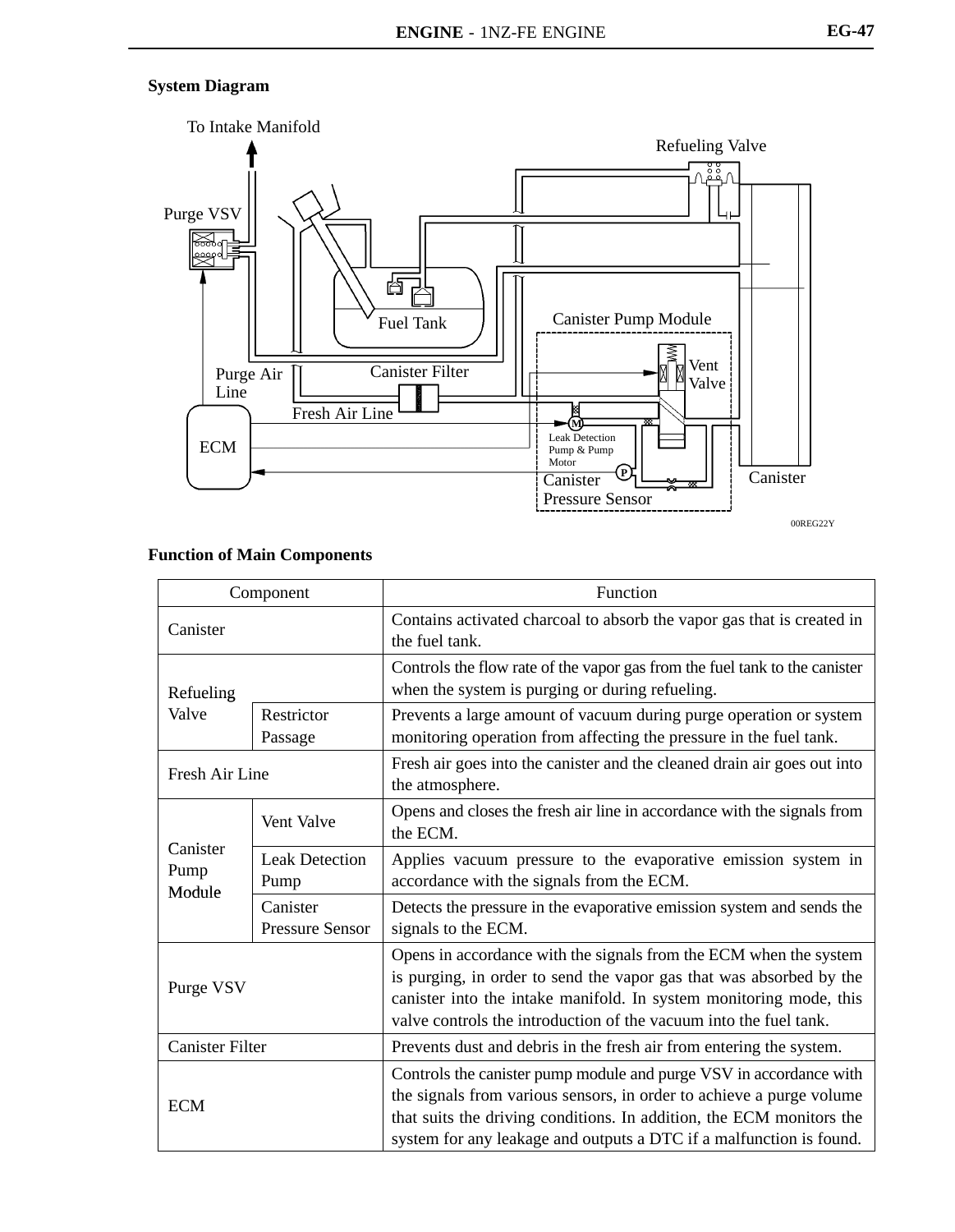### **Construction and Operation**

#### **1) Refueling Valve**

The refueling valve consists of chamber A, chamber B, and the restrictor passage. A constant atmospheric pressure is applied to chamber A.

- During refueling, the internal pressure of the fuel tank increases. This pressure causes the refueling valve to lift up, allowing the fuel vapors to enter the canister.
- The restrictor passage prevents the large amount of vacuum that is created during purge operation or system monitoring operation from entering the fuel tank, and limits the flow of the vapor gas from the fuel tank to the canister. If a large volume of vapor gas recirculates into the intake manifold, it will affect the air-fuel ratio control of the engine. Therefore, the role of the restrictor passage is to help prevent this from occurring.



### **2) Fuel Inlet (Fresh Air Line)**

In accordance with the change of structure of the evaporative emission control system, the location of a fresh air line inlet has been changed from the air cleaner section to the near fuel inlet. The flesh air from the atmosphere and drain air cleaned by the canister will go in and out of the system through the passage shown below.

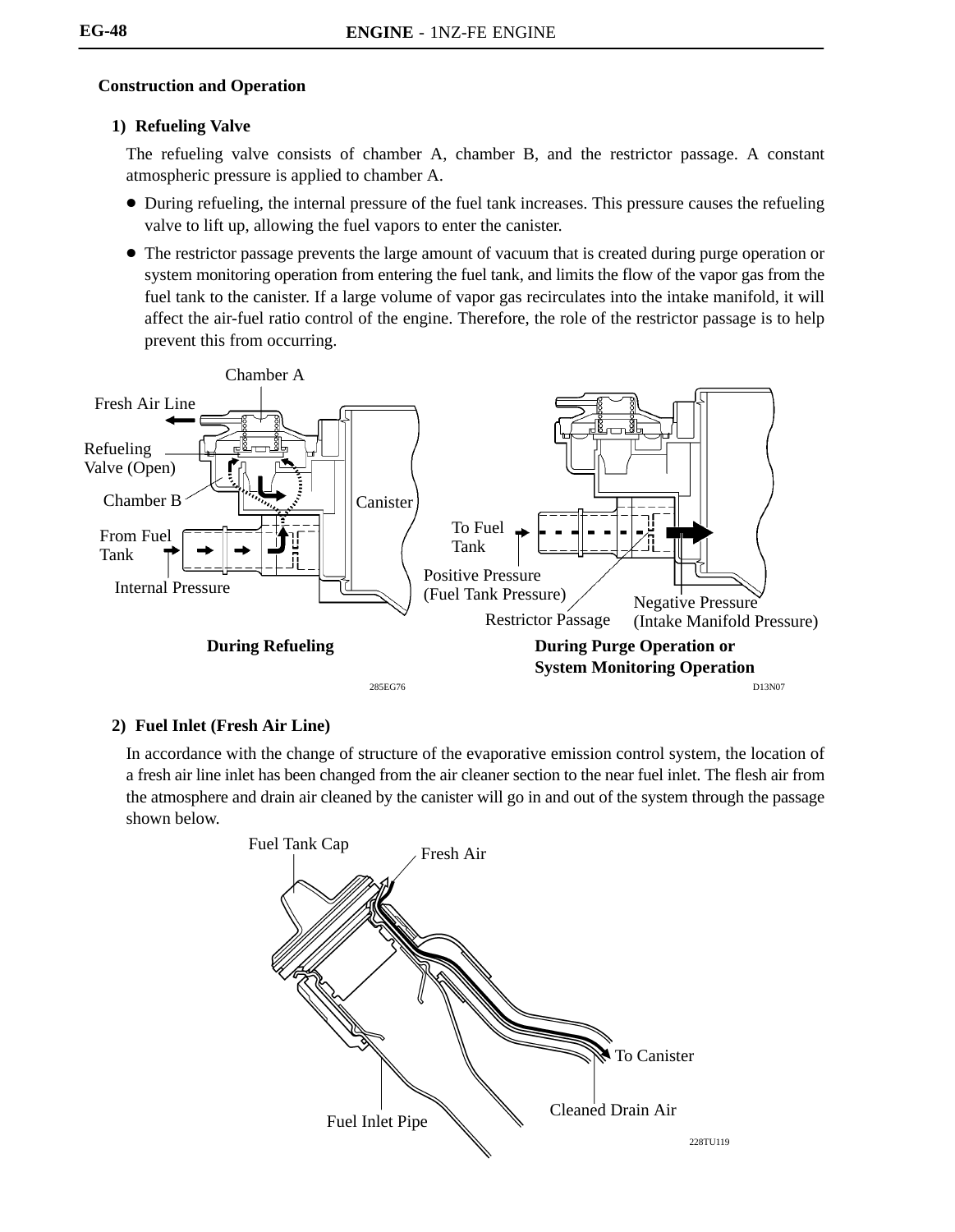#### **3) Canister Pump Module**

Canister Pump module consists of the vent valve, leak detection pump, and canister pressure sensor.

- The vent valve switches the passages in accordance with the signals received from the ECM.
- A DC type brush less motor is used for the pump motor.
- A vane type vacuum pump is used.



**Simple Diagram <** 

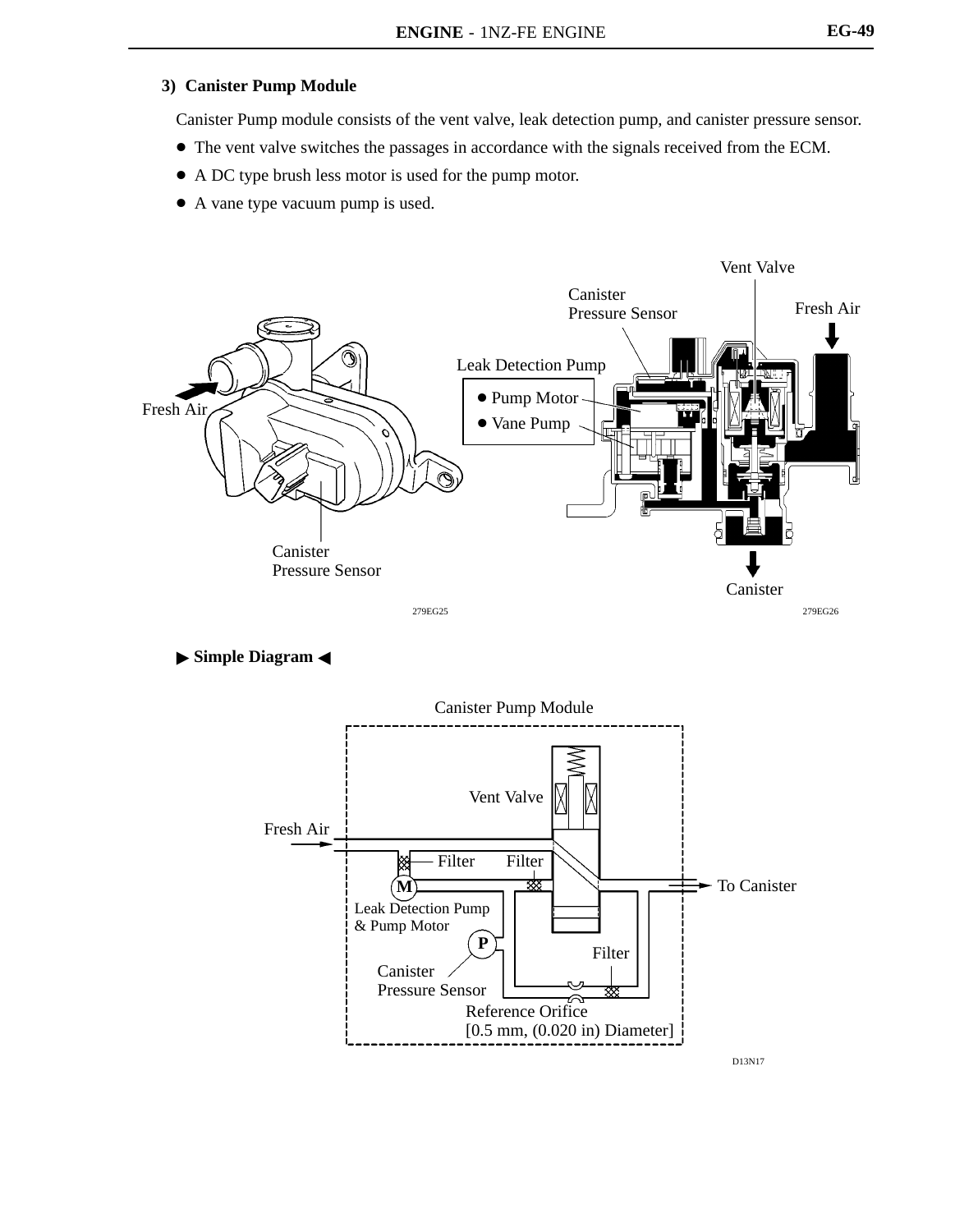### **System Operation**

## **1) Purge Flow Control**

When the engine has reached predetermined parameters (closed loop, engine coolant temperature above  $74^{\circ}$ C (165 $^{\circ}$ F), etc.), stored fuel vapors are purged from the canister whenever the purge VSV is opened by the ECM.

The ECM will change the duty ratio cycle of the purge VSV, thus controlling purge flow volume. Purge flow volume is determined by intake manifold pressure and the duty ratio cycle of the purge VSV. Atmospheric pressure is allowed into the canister to ensure that purge flow is constantly maintained whenever purge vacuum is applied to the canister.



### **2) ORVR (On-Board Refueling Vapor Recovery)**

When the internal pressure of the fuel tank increases during refueling, this pressure causes the diaphragm in the refueling valve to lift up, allowing the fuel vapors to enter the canister. Because the vent valve is always open (even when the engine is stopped) when the system is in a mode other than the monitoring mode, the air that has been cleaned through the canister is discharged outside the vehicle via the fresh air line. If the vehicle is refueled in the monitoring mode, the ECM will recognize the refueling by way of the canister pressure sensor, which detects the sudden pressure increase in the fuel tank, and will open the vent valve.

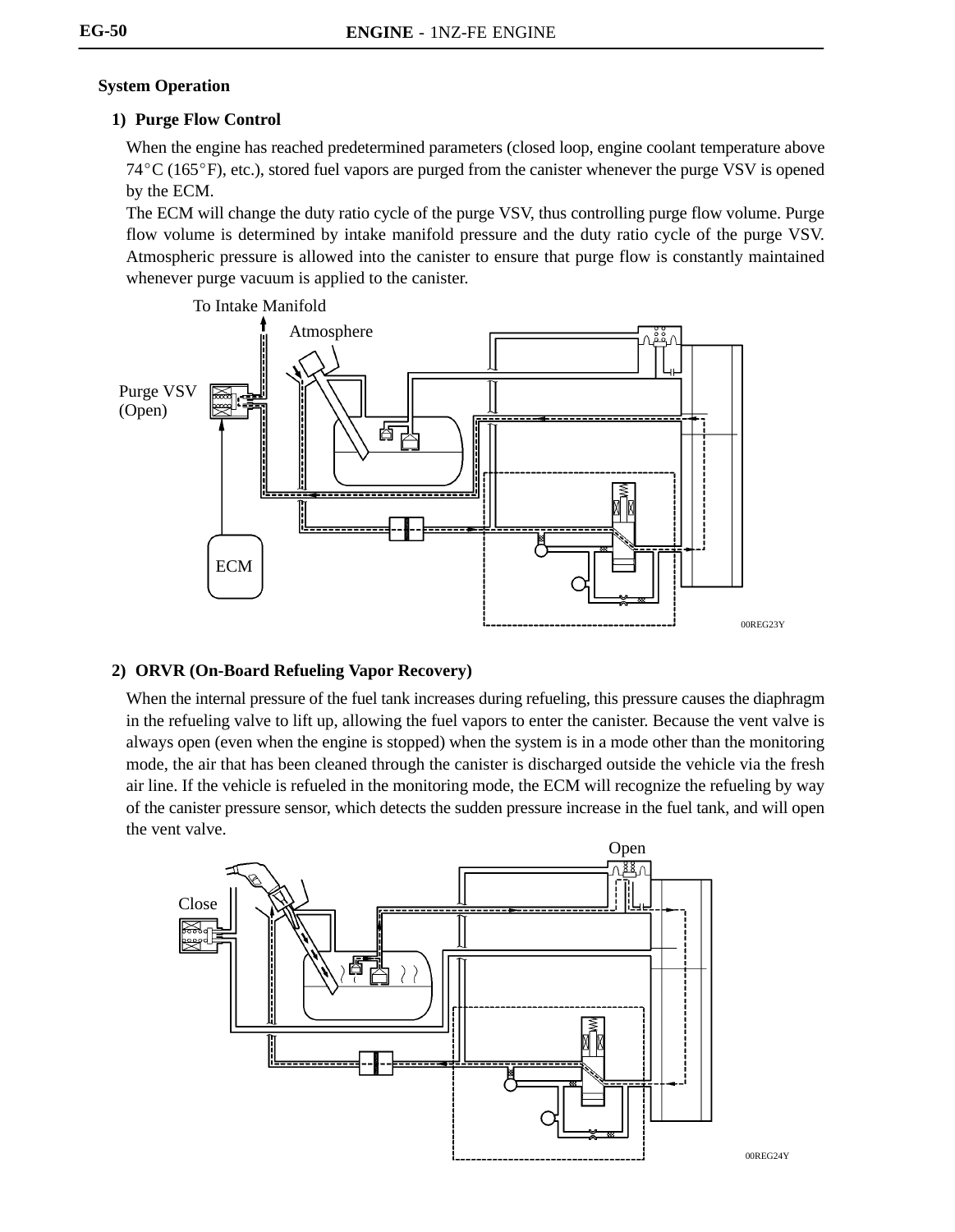# **3) EVAP Leak Check**

#### **a. General**

The EVAP leak check operates in accordance with the following timing chart:

#### **Timing Chart** -



| Order | Operation                                                                                                                               | Description                                                                                                                                                                                                                                                                                                            |                             |
|-------|-----------------------------------------------------------------------------------------------------------------------------------------|------------------------------------------------------------------------------------------------------------------------------------------------------------------------------------------------------------------------------------------------------------------------------------------------------------------------|-----------------------------|
| 1)    | <b>Atmospheric Pressure</b><br>Measurement                                                                                              | ECM turns vent valve OFF (vent) and measures EVAP<br>system pressure to memorize atmospheric pressure.                                                                                                                                                                                                                 |                             |
| 2)    | $0.02$ in. Leak<br>Pressure<br>Measurement                                                                                              | Leak detection pump creates negative<br>pressure<br>(vacuum) through 0.02 in. orifice and the pressure is<br>measured. ECM determines this as 0.02 in. leak<br>pressure.                                                                                                                                               | $60 \text{ sec.}$           |
| 3)    | <b>EVAP Leak Check</b>                                                                                                                  | Leak detection pump creates negative<br>pressure<br>(vacuum) in EVAP system and EVAP system pressure<br>is measured. If stabilized pressure is larger than 0.02 in.<br>leak pressure, ECM determines EVAP system has a<br>leakage. If EVAP pressure does not stabilize within 12<br>minutes, ECM cancels EVAP monitor. | Within<br>$12 \text{ min.}$ |
| 4)    | ECM opens purge VSV and measure EVAP pressure<br>increase. If increase is large, ECM interprets this as<br>Purge VSV Monitor<br>normal. |                                                                                                                                                                                                                                                                                                                        | $10$ sec.                   |
| 5)    | ECM measures atmospheric pressure and records<br><b>Final Check</b><br>monitor result.                                                  |                                                                                                                                                                                                                                                                                                                        |                             |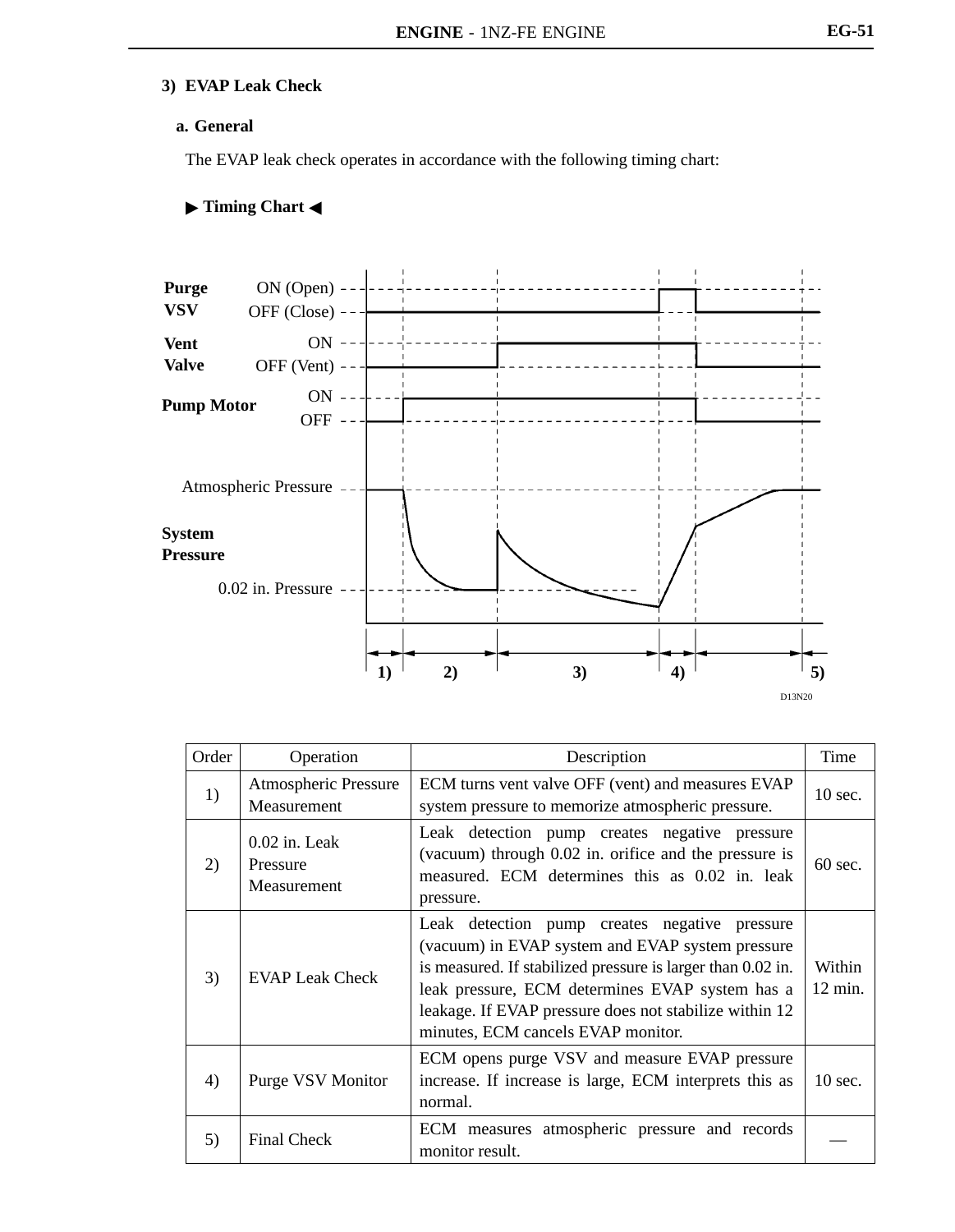#### **b. Atmospheric Pressure Measurement**

- 1) When the ignition switch is turned OFF, the purge VSV and vent valve are turned OFF. Therefore, the atmospheric pressure is introduced into the canister.
- 2) The ECM measures the atmospheric pressure through the signals provided by the canister pressure sensor.
- 3) If the measurement value is out of standards, the ECM actuates the leak detection pump in order to monitor the changes in the pressure.

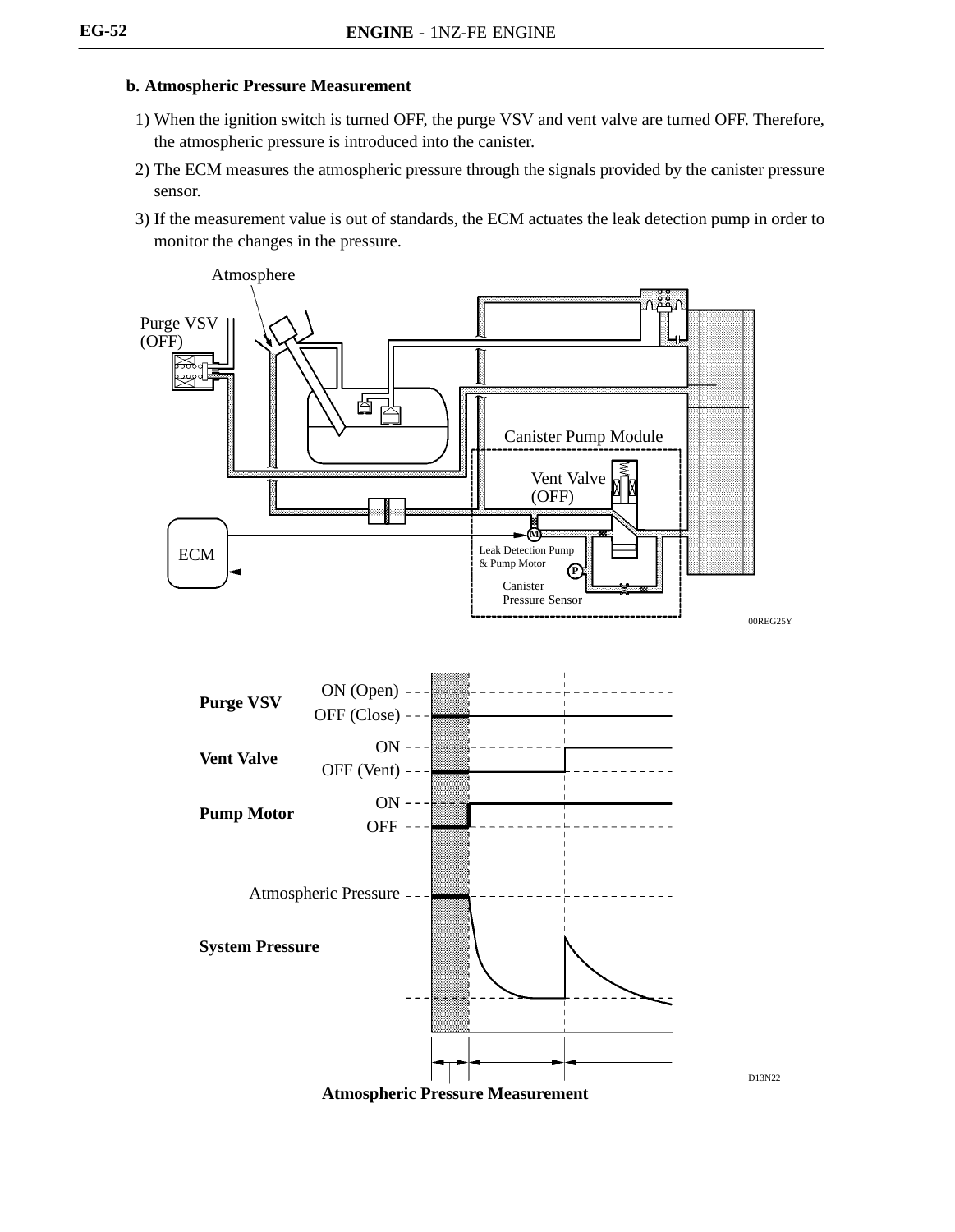#### **c. 0.02 in. Leak Pressure Measurement**

- 1) The vent valve remains off, and the ECM introduces atmospheric pressure into the canister and actuates the leak detection pump in order to create a negative pressure.
- 2) At this time, the pressure will not decrease beyond a 0.02 in. pressure due to the atmospheric pressure that enters through a 0.02 in. diameter reference orifice measuring 0.5 mm (0.02 in.).
- 3) The ECM compares the logic value and this pressure, and stores it as a 0.02 in. leak pressure in its memory.
- 4) If the measurement value is below the standard, the ECM will determine that the reference orifice is clogged and store DTC (Diagnostic Trouble Code) P043E in its memory.
- 5) If the measurement value is above the standard, the ECM will determine that a high flow rate pressure is passing through the reference orifice and store DTCs (Diagnostic Trouble Codes) P043F, P2401, P2402, and P2422 in its memory.

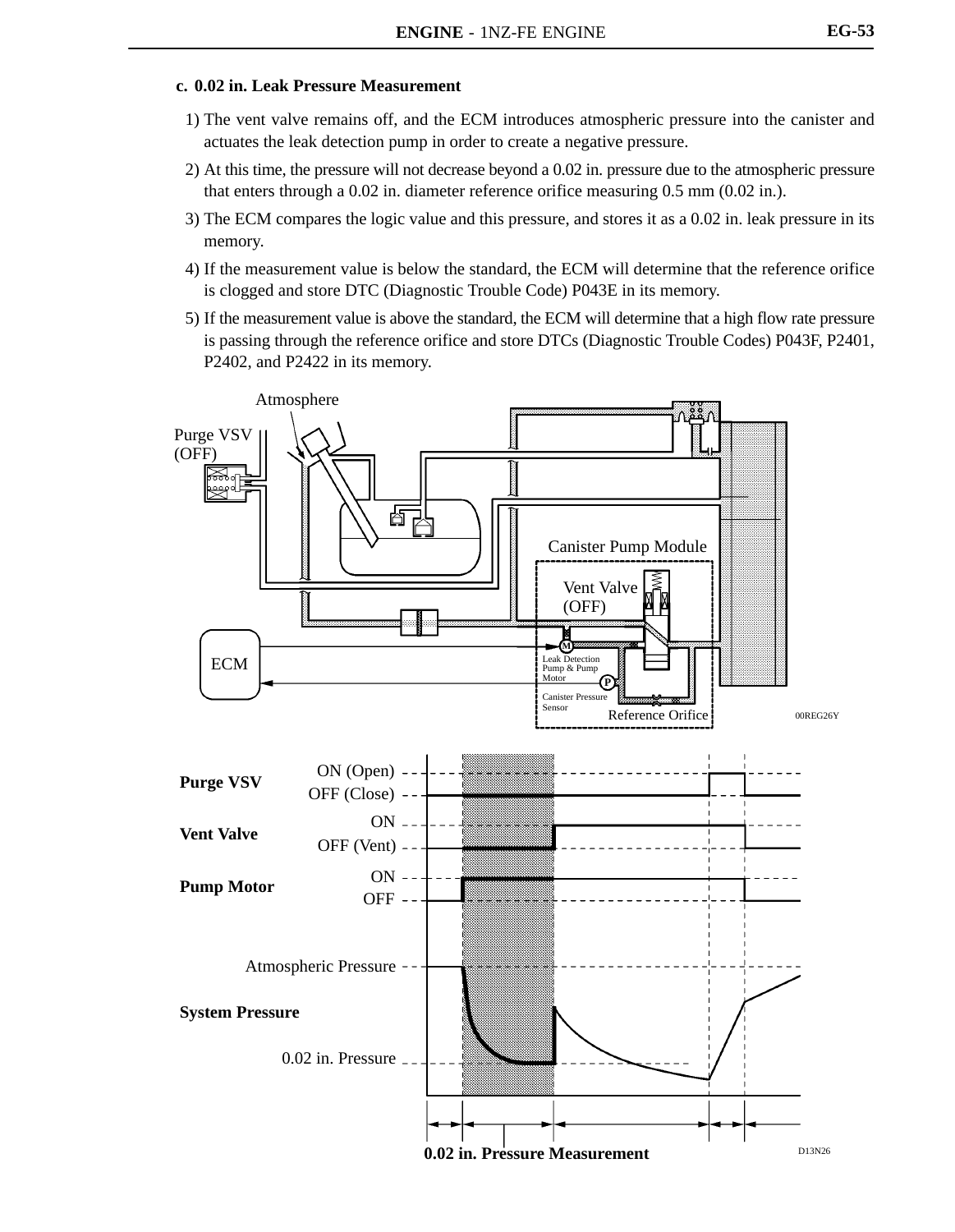#### **d. EVAP Leak Check**

- 1) While actuating the leak detection pump, the ECM turns ON the vent valve in order to introduce a vacuum into the canister.
- 2) When the pressure in the system stabilizes, the ECM compares this pressure and the 0.02 in. pressure in order to check for a leakage.
- 3) If the detection value is below the 0.02 in. pressure, the ECM determines that there is no leakage.
- 4) If the detection value is above the 0.02 in. pressure and near atmospheric pressure, the ECM determines that there is a gross leakage (large hole) and stores DTC P0455 in its memory.
- 5) If the detection value is above the 0.02 in. pressure, the ECM determines that there is a small leakage and stores DTC P0456 in its memory.

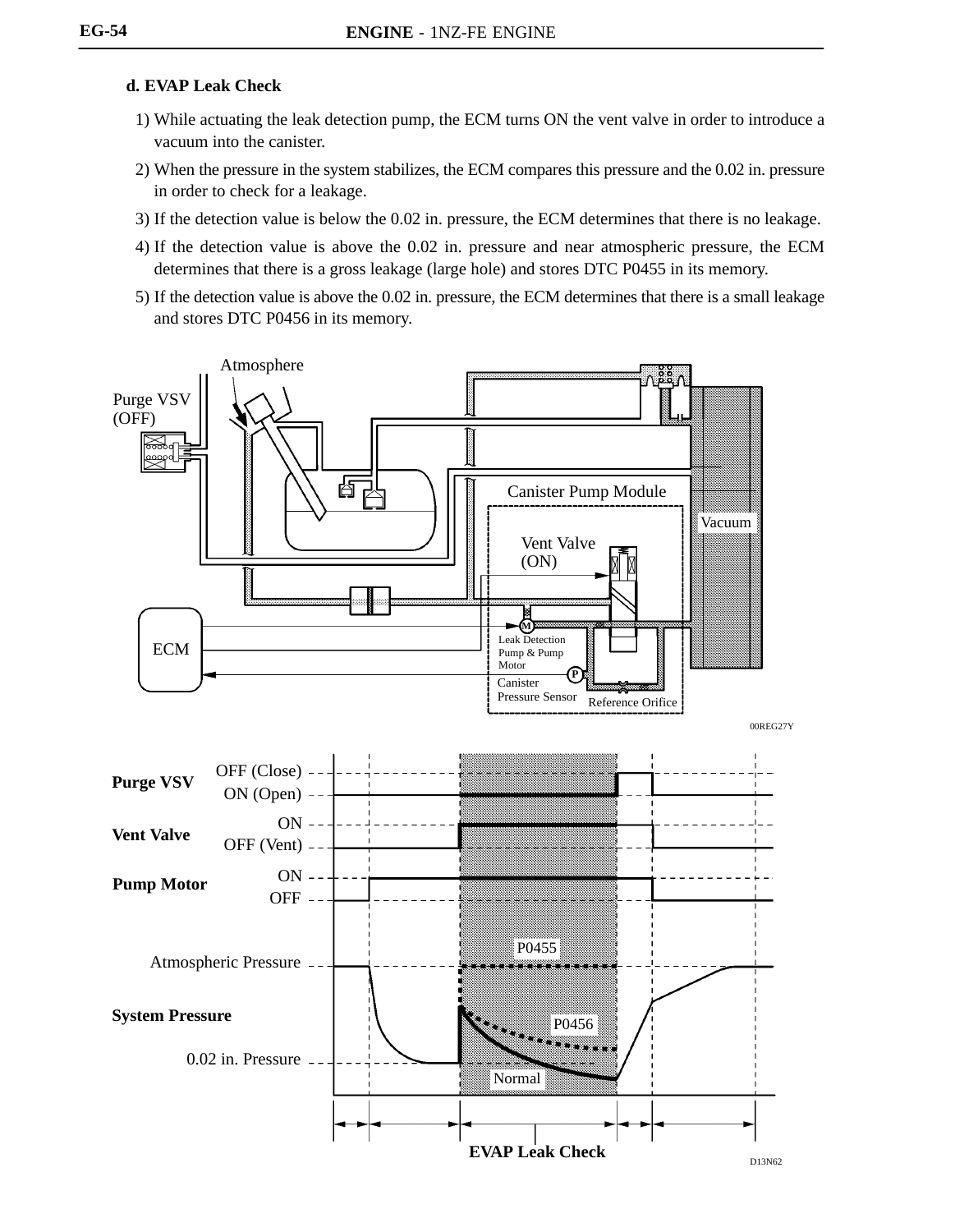#### **e. Purge VSV Monitor**

- 1) After completing an EVAP leak check, the ECM turns ON (open) the purge VSV with the leak detection pump actuated, and introduces the atmospheric pressure from the intake manifold to the canister.
- 2) If the pressure change at this time is within the normal range, the ECM determines the condition to be normal.
- 3) If the pressure is out of the normal range, the ECM will stop the purge VSV monitor and store DTC P0441 in its memory.

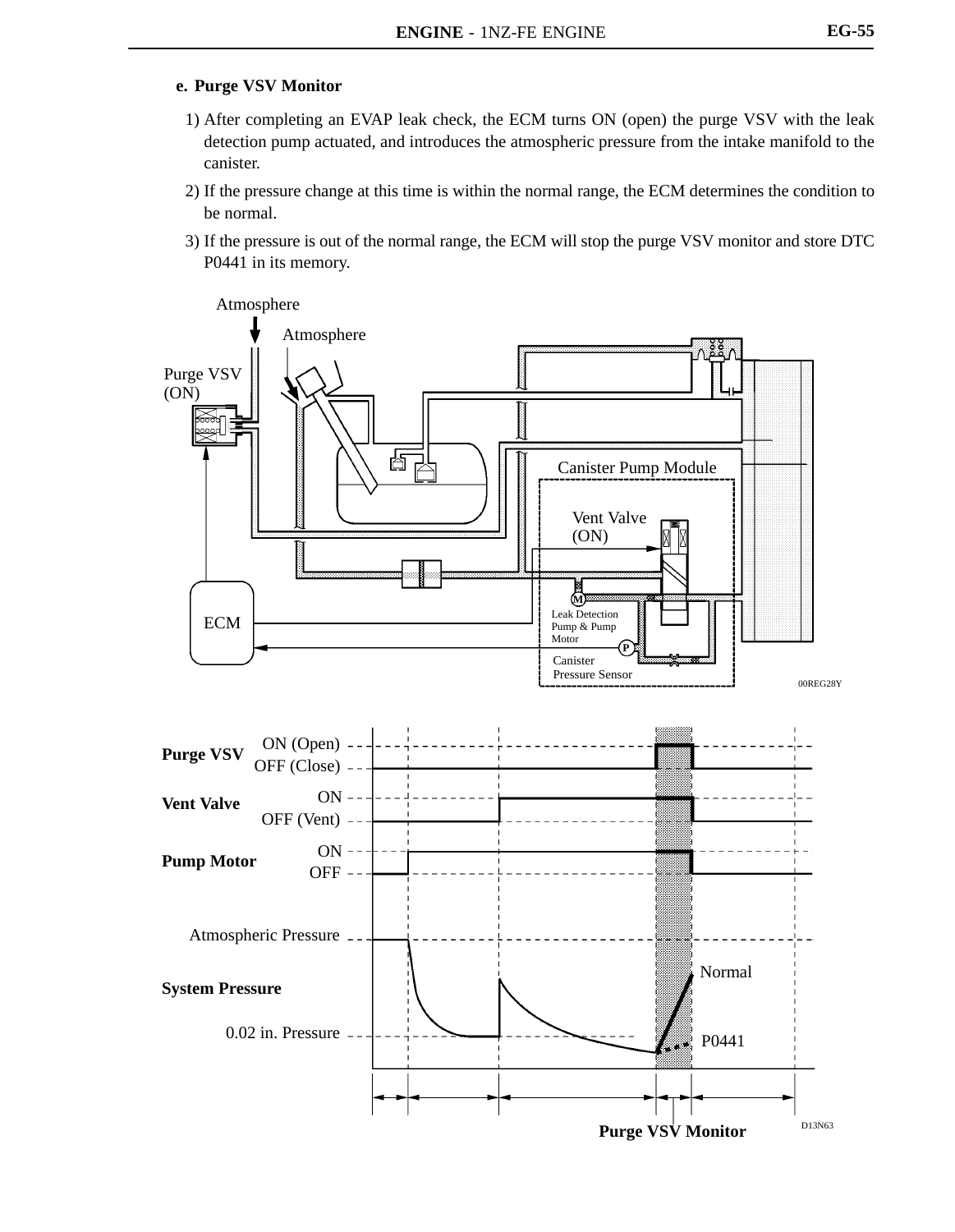# **10. Cooling Fan Control**

- On the models without air conditioning, the ECM controls the operation of the cooling fan based on the engine coolant temperature sensor signal.
- **Wiring Diagram** -



### **Cooling Fan Operation <**

| :oolant<br>Engine<br>$\cdots$ Lempos<br>ப்பத | $\sim 0W$<br>$  -$ | ını<br>$\ldots$ |
|----------------------------------------------|--------------------|-----------------|
| Fan<br>$\bigcirc$ ooling '<br>Jperation      |                    |                 |

 On the models with air conditioning, the ECM controls the operation of the cooling fan in two speeds (Low and Hi) based on the engine coolant temperature sensor signal and the A/C ECU signal. The Low speed operation is accomplished by applying the current through a resistor, which reduces the speed of the cooling fan.



# **Cooling Fan Operation <**

|                                             | Air Conditioning Condition |                        |                       |  |
|---------------------------------------------|----------------------------|------------------------|-----------------------|--|
| Engine Coolant<br>Temperature* <sup>1</sup> | $A/C$ Switch               | Refrigerant Pressure*2 | Cooling Fan Operation |  |
| Low                                         | <b>OFF</b>                 | Low                    | <b>OFF</b>            |  |
|                                             | <b>ON</b>                  | Low                    | Low                   |  |
|                                             | <b>ON</b>                  | High                   | High                  |  |
|                                             | <b>OFF</b>                 | Low                    | High                  |  |
| High                                        | ON                         | Low                    | High                  |  |
|                                             | ON                         | High                   | High                  |  |





\*2: Judgmental standard of refrigerant pressure

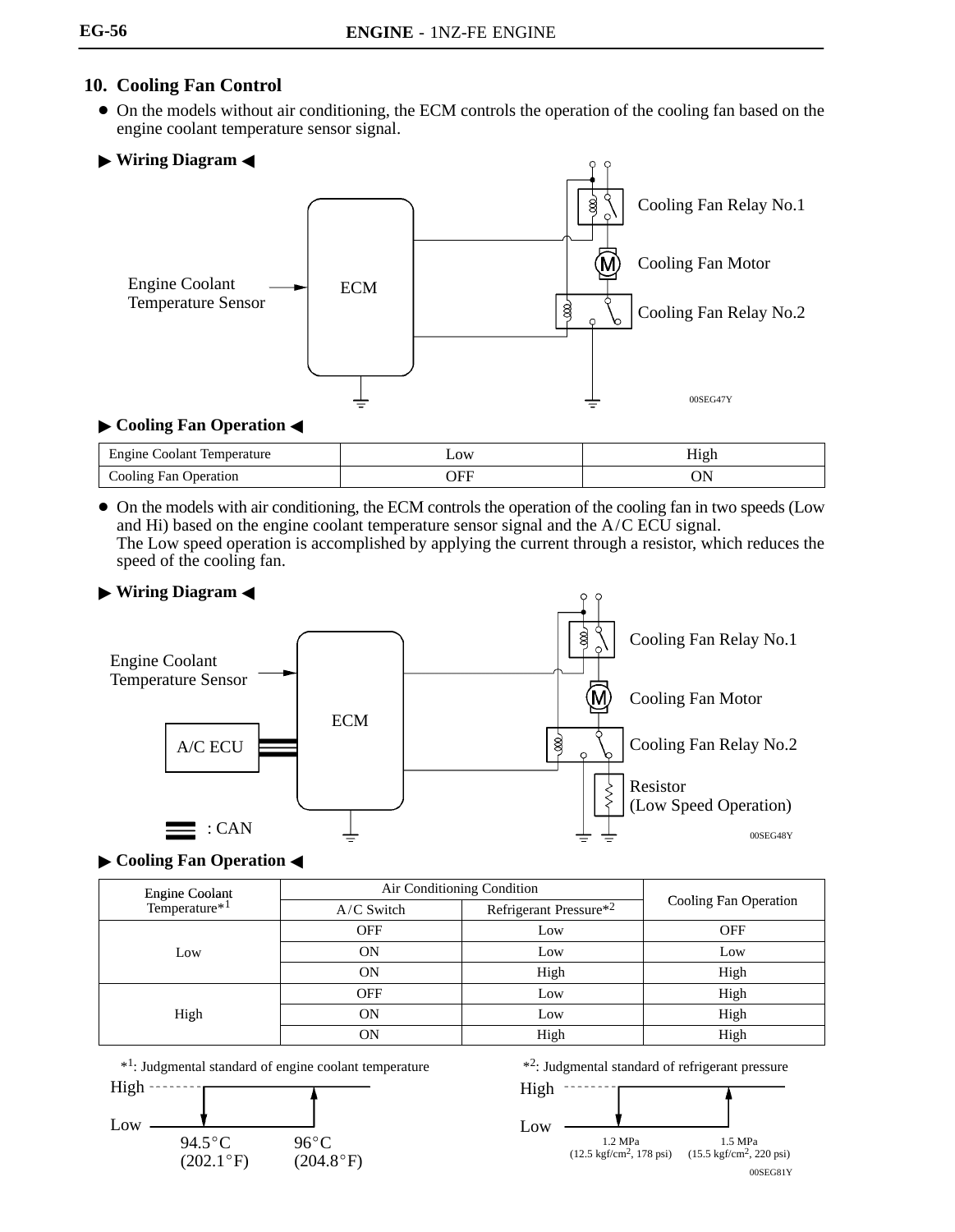## **11. Cranking Hold Function**

#### **General**

- Once the ignition switch is turned to the START position, this control continues to operate the starting until the engine starts, without having to hold the ignition switch in the START position. This prevents starting failures and the engine from being cranked after the engine has started.
- When the ECM detects a start signal from the ignition switch, this system monitors the engine speed (NE) signal and continues to operate the starter until it determines that the engine has started.

#### **System Diagram** -



\*1: for Automatic Transaxle Models \*2: for Manual Transaxle Models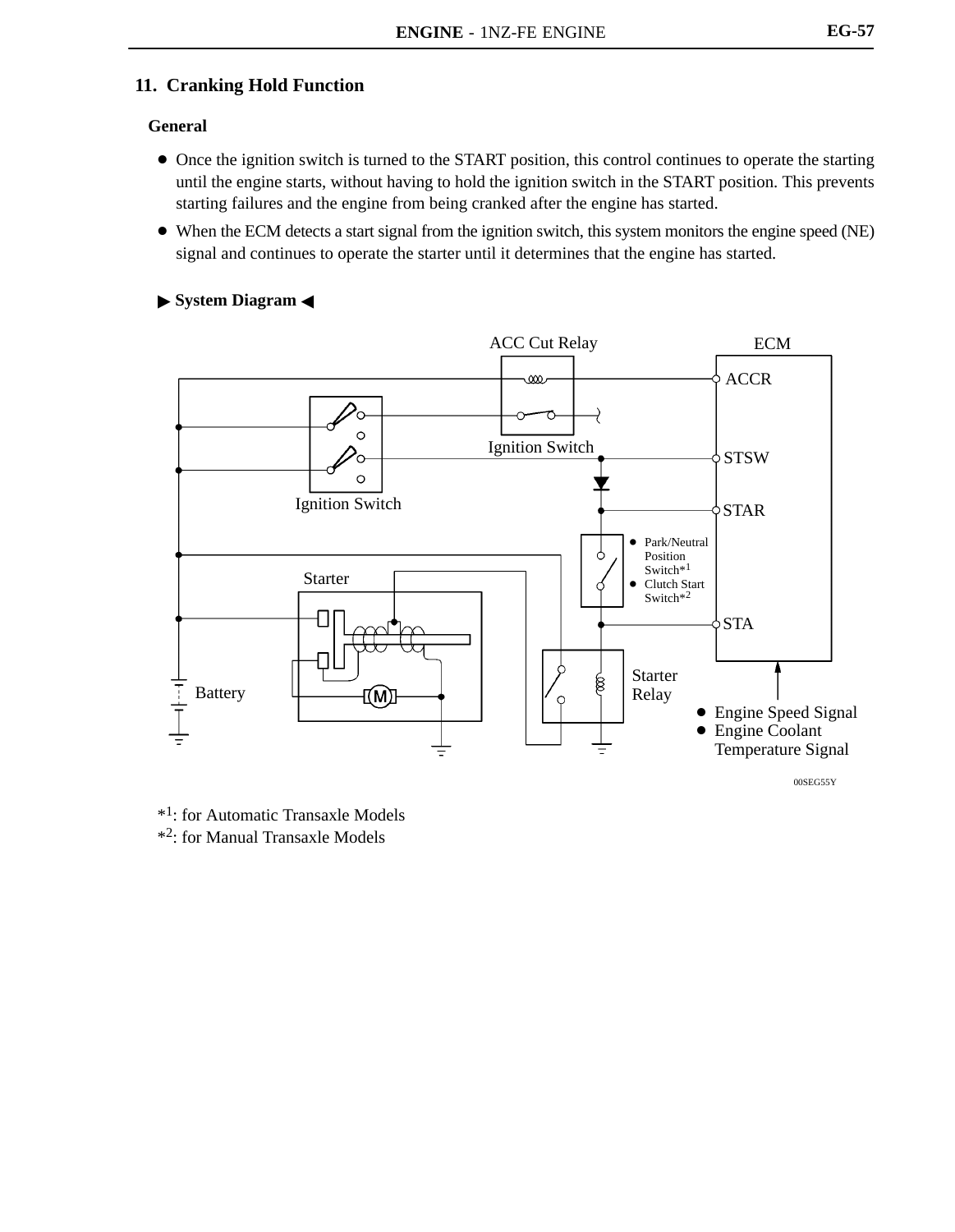## **Operation**

- As indicated in the following timing chart, when the ECM detects a start signal from the ignition switch, it energizes the starter relay to operate the starter. If the engine is already running, the ECM will not energize the starter relay.
- After the starter operates and the engine speed becomes higher than approximately 500 rpm, the ECM determines that the engine has started and stops the operation of the starter.
- If the engine has any failure and does not work, the starter operates as long as its maximum continuous operation time and stops automatically. The maximum continuous operation time is approximately 2 seconds through 25 seconds depending on the engine coolant temperature condition. When the engine coolant temperature is extremely low, it is approximately 25 seconds and when the engine is warmed up sufficiently, it is approximately 2 seconds.
- In case that the starter begins to operate, but cannot detect the engine speed signal, the ECM will stop the starter operation immediately.

![](_page_56_Figure_6.jpeg)

### **Timing Chart**  $\triangleleft$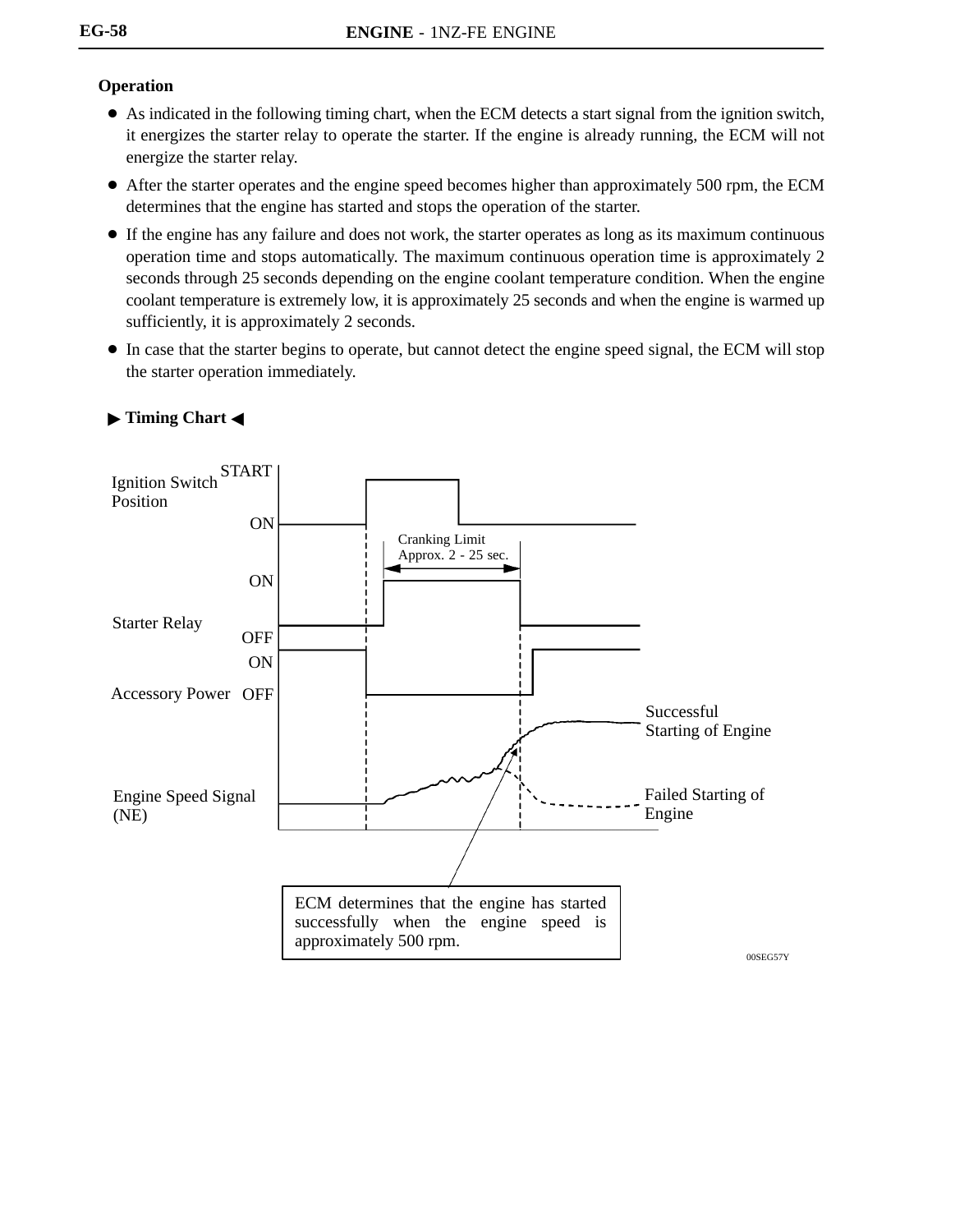#### **12. Diagnosis**

- When the ECM detects a malfunction, the ECM makes a diagnosis and memorizes the failed section. Furthermore, the MIL (Malfunction Indicator Lamp) in the combination meter illuminates or blinks to inform the driver.
- The ECM will also store the DTCs of the malfunctions.
- The DTCs can be accessed by the use of the hand-held tester.
- To comply with the OBD-II regulations, all the DTCs (Diagnostic Trouble Codes) have been made to correspond to the SAE controller codes. Some of the DTCs have been further divided into smaller detection areas than in the past, and new DTCs have been assigned to them. For details, refer to the 2006 Yaris Repair Manual (Pub. No. RM00R0U).

#### **Service Tip**

To clear the DTC that is stored in the ECM, use a hand-held tester or disconnect the battery terminal or remove the EFI fuse for 1 minute or longer.

### **13. Fail-Safe**

When a malfunction is detected at any of the sensors, there is a possibility of an engine or other malfunction occurring if the ECM were to continue to control the engine control system in the normal way. To prevent such a problem, the fail-safe function of the ECM either relies on the data stored in memory to allow the engine control system to continue operating, or stops the engine if a hazard is anticipated. For details, refer to the 2006 Yaris Repair Manual (Pub. No. RM00R0U).